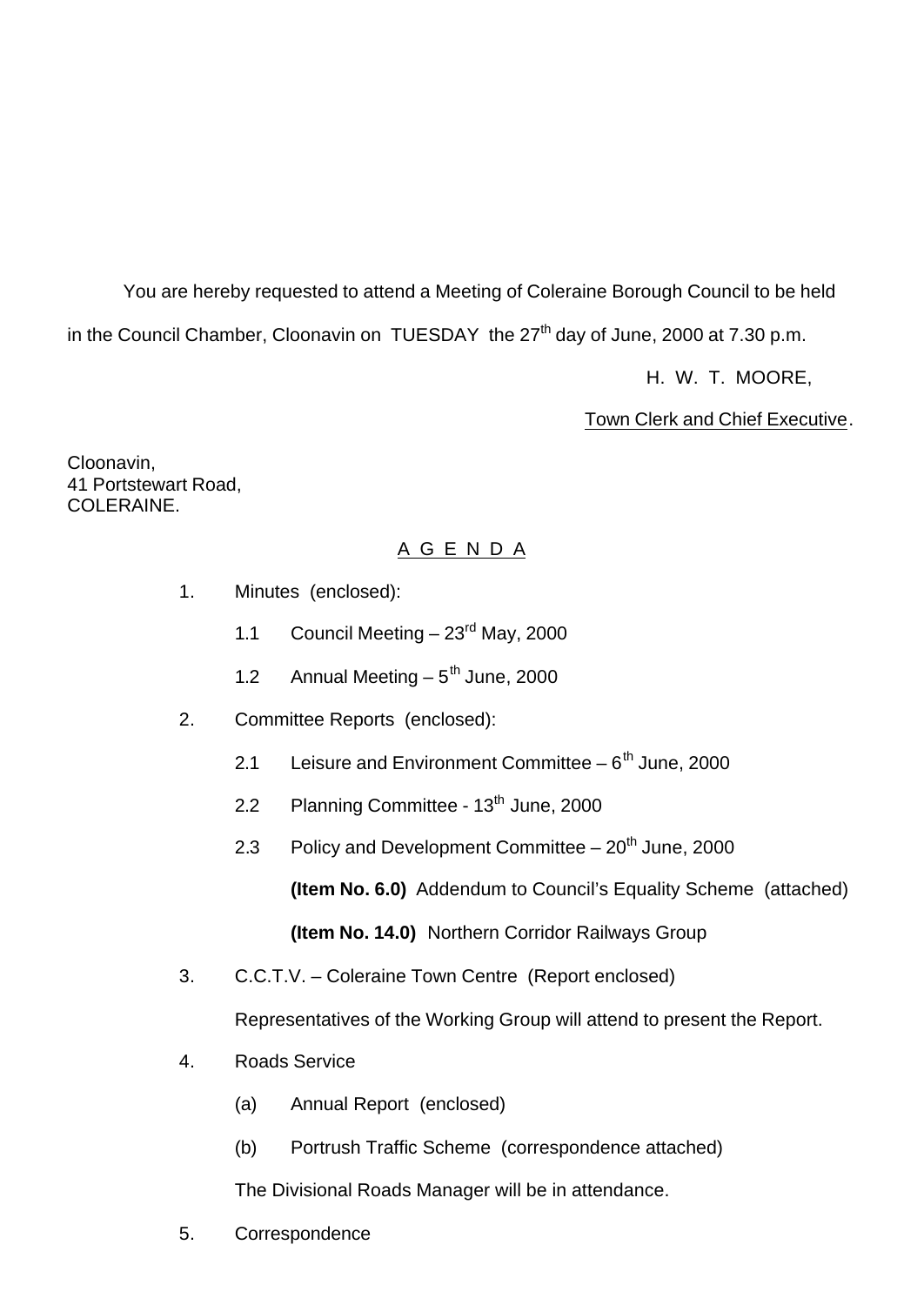6. Documents for Sealing

### **Enclosed for Information:**

- (1) Minutes of the Meeting of the Northern Health and Social Services Council of 3rd May, 2000
- (2) Leaflet "Keep Ambulances Free For Emergencies"

To: Each Member of Council. 23<sup>rd</sup> June, 2000.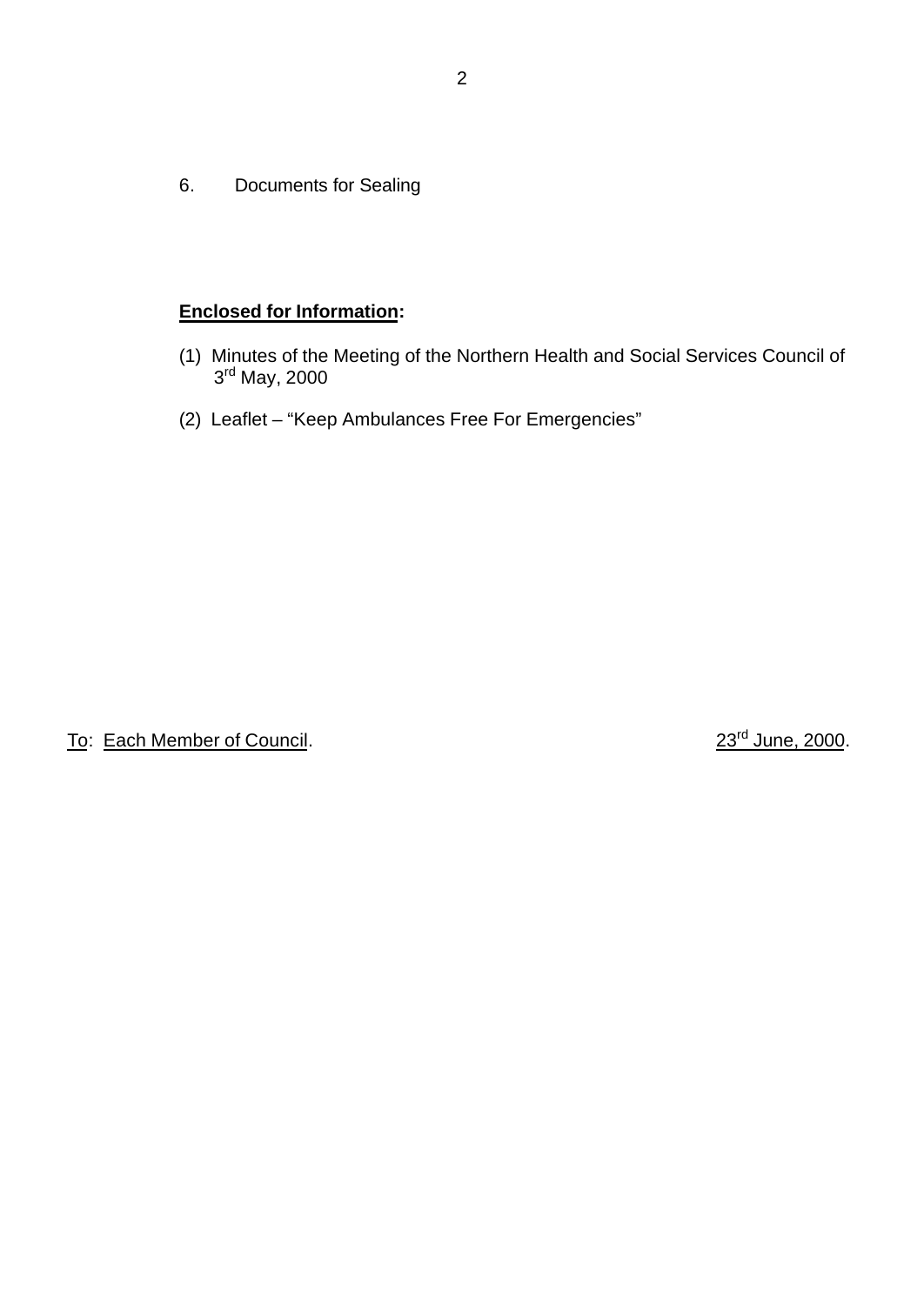## **COLERAINE BOROUGH COUNCIL**

Minutes of proceedings of Coleraine Borough Council held in the Council Chamber, Cloonavin on Tuesday, 23rd May, 2000 at 7.30 p.m.

**Convened:** As per Notice attached

**Present:** The Mayor, Councillor N. F. Hillis, in the Chair

The Deputy Mayor, Councillor O. M. Church (Mrs.)

#### **Aldermen**

C. S. Alexander (Ms.) W. H. King  $($ ltems  $1.0 - 5.0)$  W. J. McClure P. E. A. Armitage (Mrs.) W. J. Watt (Items  $1.0 - 6.0$ )

## **Councillors**

| D. McClarty          |
|----------------------|
| (Items $1.0 - 6.0$ ) |
| G. L. McLaughlin     |
| W. Mathews           |
| E. M. Mullan         |
| E. O'Hara            |
| R. D. Stewart        |
|                      |

## **Officers in**

**Attendance:** Town Clerk and Chief Executive, Director of Corporate Services, Director of Environmental Health, Director of Technical Services, Recreation Officer, Policy Development Officer and Administrative Assistant

**Apologies:** Councillors Mrs. Dempsey and McPherson

## **1.0 DROWNING ACCIDENT - DRUMAHEGLIS MARINA**

The Mayor referred to the recent drowning accident at Drumaheglis Marina and expressed condolences to the bereaved families.

#### **2.0 TWINNING CELEBRATIONS**

Congratulations and thanks were extended to everyone involved in making the recent twinning celebrations such a success.

#### **3.0 MINUTES**

The Minutes of the Council Meeting of 26<sup>th</sup> April, 2000 were confirmed and signed.

#### **4.0 COMMITTEE REPORTS**

4.1 Leisure and Environment The Chairman, Alderman McClure, moved the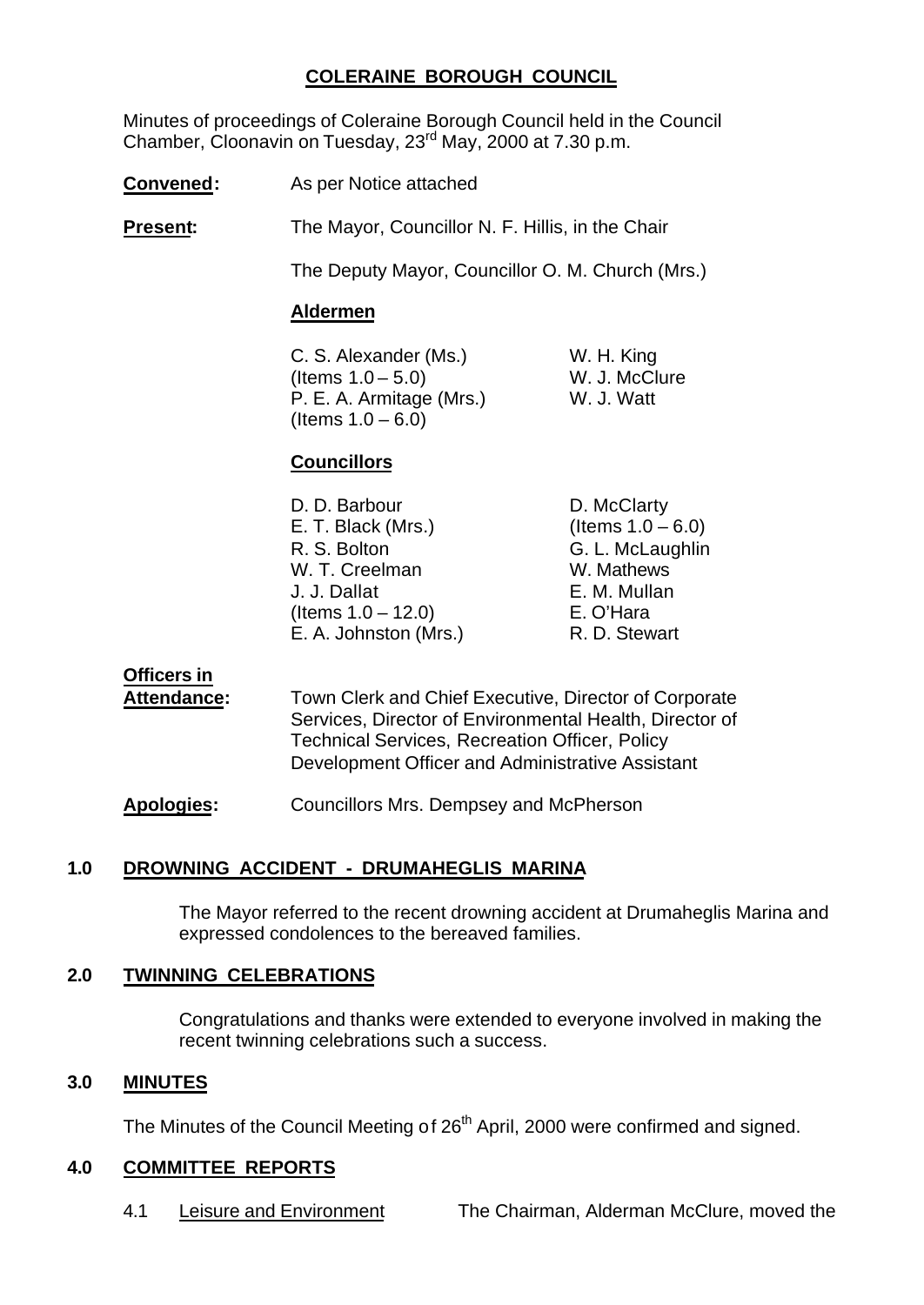Committee Report adoption of the Leisure and Environment Committee Report; this was duly seconded by Councillor Mathews.

Matters arising:

4.1.1 Entertainments Licence The Director of Technical Services reported (Renewal) – The York Hotel, that five letters of objection had been received Portstewart regarding the renewal of the Entertainments Licence for The York Hotel, Portstewart and outlined the main reasons of objection.

> Mr. A. Anderson, 4 Station Road, Portstewart addressed Council objecting to the renewal of the application mainly because of the noise nuisance.

Mr. H. Pollock, applicant, addressed Council and elaborated on the measures being taken to eliminate the noise problem.

The Senior Environmental Health Officer had reported that the problem could be overcome by keeping all windows and doors closed during those times when entertainment is being provided.

Following discussion it was proposed by Councillor Dallat, seconded by Alderman Watt and agreed:

> That the renewal of the Entertainments Licence be granted for six months from the date of renewal subject to all doors and windows being kept closed during entertainment.

If this proved unsatisfactory then consideration would have to be given to providing a noise limiter.

4.1.2 Portrush Harbour - Councillor Stewart declared an interest in this Pleasure Trips matter and left the Chamber whilst this item was considered.

> Reported that a letter had been received from Mr. R. Cardwell, Portrush withdrawing his tender for the operation of pleasure trips for the next 3 year period.

Agreed:

That Council accept the remaining tender from Mr. R. D. Stewart at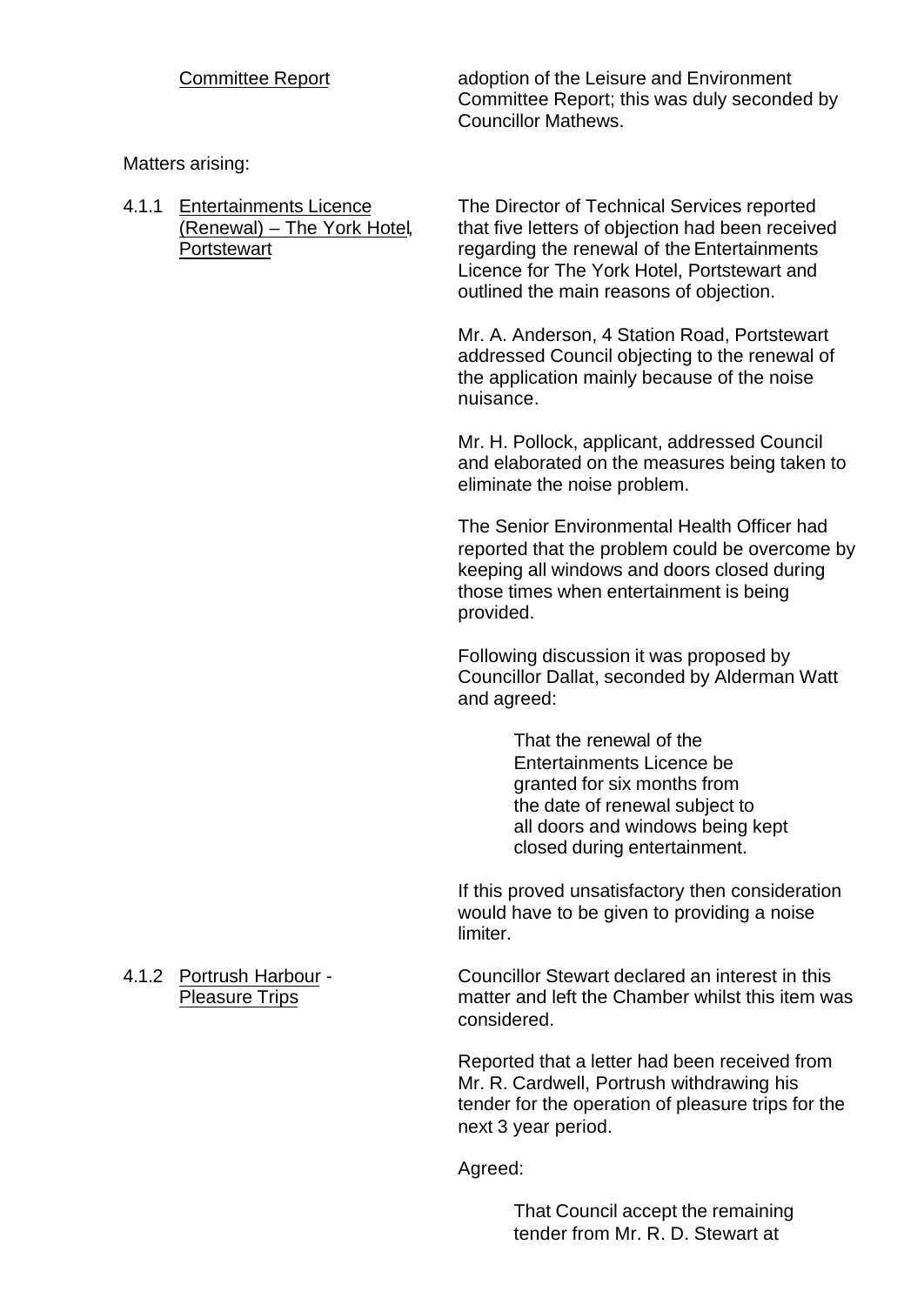|              |                                            | £250.00 per annum to operate<br>pleasure trips from Portrush Harbour.                                                                                                                            |  |  |
|--------------|--------------------------------------------|--------------------------------------------------------------------------------------------------------------------------------------------------------------------------------------------------|--|--|
|              | 4.1.3 Kilrea Landfill Site                 | Reference was made to the problem of pollution<br>at Kilrea landfill site.                                                                                                                       |  |  |
|              |                                            | The Director of Technical Services would<br>investigate the matter.                                                                                                                              |  |  |
|              | 4.1.4 Clothes' Bank - Portrush             | It was noted that the clothes' bank in question<br>was situated in Portstewart.                                                                                                                  |  |  |
| 4.1.5 Litter |                                            | Following concern expressed regarding litter it<br>was agreed that this matter be placed on the<br>Agenda for the Leisure and Environment<br>Committee Meeting dated 6 <sup>th</sup> June, 2000. |  |  |
|              |                                            | The Committee Report was, therefore, adopted subject to these amendments.                                                                                                                        |  |  |
| 4.2          | <b>Planning Committee</b>                  | The Chairman, Alderman Watt, moved the<br>adoption of the Planning Committee Report; this<br>was duly seconded by Alderman Ms. Alexander.                                                        |  |  |
|              | Matters arising:                           |                                                                                                                                                                                                  |  |  |
| 4.2.1        | <b>Planning Consultative Process</b>       | Dissatisfaction was expressed regarding the<br>planning consultative process in relation to the<br>lack of information supplied to applicants during<br>the consideration period.                |  |  |
|              |                                            | Following discussion it was agreed that this<br>matter be placed on the Agenda for a future<br><b>Planning Committee Meeting.</b>                                                                |  |  |
|              |                                            | The Committee Report was, therefore, adopted subject to this amendment.                                                                                                                          |  |  |
| 4.3          | <b>Community/Police Forum</b>              | The Chairman, Councillor Stewart, moved the<br>adoption of the Community/Police Forum<br>Report; this was duly seconded by the Deputy<br>Mayor and agreed.                                       |  |  |
| 4.4          | <b>Policy and Development</b><br>Committee | The Chairman, Councillor McLaughlin, moved<br>the adoption of the Policy and Development<br>Committee Report; this was duly seconded by<br><b>Councillor Stewart and agreed.</b>                 |  |  |
|              | DEVIEW OF THE NODTHEDN                     |                                                                                                                                                                                                  |  |  |

#### **5.0 A STRATEGIC REVIEW OF THE NORTHERN IRELAND AMBULANCE SERVICE "MAPPING THE ROAD TO CHANGE" EXECUTIVE SUMMARY**

The Mayor welcomed Mr. T. Frawley, Project Board Chairman who was in attendance to address Council on the Strategic Review of the Northern Ireland Ambulance Service "Mapping the Road to Change" Executive Summary (previously supplied).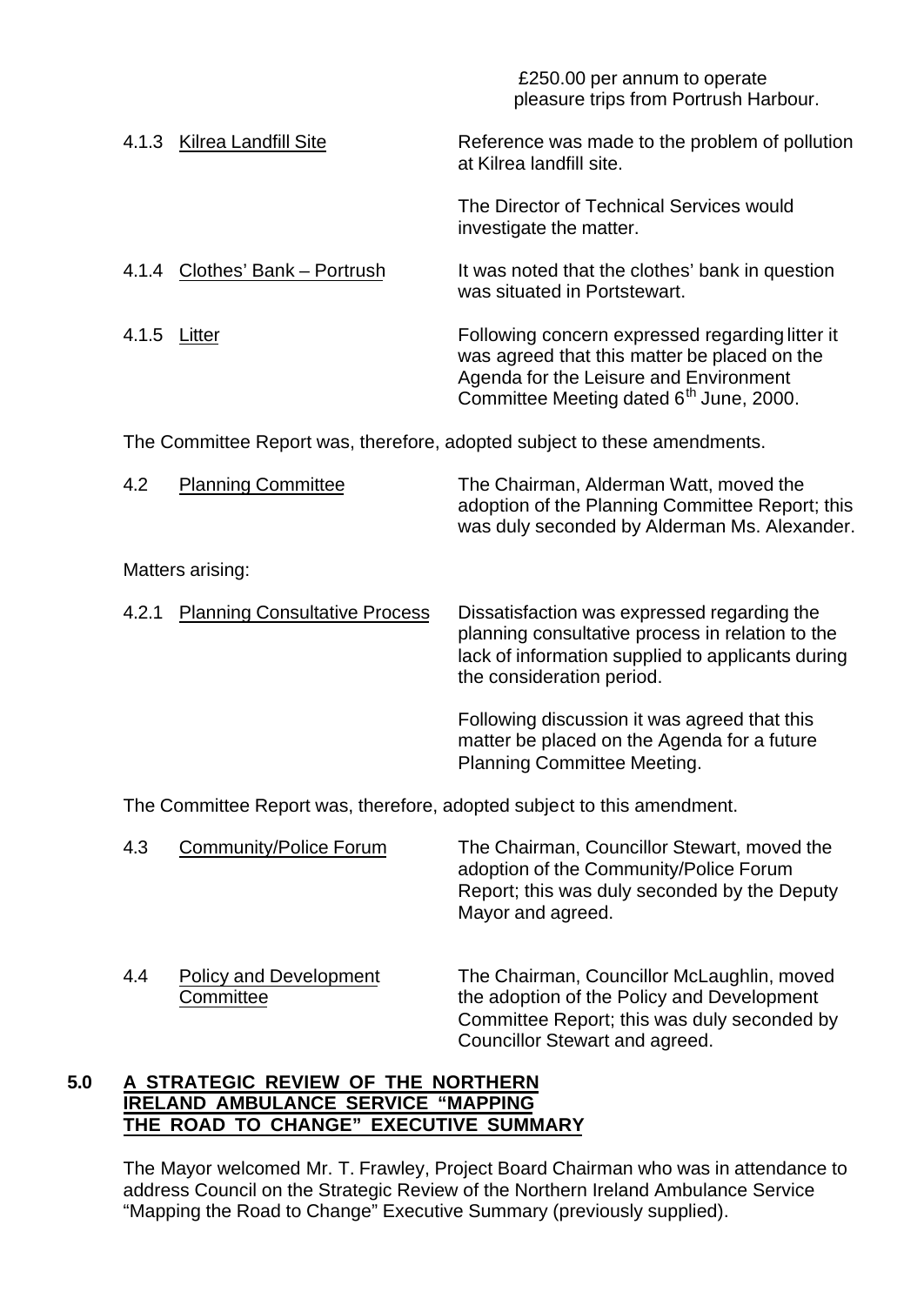Mr. Frawley elaborated on the Summary and emphazised that if the Northern Ireland Ambulance Service was to be improved, the design and implementation of an improved emergency care system would require a systematic approach to the prioritisation of emergency calls; faster ambulance responses, better trained staff and the development of wide whole systems approach. Investment in control and communciations was essential to support this.

Mr. Frawley answered various questions raised by members.

It was agreed that Council endorse the recommendations in the Summary and urge Government to provide the necessary funding.

The Mayor thanked Mr. Frawley for attending after which he withdrew.

#### **6.0 NORTHERN IRELAND HOUSING EXECUTIVE**

The Town Clerk and Chief Executive reported that Ms. J. Baird, District Manager, was unable to attend due to illness.

## **7.0 NOTICE OF MOTION - FREEDOM OF THE BOROUGH**

The undernoted Notice of Motion had been submitted by The Mayor:

"That this Council confer the Freedom of the Borough on Professor Gerry McKenna, Vice Chancellor of the University of Ulster, in recognition of his outstanding services to higher education in Northern Ireland and his unswerving commitment to working in partnership with the local community to develop a more prosperous Borough and Province."

The Mayor proposed and spoke on the above Motion, which was seconded by Councillor Dallat, and adopted unanimously by Council.

## **8.0 NOTICE OF INTENTION TO INSTALL COMMUNICATIONS APPARATUS AT MILLEN FARM, 61 NEWBRIDGE ROAD, COLERAINE**

The Director of Environmental Health reported that the Department of the Environment had received notification on 26<sup>th</sup> April, 2000 from One2One Personal Communications Ltd. of the intention to erect a mobile telecommunications mast under Part 17 of Schedule 1 to the Planning (General Development ) Order (N.I.) 1993 as amended by the Planning (General Development) (Amendment) Order (N.I.) 1998 at Millen Farm, 61 Newbridge Road, Coleraine. The proposal would be advertised in the local press.

Following discussion it was agreed that Council express concern regarding the potential adverse environmental impact that the proliferation of telecommunications masts will have on the countryside given that this new company is expanding its operation to the Borough. Council would wish the permitted development exemption to be revoked and the proposal to be subjected to full planning permission procedure to ensure that the operator has fully considered sharing with other installation providers.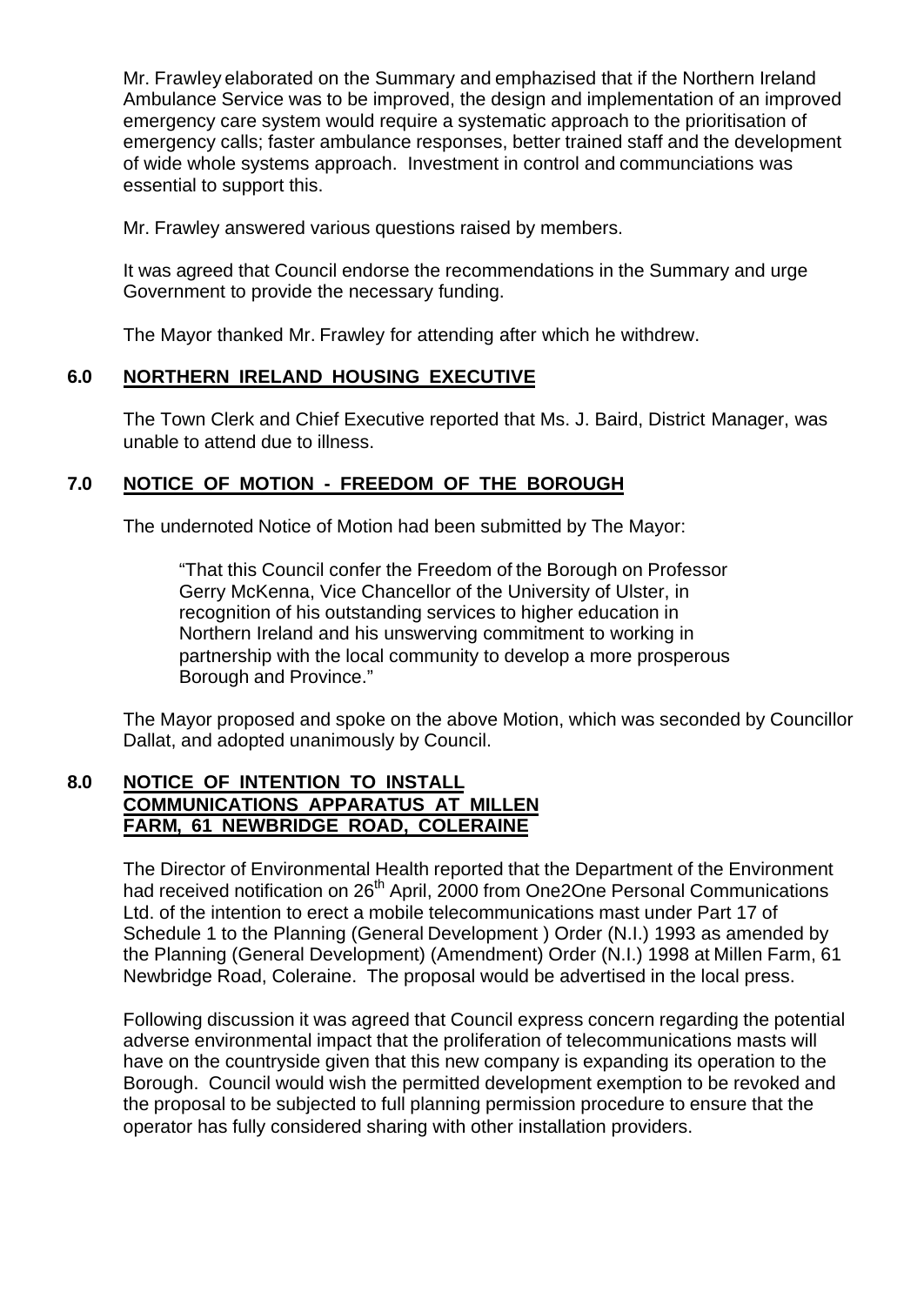### **9.0 TENDERS - CRAIGAHULLIAR LANDFILL SITE - TRANSPORTATION OF LEACHATE**

The Director of Technical Services' Report on Tenders for Craigahulliar Landfill Site – Transportation of Leachate was considered (previously supplied).

Four tenders had been received as follows:

| McKitterick Plant £2.62/tonne      |  |
|------------------------------------|--|
| Curran Waste Disposal  £3.10/tonne |  |
| Hugo McCarron £3.85/tonne          |  |
|                                    |  |

Agreed:

That the lowest tender from McKitterick Plant for the sum of £2.62/tonne be accepted.

## **10.0 RAILWAYS TASK FORCE**

Read letter from the Railways Task Force advising Council of the exercise now underway to consider the options for the future of railways in Northern Ireland. The Task Force was seeking the views of all interested bodies and would shortly be publicising consultation arrangements.

Following discussion it was agreed that a small working group, consisting of the following members, be established to examine the best way to proceed and to ensure maximum co-operation with neighbouring Councils in considering this matter.

> Aldermen King and McClure Councillors Dallat and Hillis

#### **11.0 NORTH-EASTERN EDUCATION AND LIBRARY BOARD**

Tabled:

Minutes of the North-Eastern Education and Library Board dated 28<sup>th</sup> March, 2000.

#### **12.0 POLITICAL BRIEFING SEMINAR**

The Town Clerk and Chief Executive reminded members of the Political Briefing Seminar to be held in the Council Chamber on Thursday, 25<sup>th</sup> May, 2000 at 7.30 p.m.

Noted.

## **13.0 DOCUMENTS FOR SEALING**

Resolved:

That the following documents be sealed: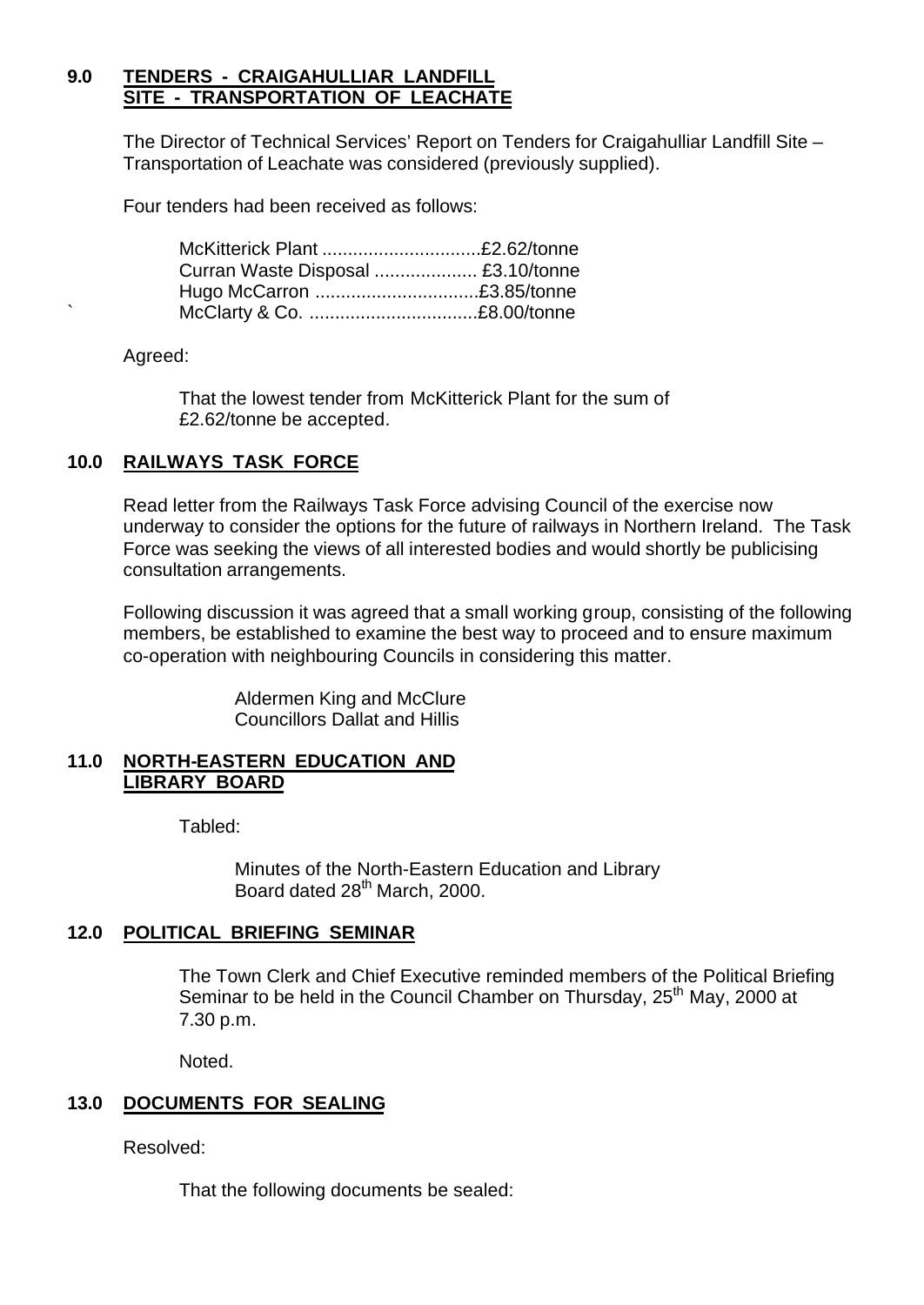| 1. Licence and Counterpart              | Coleraine Market Yard (Friday Market);<br>Council -to- Mr. W. Close, Portglenone.                                                                                                                       |
|-----------------------------------------|---------------------------------------------------------------------------------------------------------------------------------------------------------------------------------------------------------|
| 2. Contract Document and<br>Counterpart | <b>Civic Amenity Facility and Associated</b><br>External Works at Loughanhill Depot;<br>Council - with- Patrick Bradley Ltd., Craigall<br>Quarry, Kilrea.                                               |
| 3. Car Loan Agreement                   | Miss M. Mann, Tourism and Marketing Officer.                                                                                                                                                            |
| 4. Licences                             | Use of lands during North West '200' period -<br>May, 2000:                                                                                                                                             |
|                                         | (a) West Bay, Portrush and land at Ballyreagh<br>Golf Course;<br>(b) Land at Glen Road, Portrush;<br>(c) Land at The Metropole and Sandhill Road,<br>Portrush;<br>(d) Land at The Pitts area, Portrush; |
|                                         | Council - to- Coleraine and District Motor Club<br>Ltd.                                                                                                                                                 |
| 5. Cemetery Titles                      | Registration Numbers 2592 - 2601 inclusive:                                                                                                                                                             |
|                                         | Agherton<br>1<br>3<br><b>Ballywillan</b><br>Coleraine<br>3<br>3<br>Portstewart                                                                                                                          |
| <b>Advance Deed</b>                     | <b>Registration Number 0008:</b>                                                                                                                                                                        |
|                                         | Portstewart<br>1                                                                                                                                                                                        |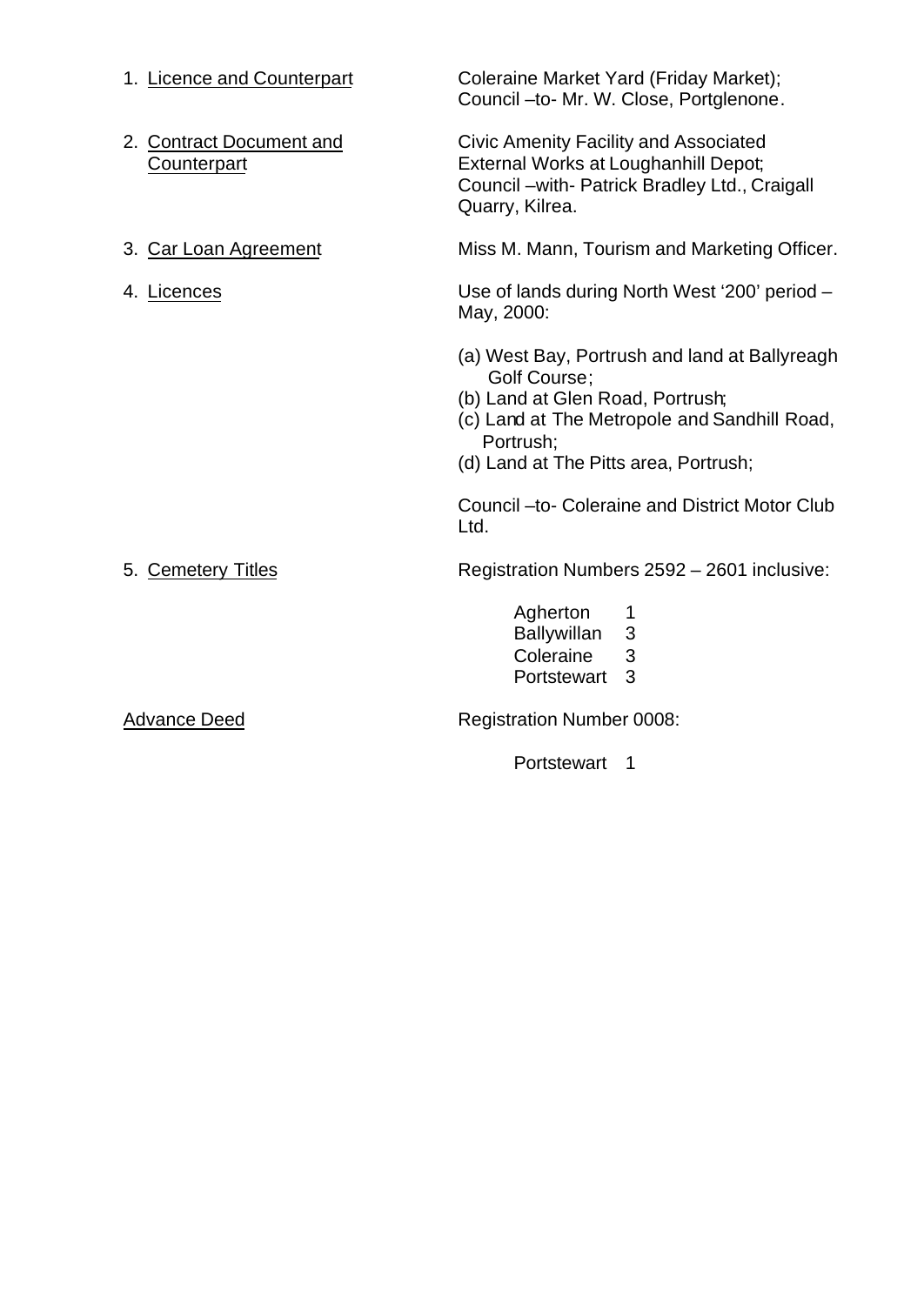### **ANNUAL MEETING**

Minutes of proceedings of Coleraine Borough Council held in the Council Chamber, Cloonavin on Monday,  $5<sup>th</sup>$  June, 2000 at 7.30 p.m.

**Convened:** As per Notice attached

**Present:** The Mayor, Councillor N. F. Hillis

The Deputy Mayor, Councillor O. M. Church (Mrs.)

#### **Aldermen**

C. S. Alexander (Ms.) W. J. McClure P. E. A. Armitage (Mrs.) W. J. Watt W. H. King

## **Councillors**

- D. D. Barbour D. McClarty E. T. Black (Mrs.) G. L. McLaughlin R. S. Bolton R. A. McPherson J. M. Bradley W. Mathews W. T. Creelman E. M. Mullan J. J. Dallat E. O'Hara B. E. Dempsey (Mrs.) R. D. Stewart E. A. Johnston (Mrs.)
- 

## **Officers in**

**Attendance:** Town Clerk and Chief Executive, Director of Leisure Services, Director of Environmental Health, Director of Corporate Services, Finance Officer, Principal Administrative Officer and Administrative Assistant

## **1.0 MAYOR'S REMARKS**

The outgoing Mayor, Councillor Hills, reflected on the highlights of his past year in office and expressed his thanks to the Deputy Mayor, fellow Councillors and staff for their help and assistance during his term of office, he then submitted his formal resignation from the office of Mayor.

Members paid tribute to Councillor Hillis and the Deputy Mayor for the manner in which they had carried out their official duties.

## **2.0 ELECTION OF MAYOR**

The Town Clerk and Chief Executive advised that as Councillor Hillis would be seeking re-election the Deputy Mayor would preside over the election of Mayor.

The Deputy Mayor thanked fellow Councillors and staff for their help and assistance during her term of office.

2.1 Nominations Nominations were sought for the office of Mayor for the year 2000/2001.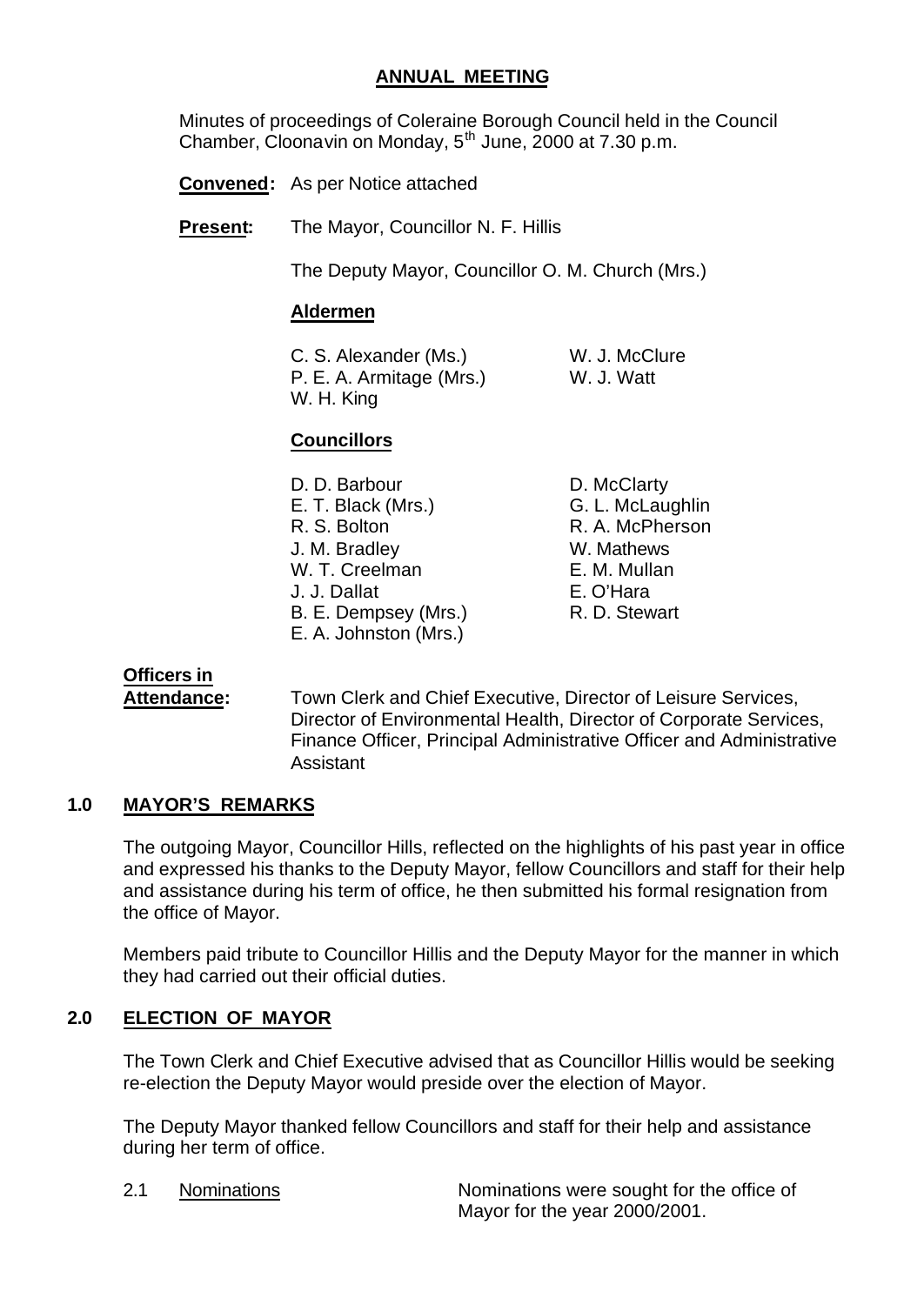It was proposed by Councillor McClarty and seconded by Councillor Mrs. Black:

> That Councillor Mrs. Johnston be appointed Mayor for the ensuing year.

It was proposed by Councillor McLaughlin and seconded by Councillor Mullan:

> That Councillor Dallat be appointed Mayor.

It was proposed by Councillor O'Hara and seconded by Councillor Mrs. Dempsey:

> That Councillor Mathews be appointed Mayor.

It was proposed by Councillor Bradley and seconded by Councillor Stewart:

> That Councillor Hillis be appointed Mayor.

The Town Clerk and Chief Executive then advised members of the election procedure (paper circulated) to be followed in the case of multiple nominations for the office of Mayor.

Members agreed to adopt the procedure as detailed in the paper.

On a vote being taken the candidates received the following votes:

| Councillor Mrs. Johnston 8 votes |         |
|----------------------------------|---------|
| <b>Councillor Dallat</b>         | 4 votes |
| <b>Councillor Mathews</b>        | 5 votes |
| <b>Councillor Hillis</b>         | 5 votes |

The candidate with the lowest vote, Councillor Dallat, was eliminated.

On a second round of voting the candidates received the following votes:

| Councillor Mrs. Johnston 10 votes |         |
|-----------------------------------|---------|
| <b>Councillor Mathews</b>         | 3 votes |
| <b>Councillor Hillis</b>          | 9 votes |

Councillor Mathews was, therefore, eliminated.

On a third round of voting the remaining candidates received the following votes: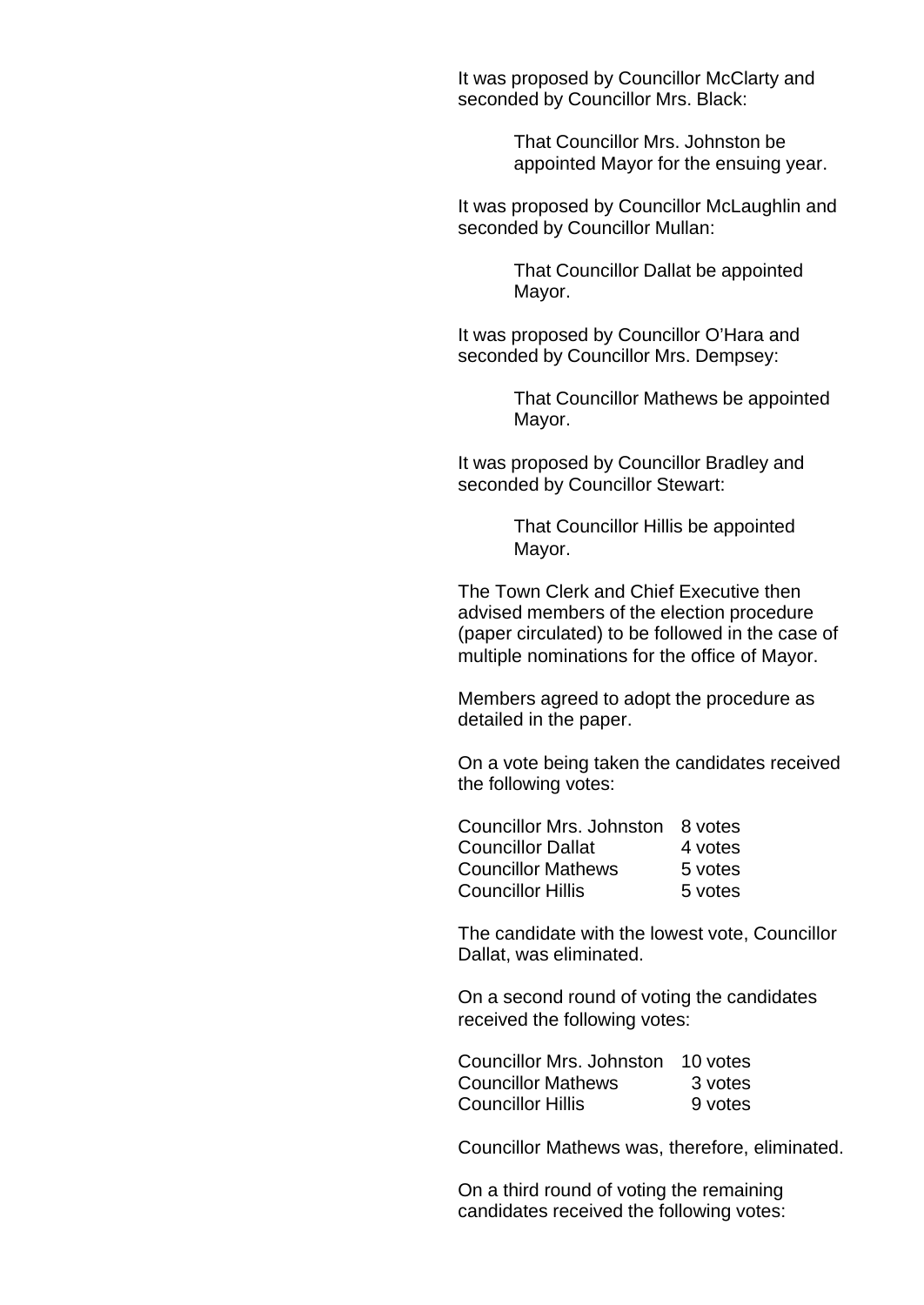Councillor Mrs. Johnston 11 votes Councillor Hillis 9 votes

Councillor Mrs. Johnston was duly elected Mayor for the ensuing year.

On taking the Chair, Councillor Mrs. Johnston signed the formal acceptance of office and expressed her thanks to Council for the honour bestowed on her.

## **3.0 ELECTION OF DEPUTY MAYOR**

The Mayor asked for nominations for the office of Deputy Mayor for the year 2000/2001.

It was proposed by Alderman Watt and seconded by Councillor McPherson:

That Councillor Bolton be appointed Deputy Mayor for the ensuing year.

It was proposed by Councillor Mullan and seconded by Councillor Dallat:

That Councillor Mrs. Dempsey be appointed Deputy Mayor.

It was proposed by Councillor Hillis and seconded by Alderman McClure:

That Councillor Mrs. Church be appointed Deputy Mayor.

Councillor Mrs. Church declined the nomination.

On a vote being taken, Councillor Bolton received eight votes and Councillor Mrs. Dempsey twelve votes.

Councillor Mrs. Dempsey was duly elected Deputy Mayor for the ensuing year and signed the formal acceptance of office.

Councillor Mrs. Dempsey expressed thanks to Council for her appointment.

#### **4.0 APPOINTMENT OF COMMITTEES DATES OF MEETINGS**

Consideration was given to the Draft Timetable (previously supplied).

It was proposed by Alderman Watt, seconded by Councillor Stewart and agreed that the proposed timetable, as detailed, be adopted and that the current committee structure continue viz, all members be entitled to sit, with full voting status, on all committees.

#### **5.0 ECONOMIC DEVELOPMENT SELECT COMMITTEE**

The Town Clerk and Chief Executive advised that since the economic development strategy was currently under revision and the allocation of European Structural Funds for local economic development programmes had not yet been finalised, it may be appropriate to defer the appointment of representatives to the Economic Development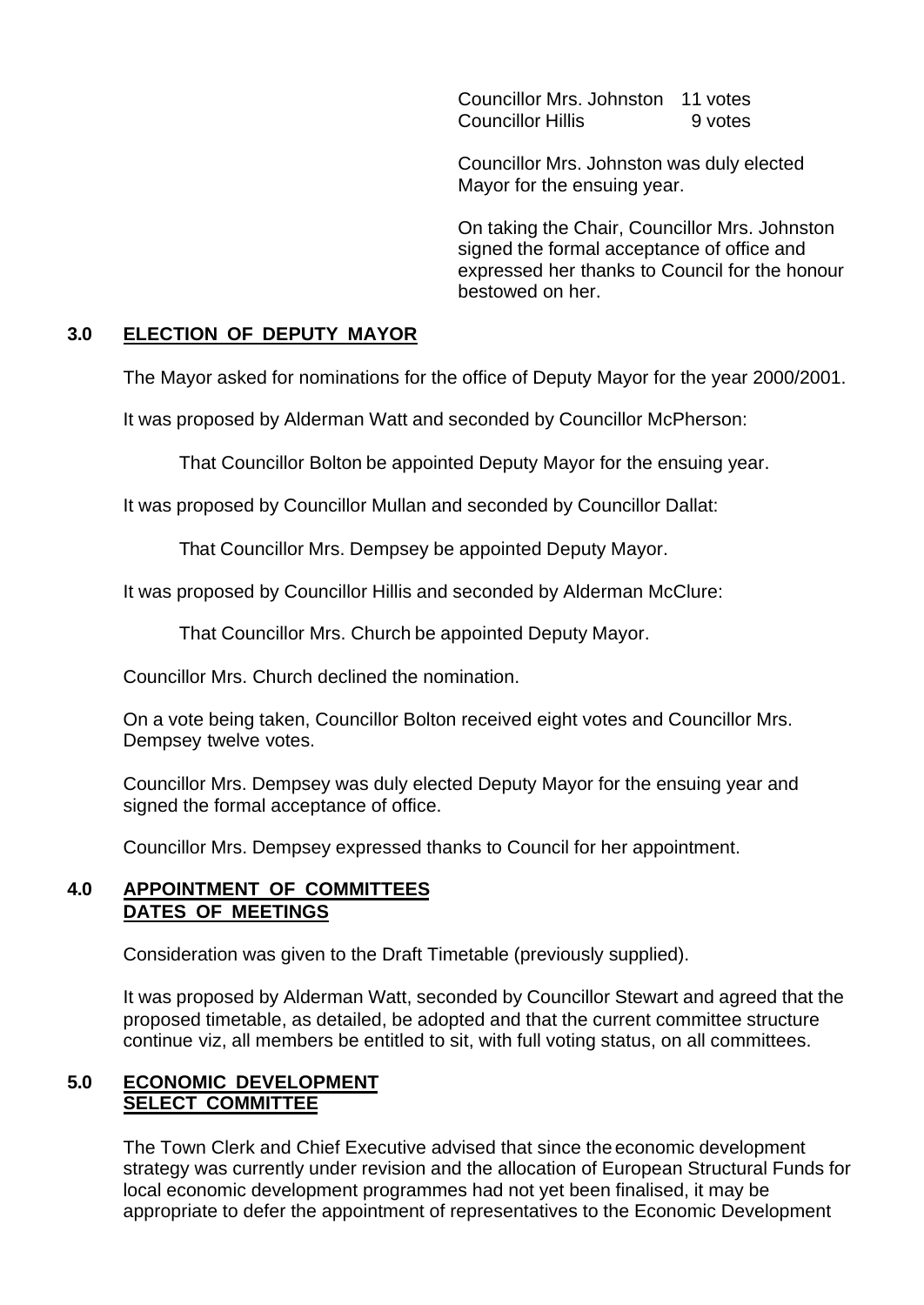Select Committee to a future meeting of the Policy and Development Committee.

Agreed.

# **6.0 APPOINTMENT OF REPRESENTATIVES**

It was agreed that representatives, as undernoted, be appointed to serve on the following Committees:

(a) Coleraine Borough Partnership

Aldermen King and Watt Councillors Barbour, Mrs. Black, Bolton, Bradley, Mullan and Stewart

(b) Coleraine Local Action Group for Enterprise Ltd.

Councillors Bolton, Mrs. Church and Dallat

(c) Coleraine Town Centre Partnership

The Mayor Alderman McClure Councillor O'Hara

(d) Causeway Coast and Antrim Glens Ltd.

Councillor Hillis

(e) Northern Group Environmental Health Committee

> Councillors Barbour and Stewart Substitutes: Councillors McPherson and O'Hara

(f) Northern Group Building Control **Committee** 

> The Mayor Councillor Mullan Substitutes: Councillors Barbour and Stewart

## (g) Coleraine Arts Committee

The Mayor and Deputy Mayor Alderman King Councillor McClarty

(h) Coleraine and District Local Sports Advisory Council

> Alderman Watt Councillors Bradley, McClarty and Mullan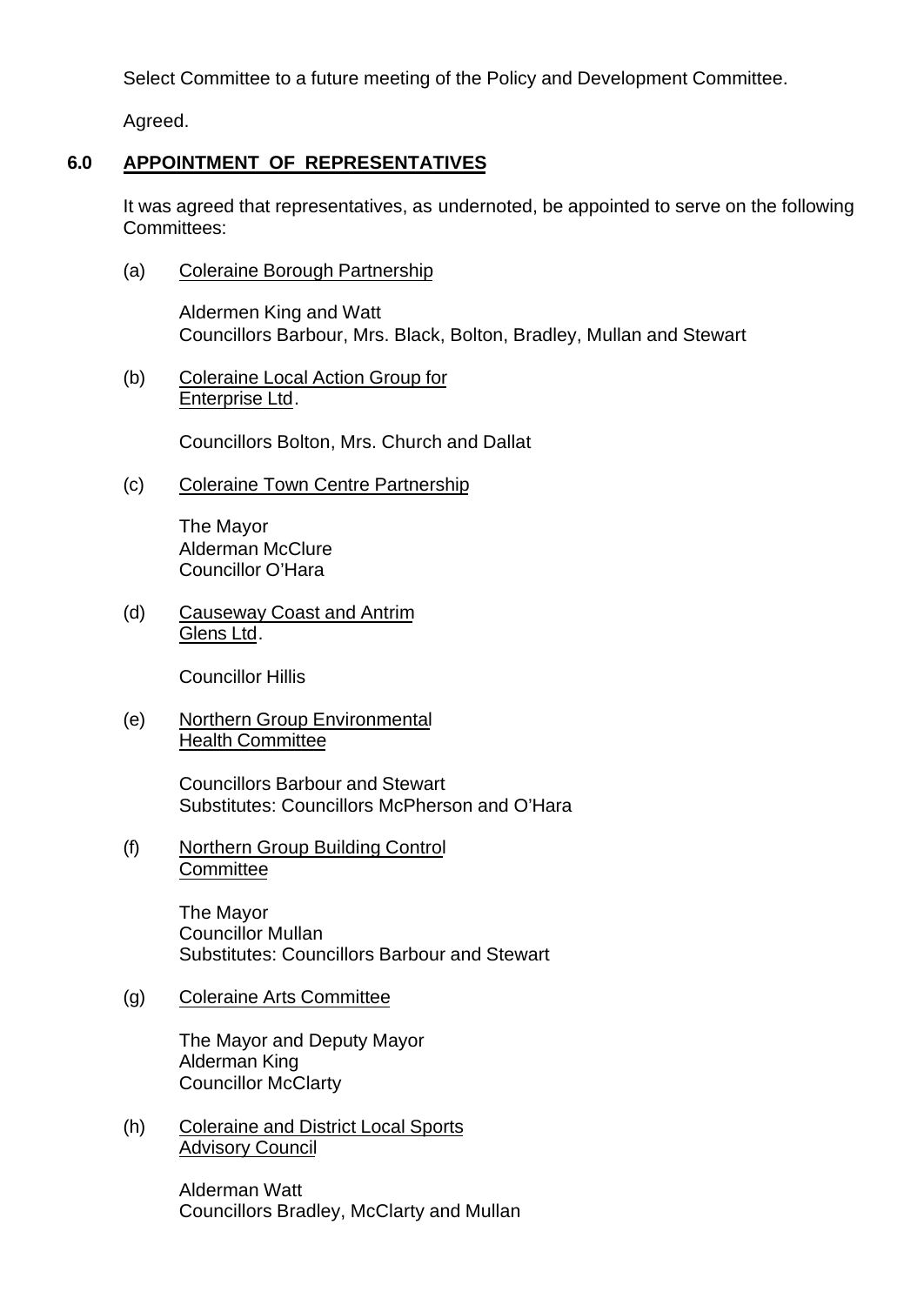#### (i) Coleraine Twinning Association

Councillors Mrs. Black, McLaughlin, McPherson and Stewart

#### (j) Causeway Museum Service

Aldermen Ms. Alexander and King Councillors Mrs. Black, Mrs. Church and Barbour

#### (k) Craigahulliar Monitoring Committee

Alderman Ms. Alexander Councillors Bradley and Stewart

(l) Bright Ideas Panel (Staff Suggestion Scheme)

Alderman Ms. Alexander

(m) Coleraine and District Home Safety **Committee** 

> The Mayor Councillor Bradley

(n) Northern Ireland Housing Council

Councillor Mullan

(o) Northern Ireland Amenity Council

Councillor Mrs. Black

(p) Irish Society's Local Advisory **Committee** 

> The Mayor Councillors Mrs. Black and Mrs. Church

(q) Riverside Theatre Trust

Councillor Mrs. Black

(r) Management Committee of Coleraine Citizens' Advice Bureau

Councillors McLaughlin and Stewart

(s) National Association of Councillors – General Management Committee

Councillor Hillis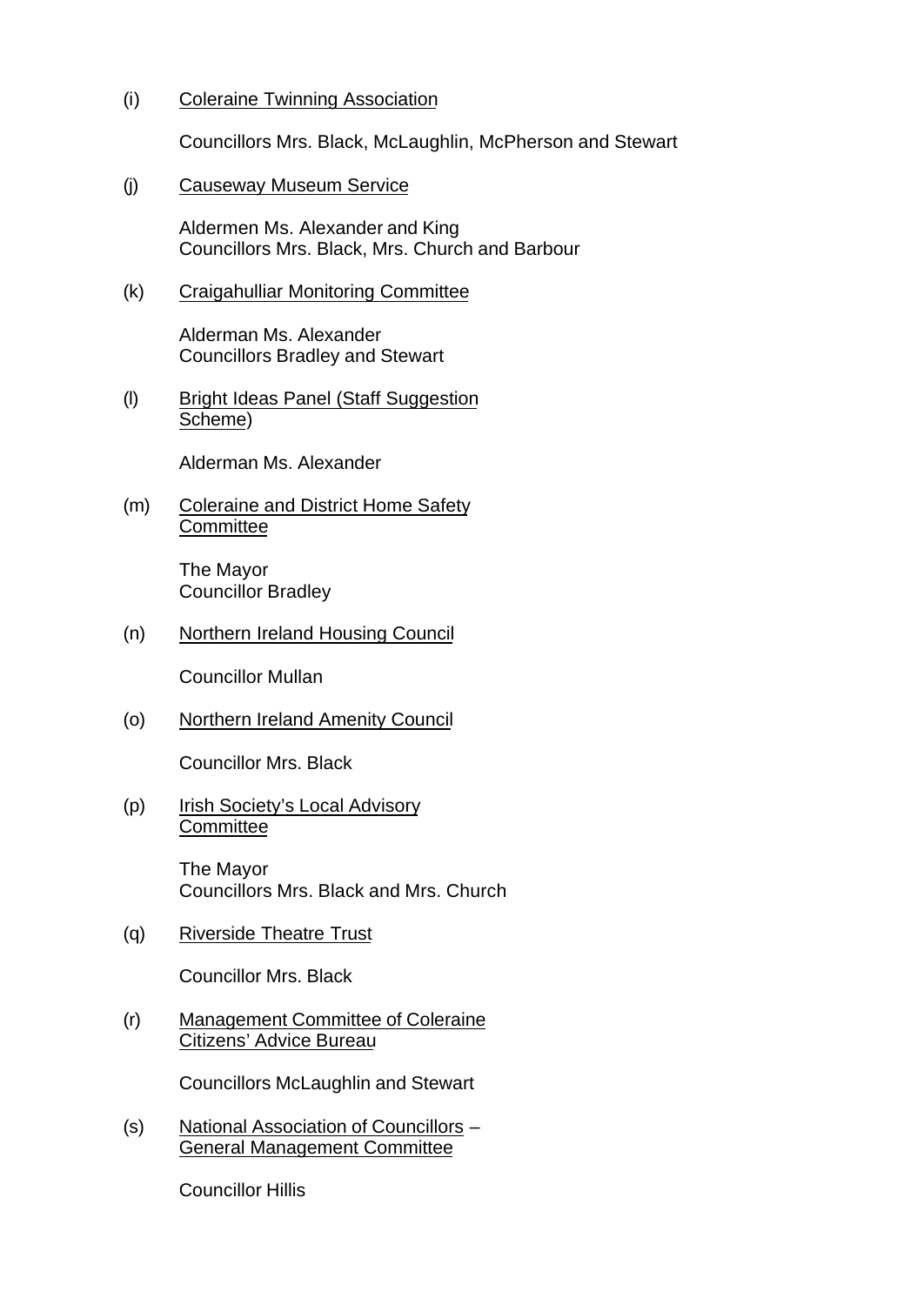(t) National Association of Councillors – N.I. Region

Councillors Hillis, McLaughlin and Stewart

(u) Portrush Regeneration Trust

Councillor Hillis

(v) Reserve Forces and Cadets Association for Northern Ireland

Councillor Stewart

(w) Ulster Tourist Development Association

Councillor McPherson

(x) North West Regional Waste Management Group

> Alderman King Councillor Mathews

(y) Spanboard Liaison Group

Councillor Barbour

(z) Trustees of Giant's Causeway and Bushmills Railway

Councillor Hillis

(aa) Trustees of Garvagh Museum

Councillor Mrs. Church

(bb) Coleraine and District Road Safety Committee

Councillor Bolton

(cc) Portrush, Portstewart and District Road Safety Committee

Councillor Creelman

(dd) Portstewart Community Association

The Deputy Mayor Councillors Creelman and Stewart

(ee) Portballintrae Residents' Association

Councillors Mrs. Black and McPherson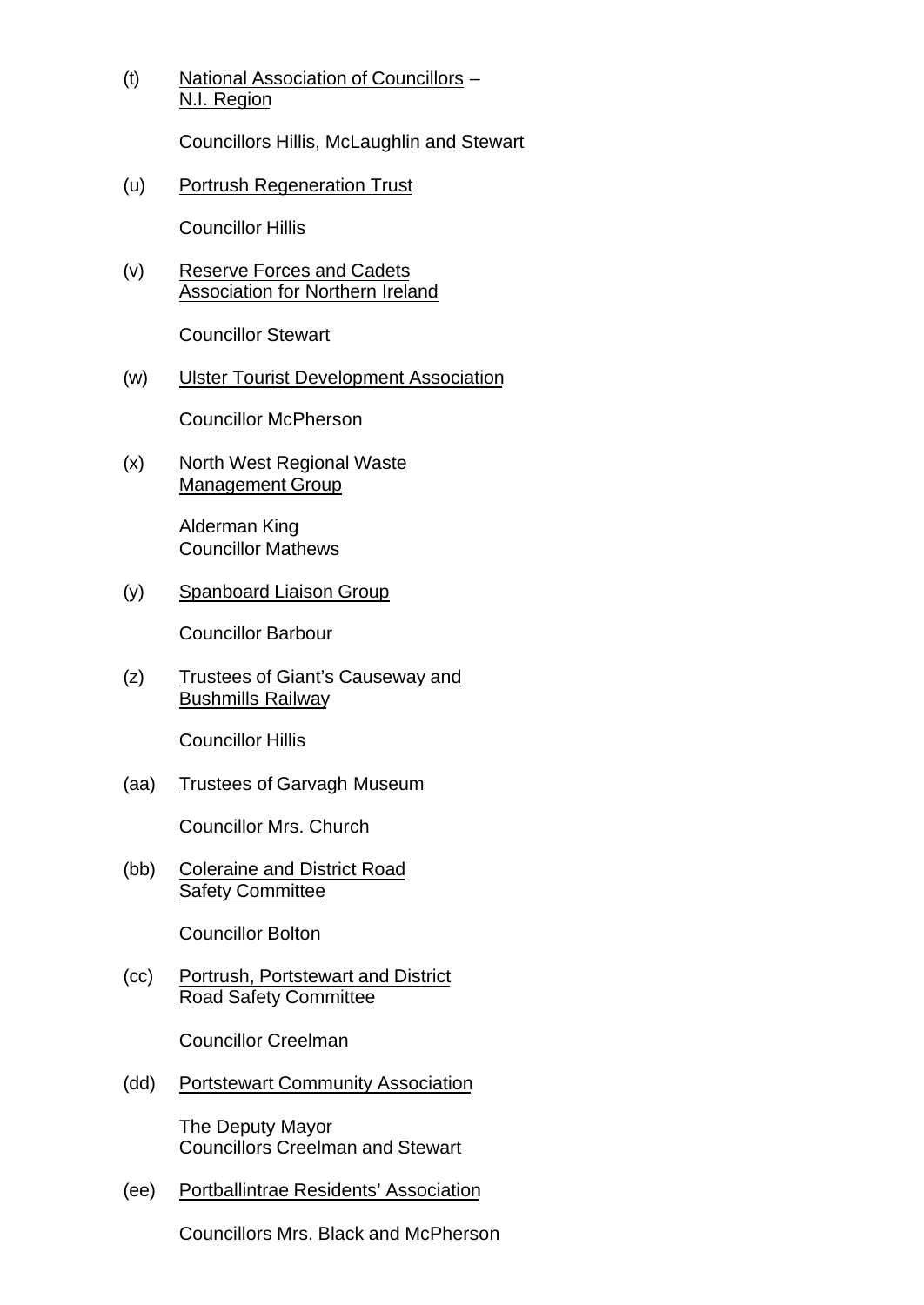## **7.0 MANAGEMENT COMMITTEES**

It was agreed that representatives as undernoted be appointed to serve on the following Management Committees:

| (a) | Joint Management Committee<br>of Ballysally Youth and<br>Community Centre | Alderman McClure, Councillors Bradley and<br><b>McPherson</b>                             |
|-----|---------------------------------------------------------------------------|-------------------------------------------------------------------------------------------|
| (b) | Castlerock Recreation and<br>Youth Hall Management<br>Committee           | Alderman King and Councillor Bolton                                                       |
| (c) | <b>Coleraine West Community</b><br>Centre Management<br>Committee         | Councillors Barbour, McClarty and McLaughlin                                              |
| (d) | <b>Harpur's Hill Community</b><br>Centre Management<br>Committee          | <b>Councillors Bradley and McPherson</b>                                                  |
| (e) | Kilrea Town Hall                                                          | Councillors Mrs. Church, Dallat and Mullan<br><b>Management Committee</b>                 |
|     | (f)<br><b>Management Committee</b>                                        | <b>Windyhall Community Centre</b><br>The Mayor<br>Alderman McClure and Councillor Bradley |

### **8.0 MEMBERS' ATTENDANCE AND ALLOWANCES REPORT**

Information on members' attendance and allowances (previously supplied) was noted.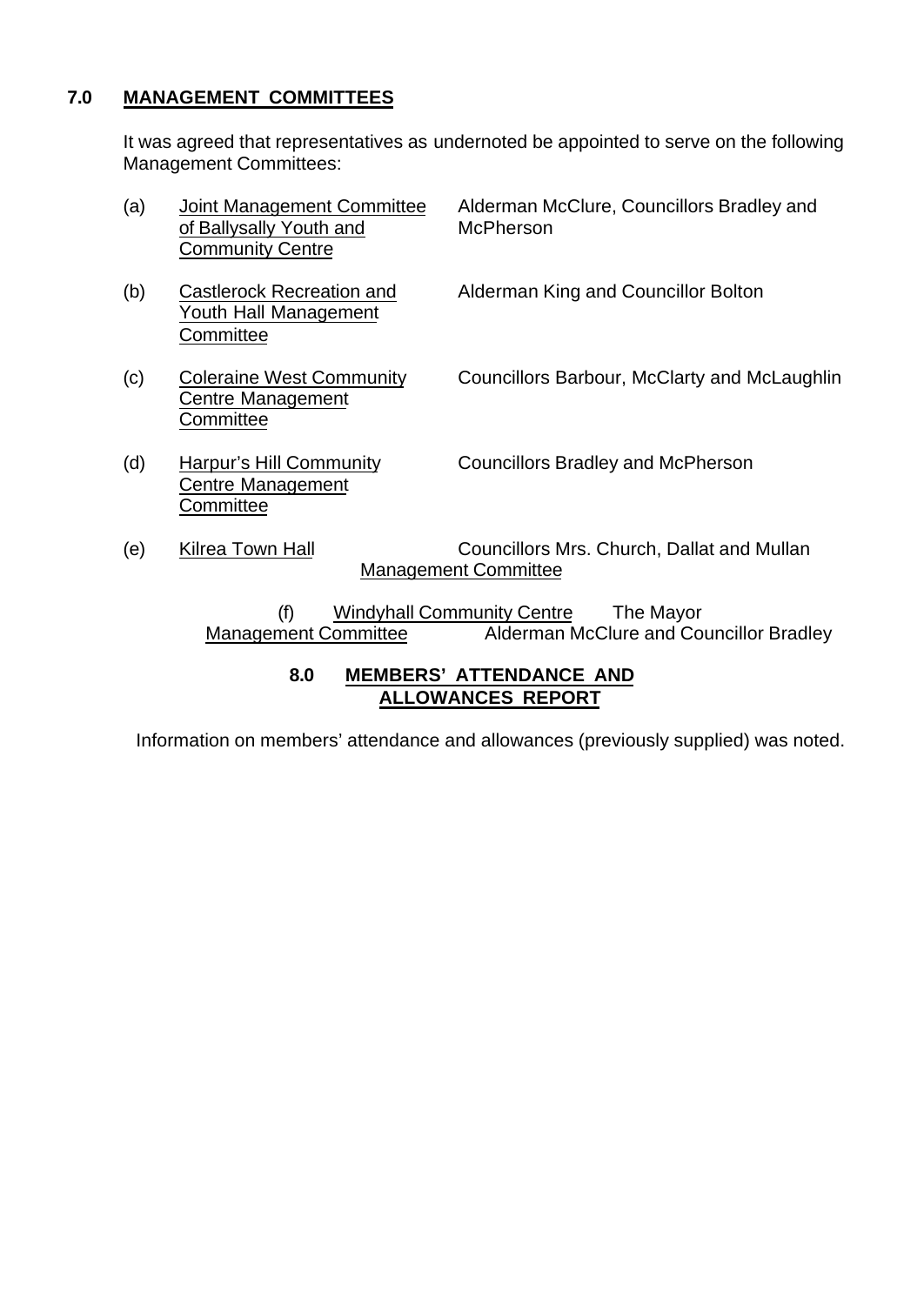## **LEISURE AND ENVIRONMENT COMMITTEE**

### **6 th June, 2000.**

**Present:** The Mayor, Councillor E. A. Johnston (Mrs.)

The Deputy Mayor, Councillor B. E. Dempsey (Mrs.) (Items  $1.0 - 7.2$ )

#### **Aldermen**

C. S. Alexander (Ms.) W. H. King P. E. A. Armitage (Mrs.) W. J. McClure  $($  Items  $2.0 - 6.7)$  W. J. Watt

## **Councillors**

D. D. Barbour N. F. Hillis E. T. Black (Mrs.) D. McClarty  $($ ltems  $1.0 - 4.0$ ) R. A. McPherson R. S. Bolton W. Mathews J. M. Bradley E. M. Mullan O. M. Church (Mrs.) E. O'Hara W. T. Creelman R. D. Stewart J. J. Dallat  $($  Items  $1.0 - 15.0)$ 

#### **Officers in**

**Attendance:** Director of Leisure Services, Director of Environmental Health, Director of Technical Services, Senior Building Control Officer (Items 1.0 – 6.7), Recreation Officer, Principal Administrative Officer and Administrative Assistant

**Apology:** Councillor McLaughlin

#### **1.0 ELECTION OF CHAIRMAN**

It was proposed by Councillor Mathews and seconded by Councillor Mullan:

That Councillor O'Hara be appointed Chairman for the ensuing year.

It was proposed by Councillor Stewart and seconded by Councillor Hillis:

That Alderman McClure be appointed Chairman for the ensuing year.

On being put to the meeting, Councillor O'Hara received fourteen votes and Alderman McClure six votes.

Councillor O'Hara was duly elected Chairman and thanked members for his appointment and paid tribute to the work of Alderman McClure the previous Chairman of Committee.

1.1 Election of Vice Chairman It was proposed by Councillor McPherson and seconded by Councillor Barbour:

That Alderman King be appointed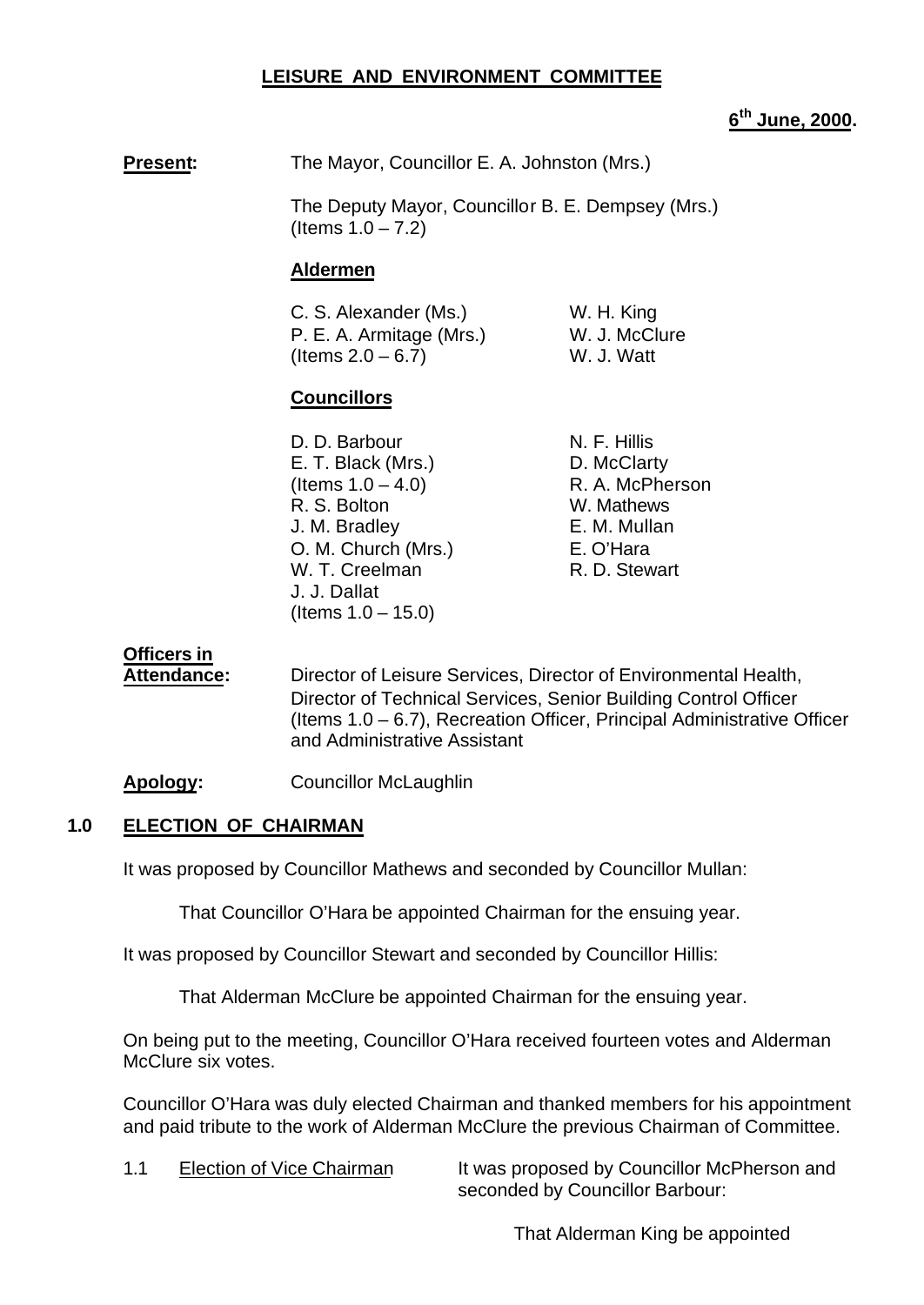Vice Chairman for the ensuing year.

There being no other nominations, Alderman King was duly elected Vice Chairman.

Alderman King thanked members for his appointment.

## **2.0 VANDALISM OF TOURIST BUSES - BELFAST**

Reference was made to the recent vandalism of tourist buses in Belfast.

Members strongly condemned this incident.

## **3.0 JOEY DUNLOP - BALLYMONEY**

Reference was made to the recent success of Joey Dunlop in the Tourist Trophy Motorcycle races in the Isle of Man.

It was agreed that a letter of congratulations be forwarded.

#### **4.0 CHIEF BUILDING CONTROL OFFICER'S ANNUAL REPORT 1999/2000**

The Chairman welcomed Mr. R. F. White, Chief Building Control Officer, who was in attendance to present his report for 1999/2000 (previously supplied).

Mr. White elaborated on the contents of the report and answered various members' queries on the work of the Northern Group Building Control Committee.

The Chairman thanked Mr. White for attending after which he withdrew.

## **5.0 LEISURE SERVICES REPORT**

The Report of the Director of Leisure Services was considered (previously supplied).

Matters arising:

5.1 Anderson Park – Cycle Path Consideration was given to detailed plans relating to Roads Service proposals to provide a cycle path along the boundary of Anderson Park, Coleraine.

> Council is recommended to approve the proposals for the scheme which would commence after the Milk Cup Tournament in July.

5.2 Flowerfield Arts Centre - Committee noted that the panel appointed by Design Competition Council to consider applications for the design competition for the refurbishment and extension of Flowerfield Arts Centre had recommended that the project be offered to Consarc Design Group (plans displayed). Committee endorsed the panel's recommendation.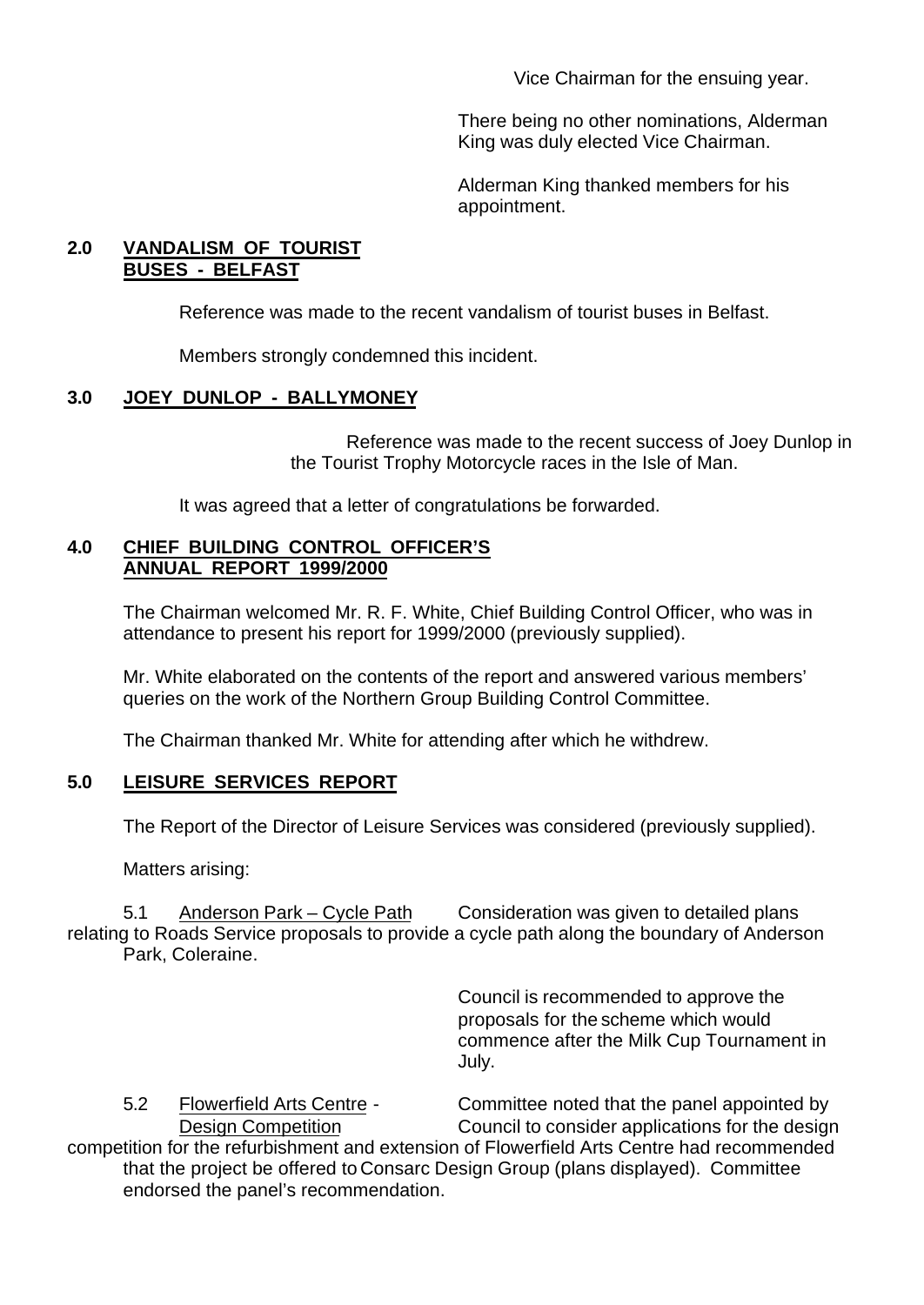It was agreed that Consarc be invited to the July meeting of Committee to present their proposals for the scheme. The possibility of enhancing the play area facilities at Flowerfield Arts Centre would also be discussed at this meeting.

The Chairman thanked the Director of Leisure Services for his work in connection with the design competition.

#### 5.3 "Party at the Port" Festival Consideration was given to an application from

Portrush Music Collective for the use of Antrim Gardens, Portrush to erect a marquee and stage a musical event on Saturday, 10<sup>th</sup> June, 2000 between 2.00 p.m. and 8.00 p.m. as part of the "Party at the Port" Festival.

Following a full discussion it was proposed by Alderman Watt, seconded by Councillor Mathews and recommended:

> That the application for the use of Antrim Gardens be declined and the organisers offered the use of the Bowl Area, Portrush to stage the musical event.

5.4 Parks Machinery – Tenders Five tenders had been received for the supply and delivery of one self-propelled three unit greens mower and one windfoil spraying boom viz:

| Company              | Greens<br><b>Mower</b> | <b>Make</b> | Spraying<br><b>Boom</b> | <b>Make</b>         |
|----------------------|------------------------|-------------|-------------------------|---------------------|
| Johnston Gilpin      | £19,180.00             | John Deere  | £7,585.00               | Rodgers             |
| <b>LGM Baird</b>     | £18,989.00             | Huxley      | £3,560.00               | <b>Smithco Star</b> |
| <b>JE Coulter</b>    | £19,910.00             | Ransomes    | £4,900.00               | Hardi               |
| C Johnston           | £20,467.00             | Toro        | £4,040.00               | Hardi               |
| Linton &<br>Robinson | No Quote               |             | £4,350.00               | Hardi               |

Recommended: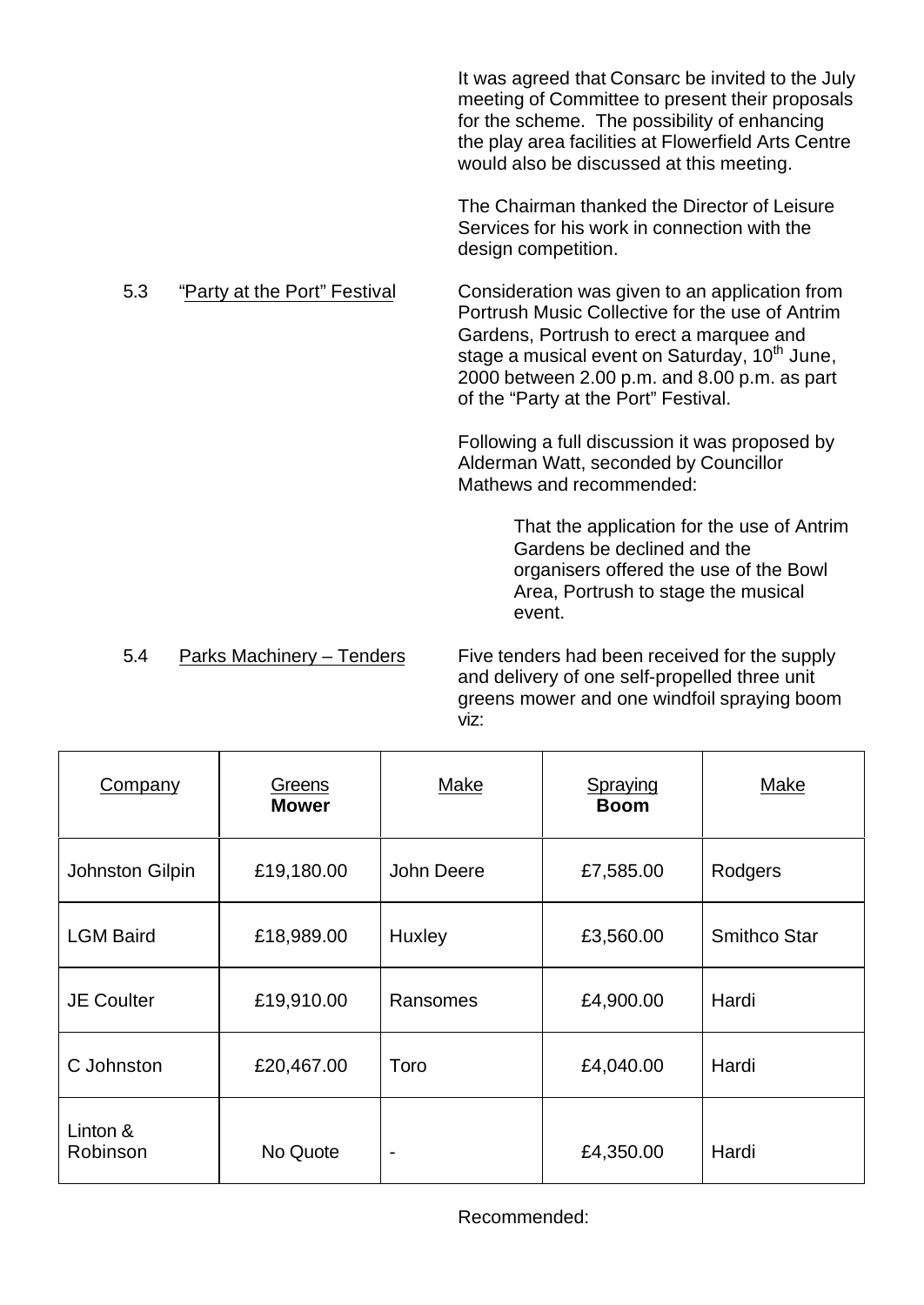That Council accept the lowest tender for the spraying boom i.e. LGM Baird at £3,560.00 and the second lowest tender for the Greens Mower i.e. Johnston Gilpin at £19,180.00 for the reasons as detailed in the report.

Yacht Race on 24<sup>th</sup>/25<sup>th</sup> June, 2000 together with the use of facilities.

#### 5.5 Requests for Assistance

- 5.5.1 Coleraine Yacht Club Recommended: Annual 24 Hour Race That Council contribute £150.00 towards the cost of staging the Annual 24 Hour
- 5.5.2 Northern Ireland Milk The organising committee of the Northern Cup Ireland Milk Cup had requested financial assistance from Council towards the cost of staging the annual youth soccer tournament for the period 2000 – 2002.

Recommended:

That Council contribute £45,000.00 over the next three years i.e. £14,000.00, £15,000.00 and £16,000.00.

5.6 For Information The Director of Leisure Services provided information in his report on the following:

> Coca-Cola Coaching Courses – Summer Recreation Programme

Rural Sports Coaching Courses

Town Challenge – Castlerock –  $10<sup>th</sup>$  June, 2000

## **6.0 TECHNICAL SERVICES REPORT**

The Report of the Director of Technical Services was considered (previously supplied).

Matters arising:

#### 6.1 D.o.E. Roads Service

6.1.1 Loading Restriction - The Department proposed to change the Brook Street, Coleraine restriction on the west side of Brook Street from the junction of Kingsgate Street for a distance of 15 metres in a northerly direction. At present the restriction was "No Waiting Monday – Saturday 8.00 a.m. – 6.30 p.m." and the proposal was for "No Waiting Except For Loading and Unloading 8.00 a.m. – 6.30 p.m. Monday – Saturday".

> Council is recommended to support the proposal.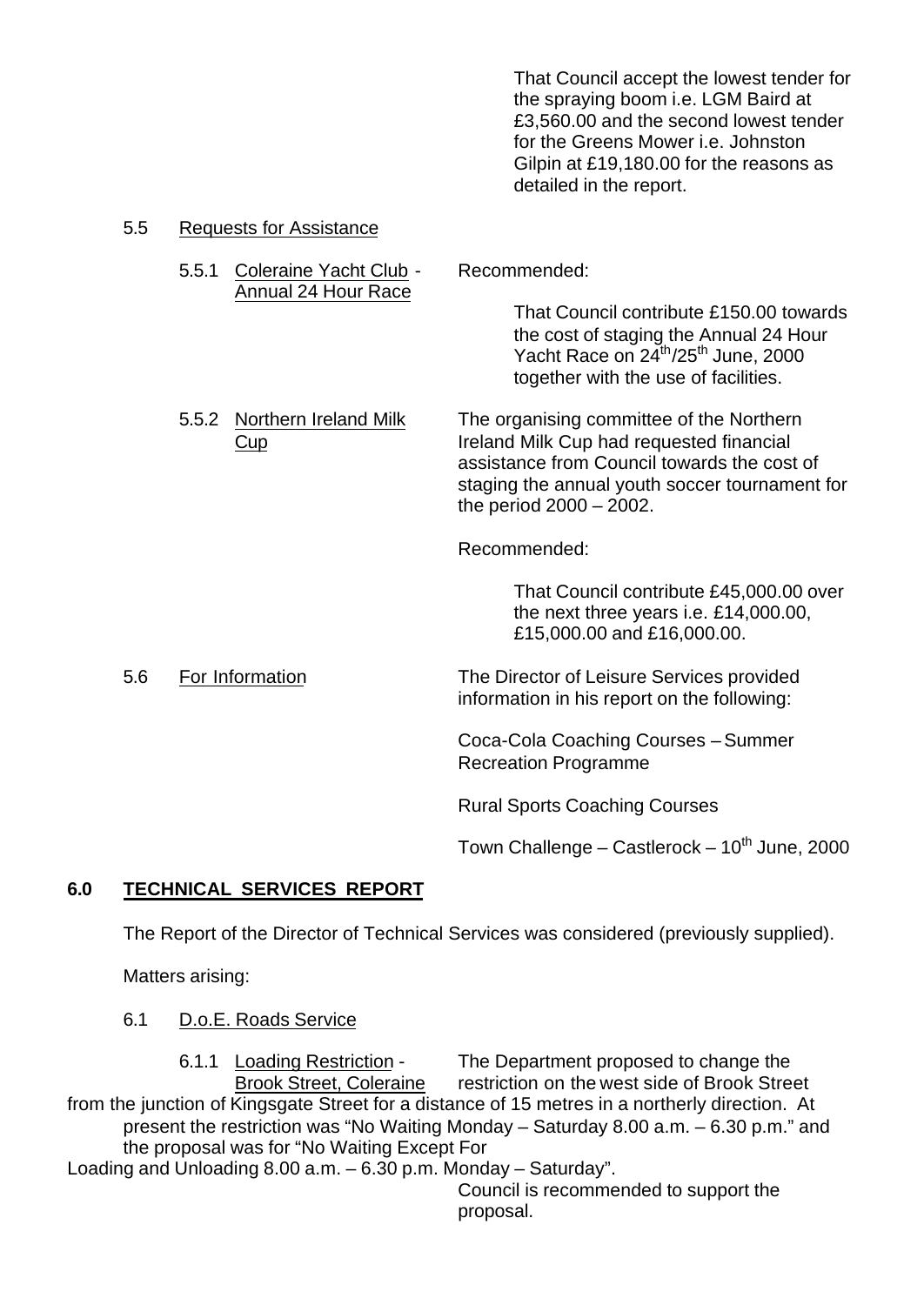The Director of Technical Services would raise the possibility of the provision of a disabled parking bay in this area with the Divisional Roads Manager.

6.1.2 Waiting Restriction - The Department intended to introduce a Kinora Terrace, "No Waiting At Any Time" restriction on Kinora Portstewart Terrace, Portstewart from the junction with Victoria Terrace for a distance of 60 metres in a north/westerly direction.

> Following discussion it was agreed that the Director of Technical Services advise the Roads Service of Council's objection to the proposed waiting restriction.

#### 6.2 Waste Management Strategy Recommended:

That Council contribute up to £11,000.00 towards the cost of preparation of tender documents and background material for the North West Waste Management Strategy proposals.

#### 6.3 Entertainments Licences

6.3.1 Royal Portrush Golf An application for an Entertainments Licence Club, Bushmills Road, had been received in respect of Royal Portrush Portrush Golf Club, Bushmills Road, Portrush.

Recommended:

That an Entertainments Licence be granted.

6.3.2 The Golf Links Hotel, An application had been received in respect of Bushmills Road, The Golf Links Hotel, Bushmills Road, Portrush Portrush **Fortrush for variation of the current Entertainments** Licence to include areas known as The Synk and Beetles Bar.

Recommended:

That the application for variation of the Entertainments Licence be granted.

6.3.3 The Londonderry An application for the transfer of the Hotel, 39-41 Main Entertainments Licence had been received Street, Portrush in respect of The Londonderry Hotel, 39-41

Main Street, Portrush.

Recommended:

That the application for transfer of the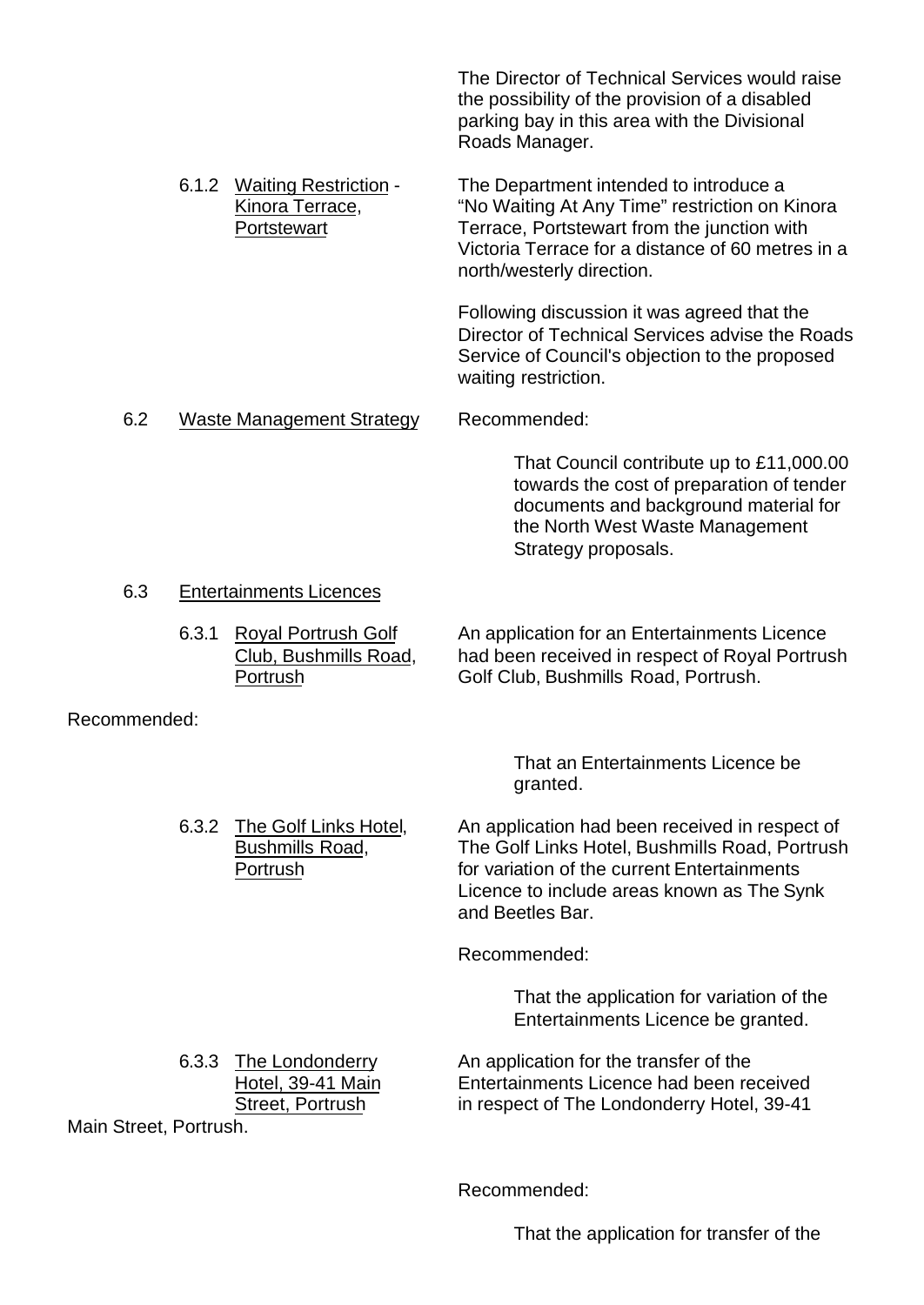Entertainments Licence be granted with the inclusion of the following conditions:

## **Ground Floor – Atlantic Bar**

- (i) The type and nature of entertain ment shall only be provided by non-amplified music;
- (ii) Entering and egressing the Atlantic Bar via Atlantic Avenue is prohibited after 11.30 p.m. except in the event of an emergency.

6.4 Street Trading Licences Applications for the grant of Street Trading Licences had been received from:

- 1. Mr. D. Heaney, 6 Glen Road, Garvagh
- 2. Mr. R. Brown, 13 Beaghville Drive, Portrush
- 3. Mr. J. J. Quigg, 5 Killylagh, Swatragh

Recommended:

That a Street Trading Licence be granted in each case.

6.5 Litter Committee noted information, as detailed in the report, on the Department's current approach regarding litter prevention, both in terms of community education and enforcement.

> Committee endorsed the proposed programme to allocate more time to the detection of littering offences. This system would operate over the summer period and its effectiveness assessed.

> Following discussion on this topic it was agreed that the Environment Officer make a presentation to a future meeting of Committee on litter prevention.

#### 6.6 Building Control

6.6.1 Approvals Approval had been given for seventy-three applications.

## **7.0 ENVIRONMENTAL HEALTH REPORT**

The Report of the Director of Environmental Health was considered (previously supplied).

Matters arising:

7.1 Legal Proceedings - Public It was proposed by Alderman Watt, seconded Health Acts 1878 – 1967 by Councillor McPherson and agreed that these

items be considered "In Committee" at the end of the meeting.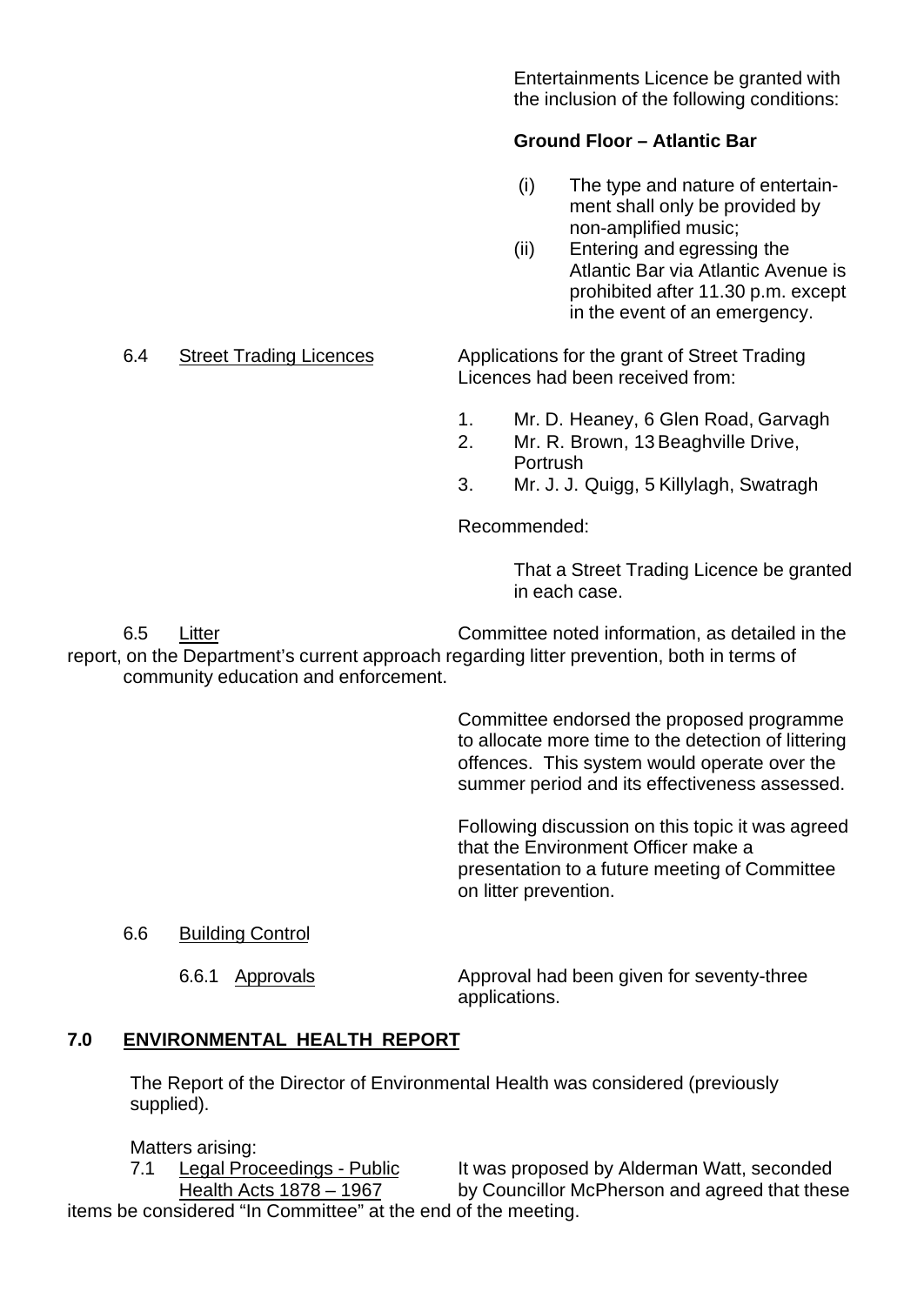7.2 Animal Circuses The Animal Defenders Group had previously requested Council to refuse permission for the use of Council lands by circuses which feature

animal acts.

Committee viewed a video produced by the Animal Defenders Group on this topic.

Consideration was also given to a briefing note supplied by Animal Defenders, submission from the USPCA and submission from Duffy's Circus on this subject.

Following a full discussion it was proposed by Councillor Mathews, seconded by Councillor Creelman and recommended:

> That Council do not grant permission to circuses featuring animal acts to use Council land and request Government to introduce legislation banning the use of animals in circuses.

In the interim, Council would encourage stricter controls to safeguard the welfare of circus animals.

## **8.0 NOTICE OF INTENTION TO INSTALL COMMUNICATIONS APPARATUS**

8.1 Dundooan Road, Reported that the Department of the Maddybennymore, Portrush Environment had received notification on 10<sup>th</sup> May, 2000 from One2One of the intention to erect a mobile telecommunications mast under Part 17 of Schedule 1 to the Planning (General Development) Order (N.I.) 1993 as amended by the Planning (General Development) (Amendment) Order (N.I.) 1998 at Maddybennymore, Dundooan Road, Portrush. The proposal would be advertised in the local press.

> Following discussion it was recommended that Council offer no comment on the proposal.

8.2 Ballystrone Hill off Ballystrone Reported that the Department of the Environ-<br>Road. Macosquin. Coleraine ment had received notification on 18<sup>th</sup> May, ment had received notification on 18<sup>th</sup> May. 2000 from Crown Castle International Ltd. of the intention to erect a mobile telecommunications

mast under Part 17 of Schedule 1 to the Planning (General Development) Order (N.I.) 1993 as amended by the Planning (General Development) (Amendment) Order (N.I.) 1998 at Ballystrone Hill off Ballystrone Road, Macosquin, Coleraine.

> The proposal would be advertised in the local press.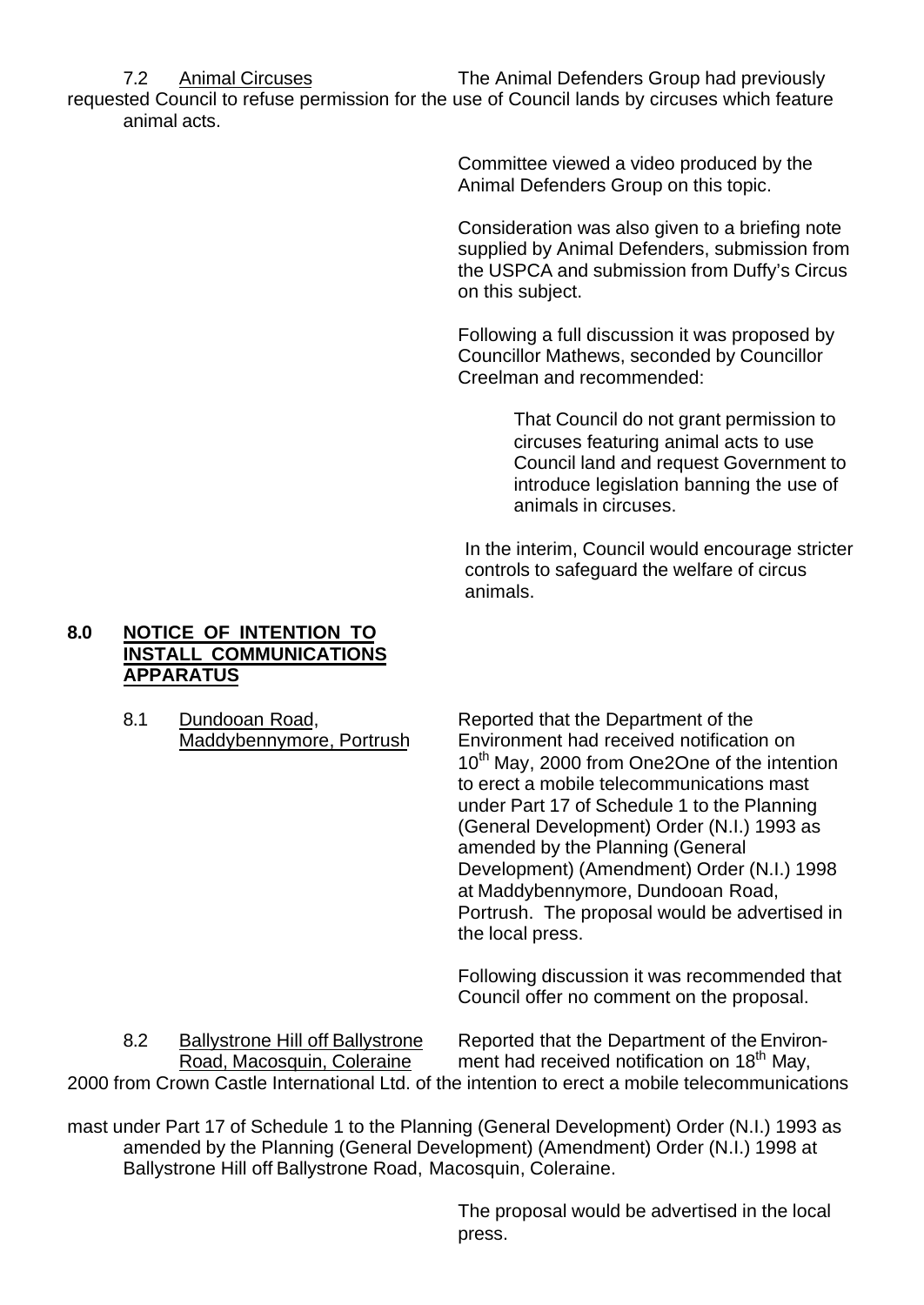Following discussion it was proposed by Alderman King and seconded by Alderman Watt:

> That Council offer no comment on the proposal.

On being put to the meeting the proposal was carried by eleven votes to three.

## **9.0 PORTRUSH RAFT RACE**

Read letter of thanks from the Chairman of Portrush Raft Race Committee for Council's support towards the staging of this year's Raft Race.

Noted.

#### **10.0 NORTHERN HEALTH AND SOCIAL SERVICES BOARD - AREA CHILDREN AND YOUNG PEOPLE'S COMMITTEE**

Read letter from the Northern Health and Social Services Board inviting Council to be represented at an Area Children and Young People's Committee Workshop to be held on Monday, 19<sup>th</sup> June, 2000 at Hotel One, Ballymena between 10.00 a.m. and 4.00 p.m.

Recommended:

That Councillor McLaughlin attend the workshop.

#### **11.0 GENERAL CONSUMER COUNCIL FOR NORTHERN IRELAND**

Tabled:

Report on Improving the House Buying Process.

#### **12.0 PORTRUSH TOWN HALL**

Read report from the Town Clerk and Chief Executive advising that the Planning Appeals Commission had advised that Council's appeal against the refusal to grant consent to demolish the existing Town Hall had been dismissed.

The report of the Commission was being studied and in conjunction with Council's

advisers, a review of options would be prepared for the July meeting of Committee.

Noted.

## **13.0 LITTER BINS/SUMMER SEATS - PORTRUSH**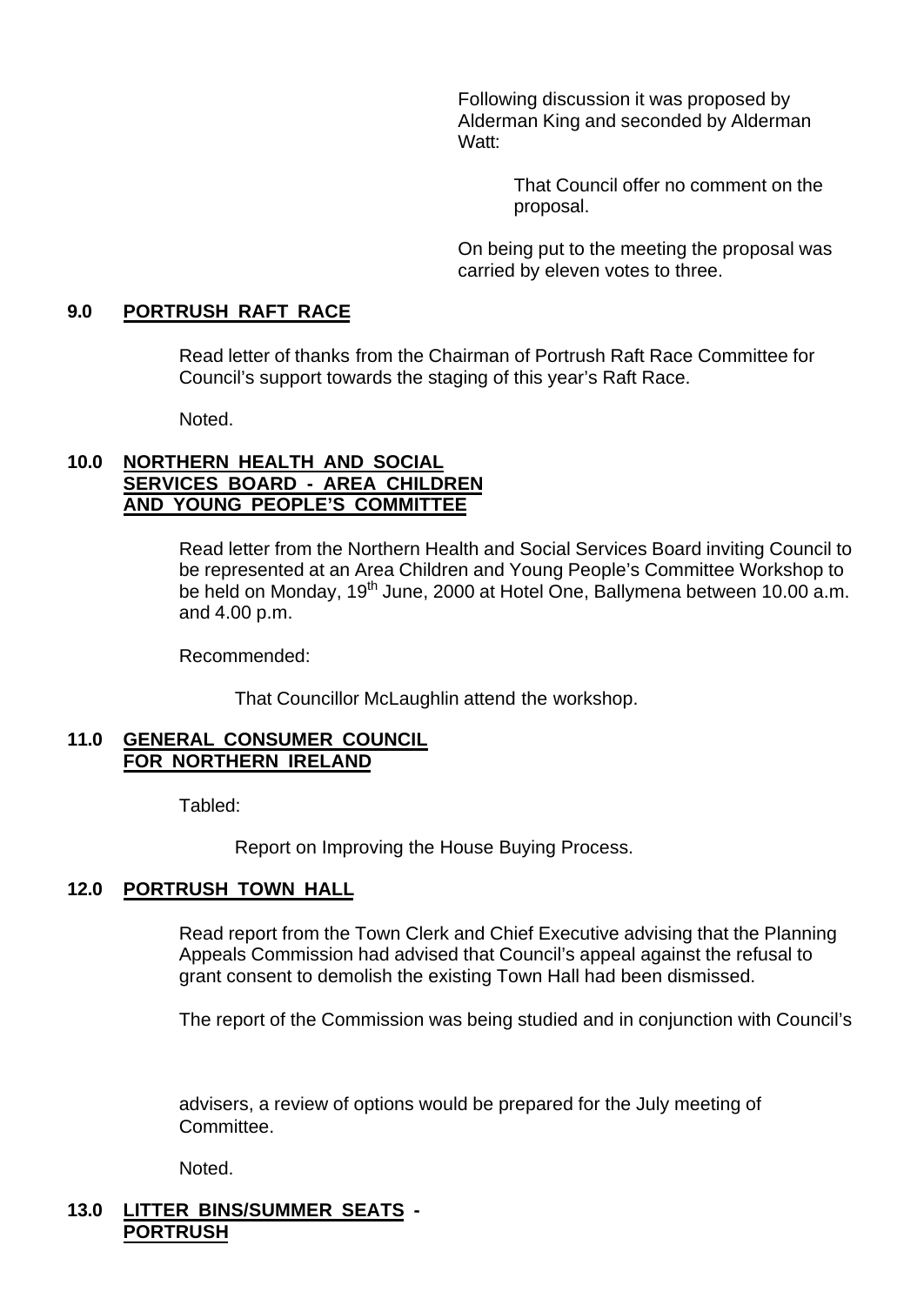Reference was made to the need for additional litter bins at Dunluce Avenue and the restoration of summer seats at Ramore Head, Portrush.

The Director of Technical Services would consider these matters.

#### **14.0 PORTRUSH HARBOUR**

Reference was made to the commencement of repair work at Portrush Harbour.

The Director of Technical Services advised that this was a four week contract and he would discuss with the Contractor the necessity for the closure of the pedestrian bridge.

#### **15.0 ULSTERBUS**

Reference was made to the need to encourage Ulsterbus to disembark passengers at the existing car park in Garvagh.

The Director of Technical Services would take this matter up with Ulsterbus.

#### **16.0 COMMUNITY HALL - GARVAGH**

Reference was made to the possibility of providing a Community Hall in Garvagh adjacent to the proposed site for the new toilets.

The Director of Leisure Services would consider this matter.

#### **17.0 CHURCH PASS/BATH TERRACE, PORTRUSH**

Reference was made to Roads Service's commitment to provide additional parking places at Church Pass/Bath Terrace, Portrush.

The Director of Technical Services would take this matter up with the Divisional Roads Manager.

#### **18.0 COLERAINE CEMETERY**

It was agreed that this topic be included on the agenda for the July meeting of Committee.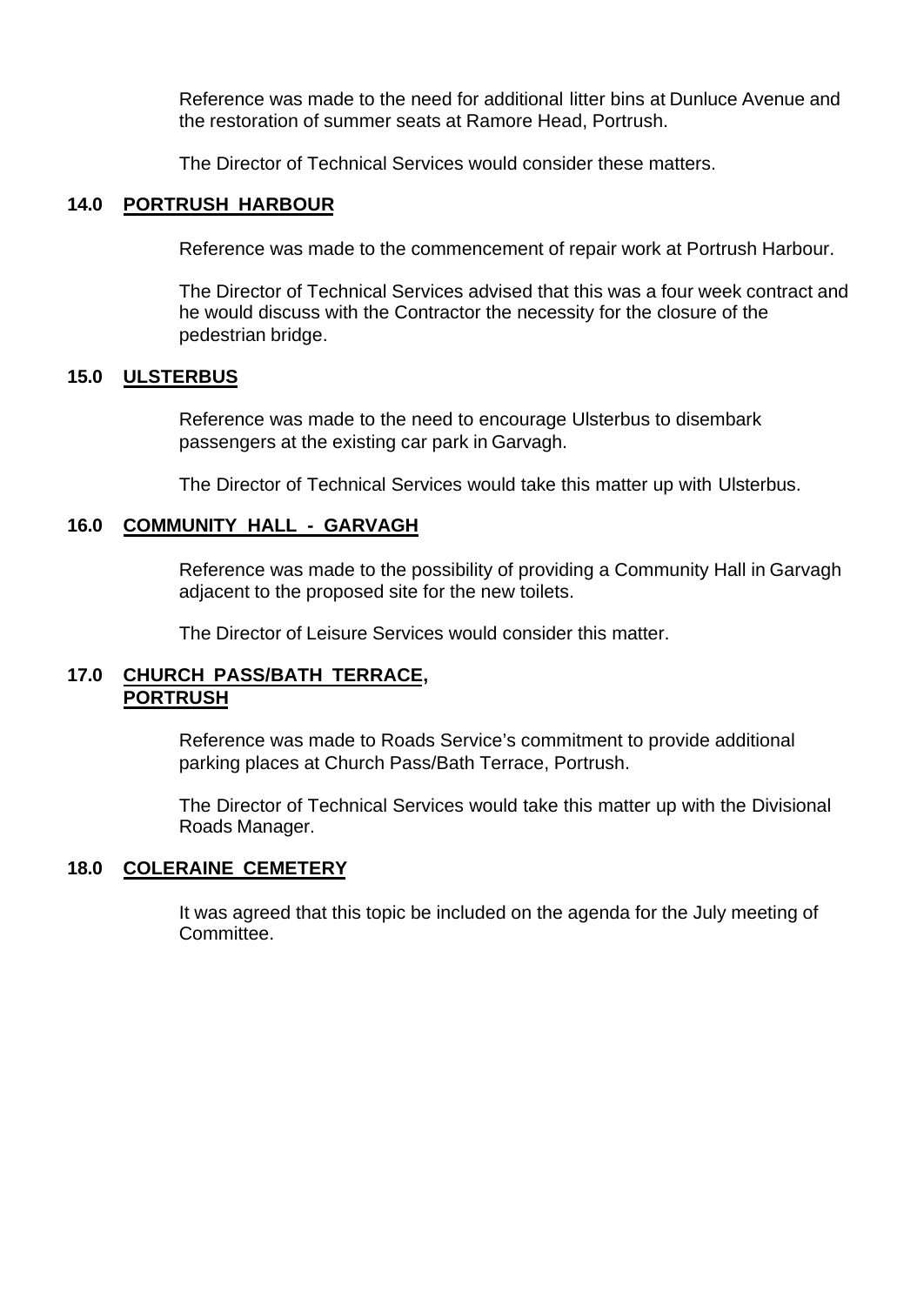### **PLANNING COMMITTEE**

### **13th June, 2000.**

**Present:** The Mayor, Councillor E. A. Johnston (Mrs.)

The Deputy Mayor, Councillor B. E. Dempsey (Mrs.) (Items 1.0 – 7.0)

#### **Aldermen**

C. S. Alexander (Ms.) W. J. McClure W. H. King

## **Councillors**

| N. F. Hillis          |
|-----------------------|
| D. McClarty           |
| (Items $1.0 - 3.20$ ) |
| G. L. McLaughlin      |
| R. A. McPherson       |
| W. Mathews            |
| (Items $1.0 - 3.13$ ) |
| E. M. Mullan          |
| E. O'Hara             |
| R. D. Stewart         |
|                       |

**Also in**

| Attendance: | Representatives from the Planning Service - |
|-------------|---------------------------------------------|
|             | Mr. G. Scott and Miss H. Clements           |

# **Officers in**

**Attendance:** Town Clerk and Chief Executive, Senior Environmental Health Officer and Administrative Assistant

**Apologies:** Aldermen Mrs. Armitage and Watt

#### **1.0 ELECTION OF CHAIRMAN**

It was proposed by Councillor Mathews and seconded by Councillor Stewart:

That Alderman Ms. Alexander be appointed Chairman.

It was proposed by Councillor Mullan and seconded by Councillor McClarty:

That Councillor McLaughlin be appointed Chairman.

On being put to the Meeting Alderman Ms. Alexander received nine votes and Councillor McLaughlin received eleven votes.

Councillor McLaughlin was duly elected Chairman and thanked members for his appointment.

1.1 Vice Chairman It was proposed by Councillor McPherson and seconded by the Mayor: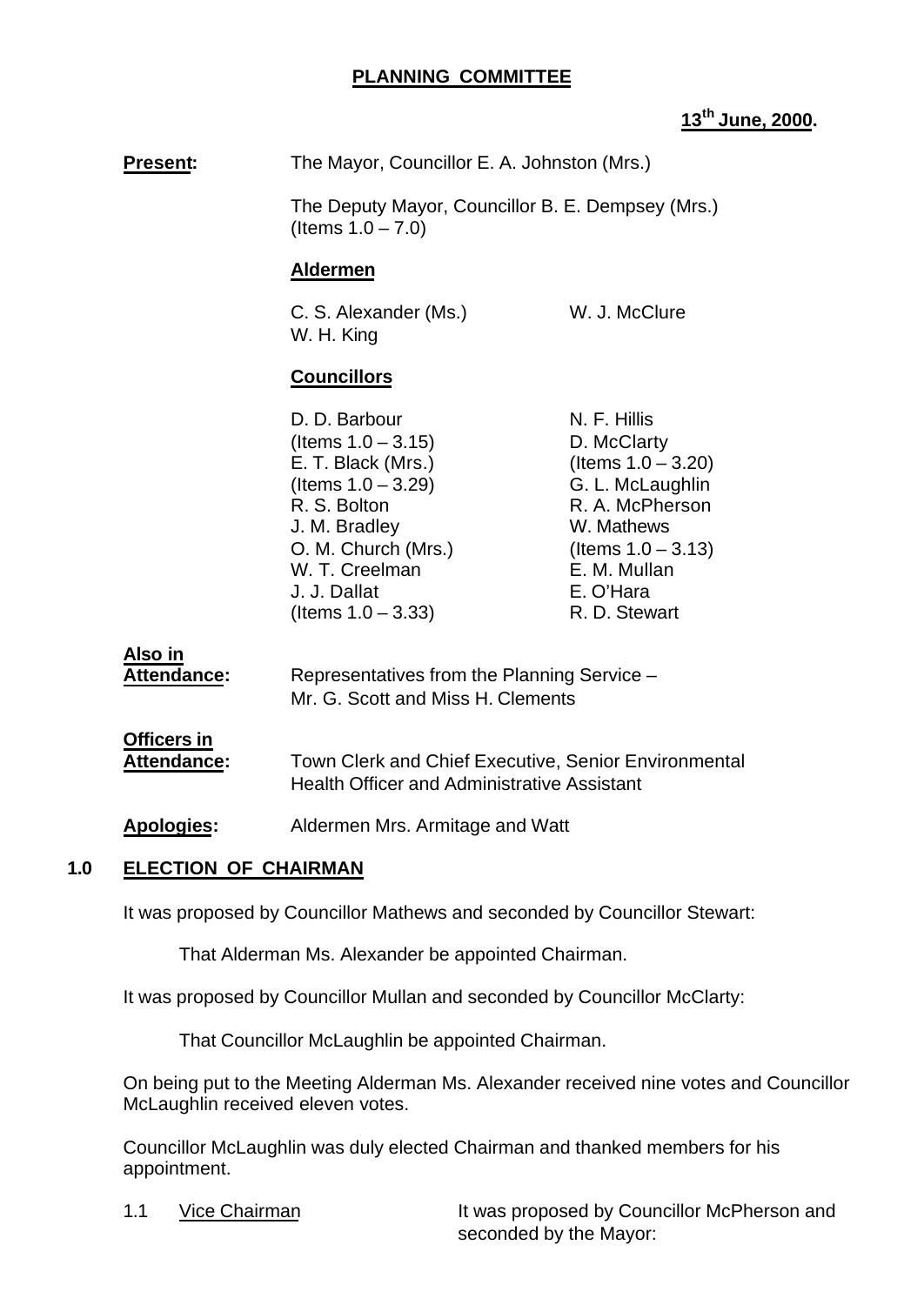That Councillor Bolton be appointed Vice Chairman.

As there were no other nominations Councillor Bolton was duly elected Vice Chairman and thanked members for his appointment.

## **2.0 ULSTER ARCHITECTURAL HERITAGE SOCIETY**

The Chairman welcomed Mr. Peter Marlow, Chairman and Miss Caroline Maguire, Committee Member who were in attendance to address Committee on the work of the Ulster Architectural Heritage Society.

Mr. Marlow outlined the history of the Society which now has a membership of 1200 and remains the only voluntary body with a remit to campaign for the built heritage across Northern Ireland. The Society continues to comment on planning legislation, area plans and individual planning applications.

The representatives answered various questions raised by members.

The Mayor thanked the representatives for their attendance.

## **3.0 PLANNING APPLICATIONS**

A list of eighty-eight applications was considered (previously supplied).

Applications Deferred from Previous Meeting

3.1 Application No. D1 C/1999/0816/F Erection of 1 no. dwelling with detached garage adjacent to 32 Ballynameen Road, Garvagh for Mr. K. Bradley

3.2 Application No. D2 C/1999/0876/F Redefinition of car wash area and incorporation of 3.5m high wall and transparent spray screen and provision of 2 no. car parking spaces at Bush Filling Station, Bushmills Road, Coleraine for Mr. C. Henderson

The opinion of the Planning Service was to approve.

It was agreed that the application be approved.

Alderman Ms. Alexander declared an interest in this application.

The opinion of the Planning Service was to approve.

The Planning Officer outlined the background of this application and sought Council's opinion.

The applicant, Mr. C. Henderson, addressed Committee.

Following discussion it was proposed by the Deputy Mayor and seconded by Councillor Mathews: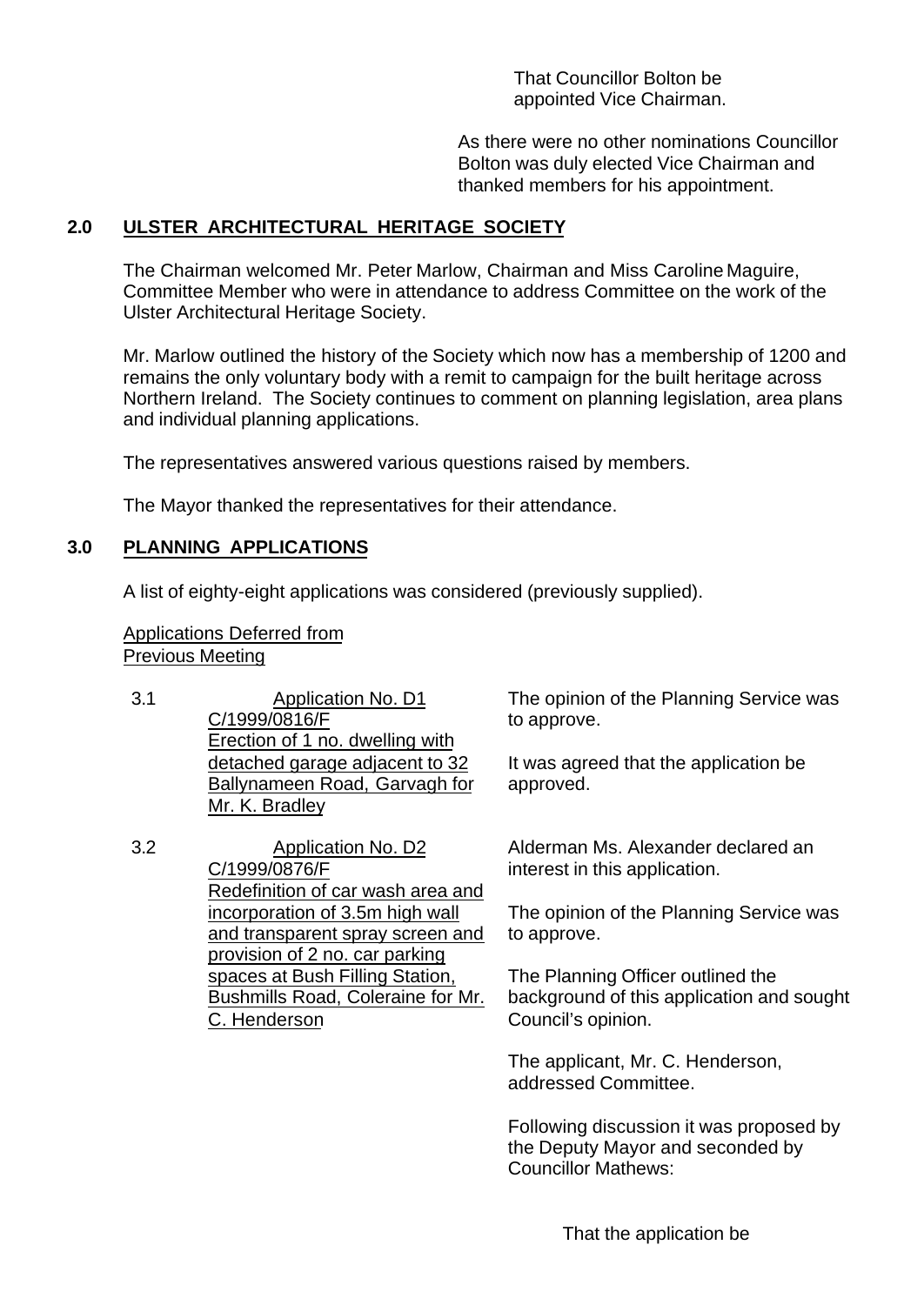On being put to the Meeting the proposal was lost, six members voting in favour and seven members voting against.

approved.

It was proposed by Alderman McClure and seconded by Councillor Bradley:

> That the application be referred to the Planning Service Management Board for decision.

On being put to the Meeting the proposal was carried, eight members voting in favour and six members voting against.

The application would, therefore, be referred to the Planning Service Management Board.

The opinion of the Planning Service was to approve.

Reported that satisfactory amendments had been made and the application would be approved.

3.3 Application No. D3 C/1999/0917/F Housing development – erection of 29 no. dwellings (detached, semi-detached and terraced) with integral and detached garages at Sites 1 – 29 (formerly sites 59, 85 – 101) Browns Farm, Aghermore, off Lissadell Avenue, Portstewart for Harod Homes

3.4 Application No. D4 C/2000/0108/F Change of use from vacant shop to 4 no. bedsits (part of the Golf Hotel) adjacent to 6 Sea Road, Castlerock for The Golf Hotel (Sandel Developments Ltd).

3.5 Application No. D5 C/2000/0198/F Change of use from agricultural land to golf course and erection of ancillary building (machinery store, offices, toilets) and car park at Lisnagalt, Ballyrashane Road, Coleraine for Mr. R. McMullan

The opinion of the Planning Service was to refuse.

No representations had been received within the statutory consultation period. The application would be refused.

The opinion of the Planning Service was to refuse.

Following discussion it was proposed by Councillor Mrs. Church and seconded by Councillor Mullan:

> That the application be deferred for one month to enable the applicant to make a presentation and facilitate a Council site visit.

On being put to the Meeting the proposal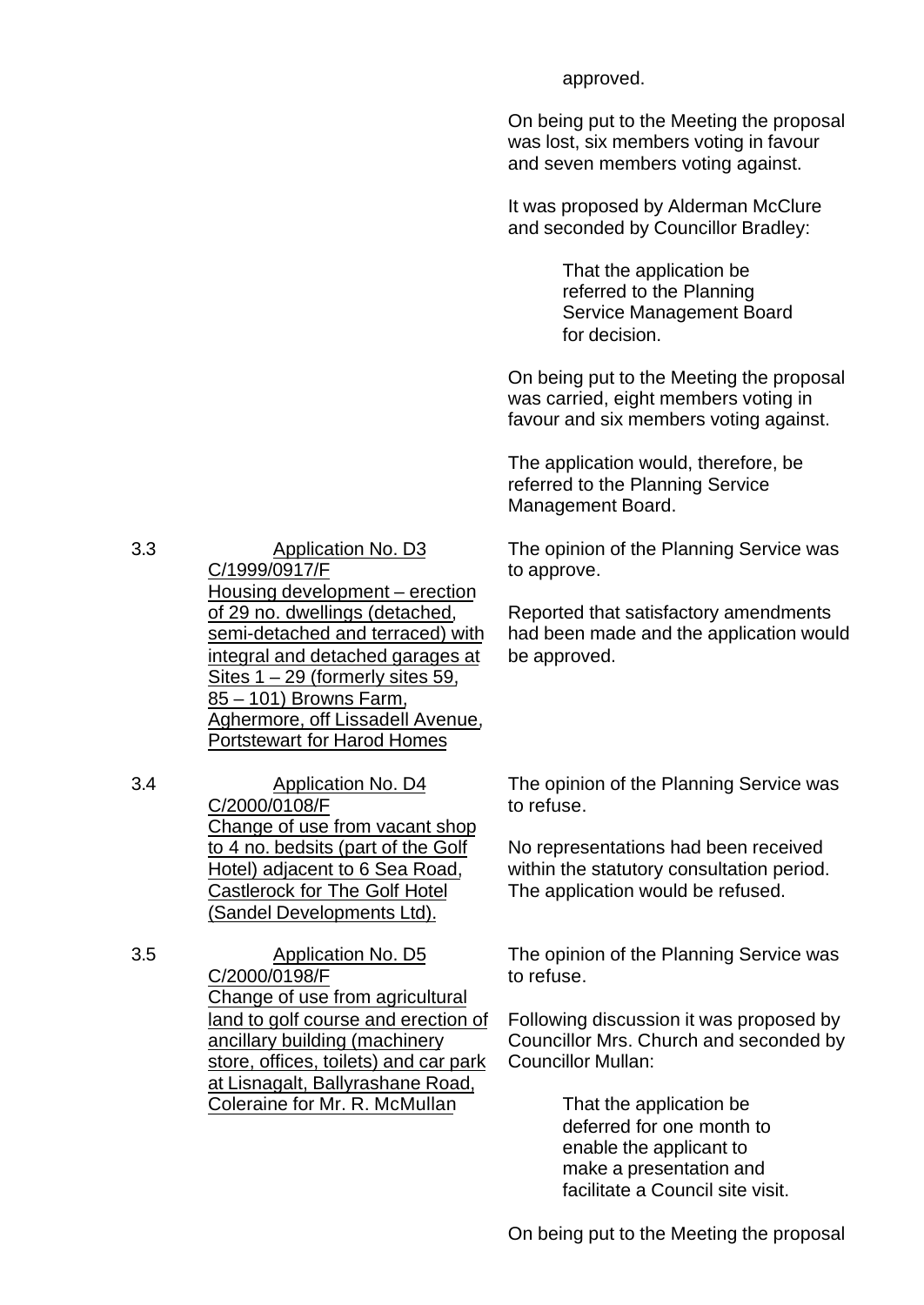- 3.6 Application No. D6 C/2000/0203/F Erection of 14 no. two-and-a-half storey dwellings with integral garage with alteration of approved '5A' road to '5B' road on land adjacent to Old Mill Grange, off Lissadell Avenue, Portstewart for O'Kane & Devine Construction Ltd.
- 3.7 Application No. D7 C/2000/0216/O Site for dwelling adjacent to 142 Agivey Road, Aghadowey for Miss D. McAleese
- 3.8 Application No. D8 C/2000/0224/F Erection of dwelling adjacent to 67a Coleraine Road, Garvagh for Mr. and Mrs. Arbuthnot

3.9 Application No. D9 C/2000/0250/F Alteration of apartment Nos. 4 and 8 with the addition of a single window to gable wall (amendment to 11 no. apartments under construction) at Ballintrae Hotel, Portballintrae for Mr. S. Lyle

> Application No. 16 C/2000/0258/F Erection of 2 no. cottages to rear of apartments currently under construction at former Ballintrae Hotel, Seaport Avenue, Portballintrae for Mr. S. Lyle

3.10 Application No. D10 C/2000/0256/F Single storey front extension to existing off licence and public bar at The Anchorage, 87 The Promenade, Portstewart for P. J. Crawley

was carried, fourteen members voting in favour and four members voting against.

The opinion of the Planning Service was to approve.

Reported that satisfactory amended plans had been received and the application would be approved subject to conditions regarding landscaping.

The opinion of the Planning Service was to approve.

It was agreed that the application be approved.

The opinion of the Planning Service was to refuse.

The application had been withdrawn.

The opinion of the Planning Service was to refuse both applications.

Copy letter of objection from Mr. R. M. Meyler had previously been circulated to each member.

It was agreed that the applications be deferred for one month to facilitate a Council site visit.

The opinion of the Planning Service was to approve.

Reported that satisfactory amended plans had been received and the application would be approved.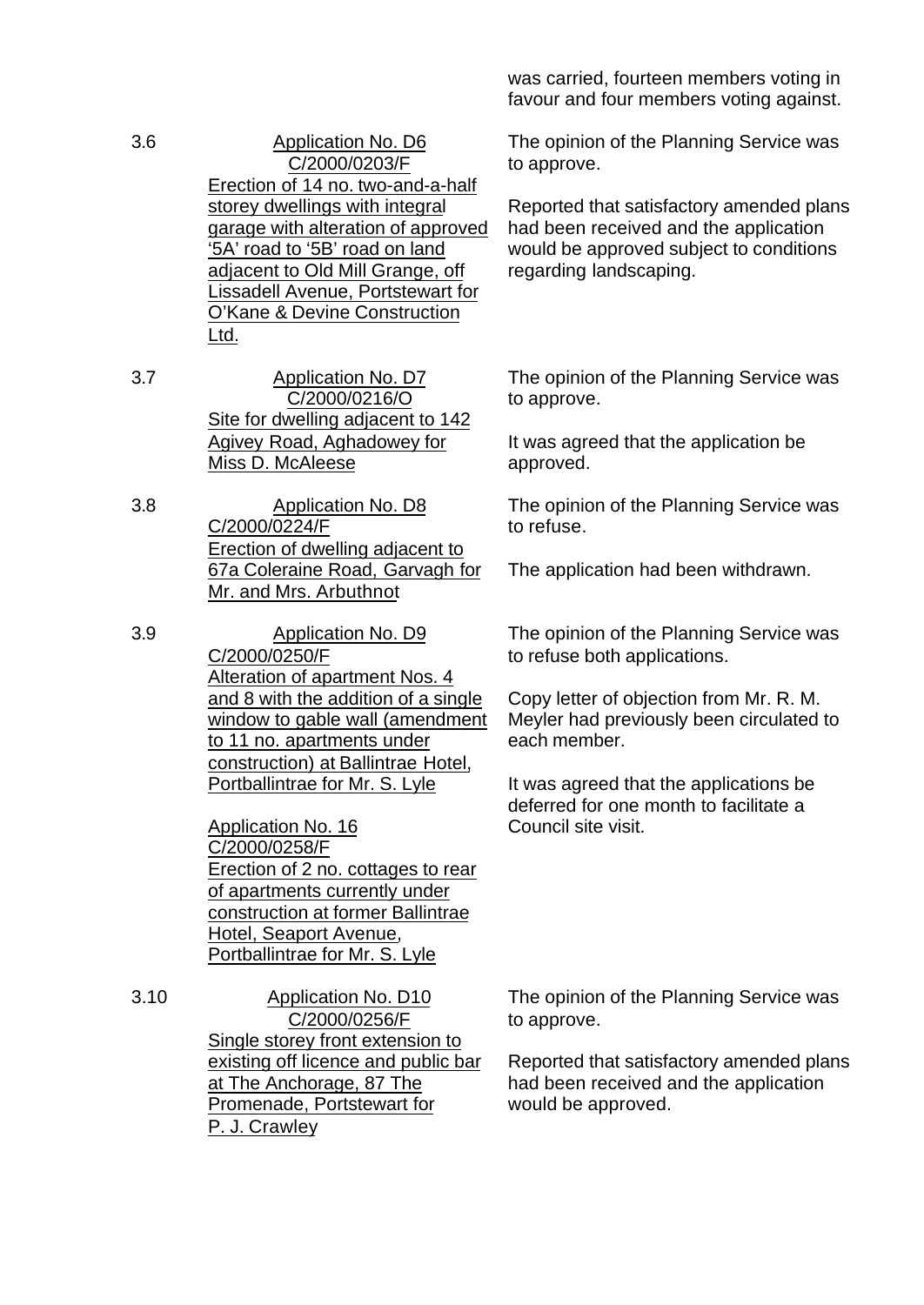3.11 Application No. D11 C/2000/0262/F Erection of 12 no. apartments (two and three storey buildings) at Millfield Holiday Village, 80 Mill Road, Portstewart for Sea Haven Homes Ltd.

3.12 Application No. D.12 C/2000/0290/O Site for dwelling at Gelvin Road, Garvagh for Mrs. H. McKeown

#### **New Applications**

3.13 Application No. 4 C/1999/0538/F Redevelopment of existing car showroom to provide neighbourhood food store at 1 Newmills Road, Coleraine for Lidl UK

The opinion of the Planning Service was to approve.

No representations had been received within the statutory consultation period.

Reported that satisfactory amended plans had been received and the application would be approved.

The opinion of the Planning Service was to refuse.

It was agreed that the application be refused.

The opinion of the Planning Service was to approve.

Following discussion it was proposed by Councillor Stewart and seconded by Councillor Bradley:

> That the application be refused.

On being put to the Meeting the proposal was lost, seven members voting in favour and eight members voting against.

The opinion of the Planning Service was to approve.

No representations had been received within the statutory consultation period and the application would be approved.

3.14 Application No. 7 C/1999/0899/F Erection of 6 no. self catering accommodation units with administration office, garages and storage and 3 no replacement dwellings at 32 Ballywatt Road, Coleraine for Mr. and Mrs. **Hutchinson** 

3.15 Application No. 11 C/2000/0166/F Change of use from restaurant including yard to 3 no. apartments adjacent to 6 Sea Road, Castlerock for Sandel Developments Ltd.

The opinion of the Planning Service was to refuse.

It was agreed that the application be deferred for one week to enable the applicant to discuss the proposal with the Planning Service. If agreement could be reached the application would be approved otherwise the application would be refused.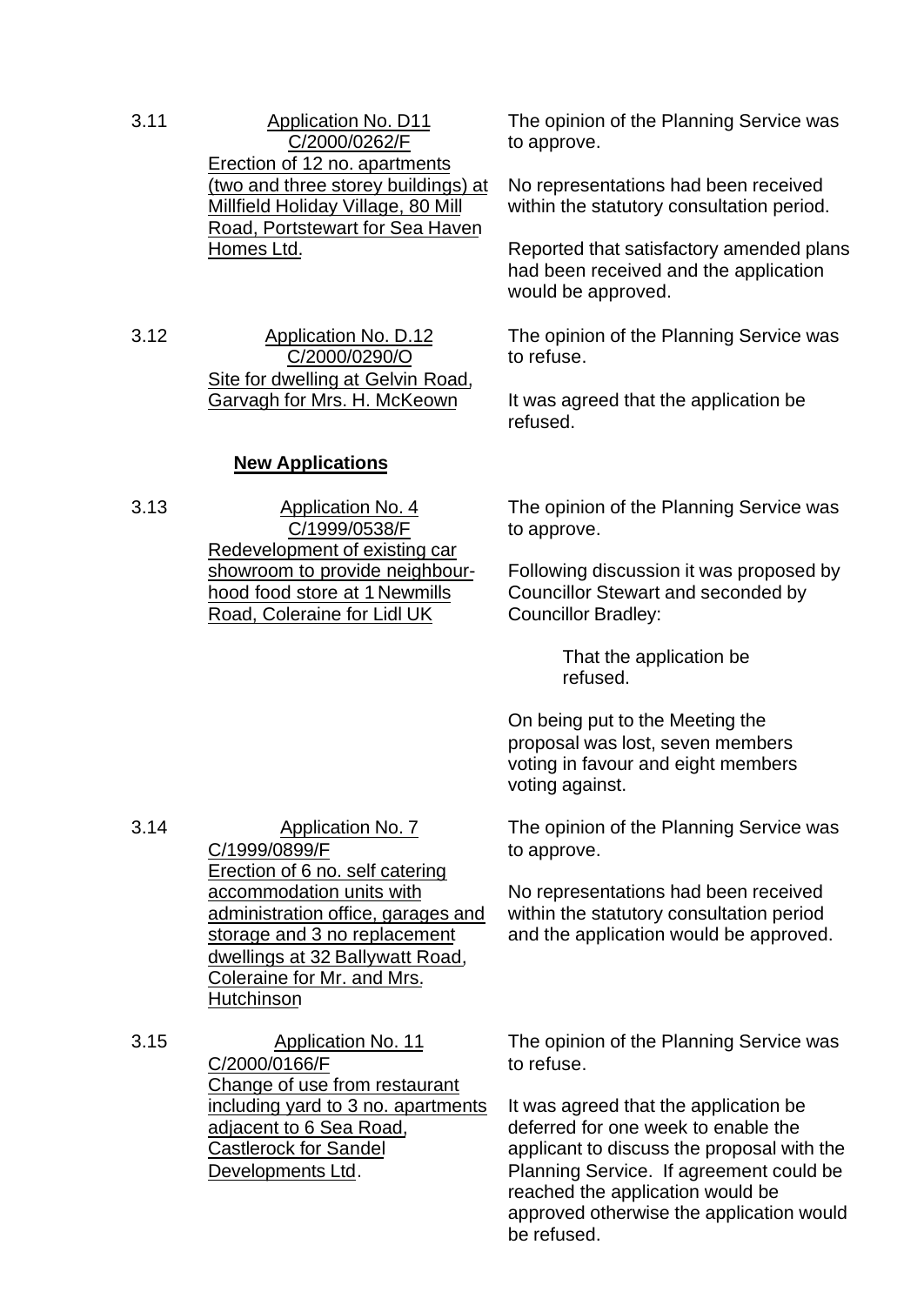3.16 Application No. 13 C/2000/0213/F Erection of 6 no. apartments (twostorey) at 100 Brook Street, Coleraine for Mr. J. McIldowney

3.17 Application No. 15 C/2000/0245/F Extension to Public House to provide 30 bedroom travel lodge accommodation (two and three storey) at 50 Ballyreagh Road, Portrush for Mr. and Mrs. D. **McLaughlin** 

3.18 Application No. 19 C/2000/0267/F Removal of existing dwelling and erection of two-storey extension to day nursery at 24 Rugby Avenue, Coleraine for Mr. and Mrs. D. McLean

3.19 Application No. 20 C/2000/0273/F Erection of 8 no. semi-detached dwellings at Site Nos. 32, 32A, 33, 33A, 34, 34A, 35, 35A Ballywillan Road, Portrush for Cherrybrook Construction

3.20 Application No. 21 C/2000/0277/O Erection of 2 no. dwellings and 2 no. detached garages on land adjacent to Dunboe Road, Articlave for D. Patton & Sons

3.21 Application No. 23 C/2000/0299/F Change of use from out-building to staff mess and workshop with alterations to the same at Hezlett House, 107 Sea Road, Castlerock for The National Trust

The opinion of the Planning Service was to approve.

No further representations had been received within the statutory consultation period and the application would be approved.

The opinion of the Planning Service was to approve.

No representations had been received within the statutory consultation period and the application would be approved.

The opinion of the Planning Service was to refuse.

Reported that amended plans had been received.

The revised proposal would be readvertised and subject to no objections being received approval would be issued otherwise the application would be brought back to Council.

The opinion of the Planning Service was to refuse.

No representations had been received within the statutory consultation period.

It was agreed that the application be deferred for one month to facilitate further discussions with the applicant.

The opinion of the Planning Service was to refuse.

No representations had been received within the statutory consultation period. The application would be refused.

The opinion of the Planning Service was to approve.

No representations had been received within the statutory consultation period and the application would be approved.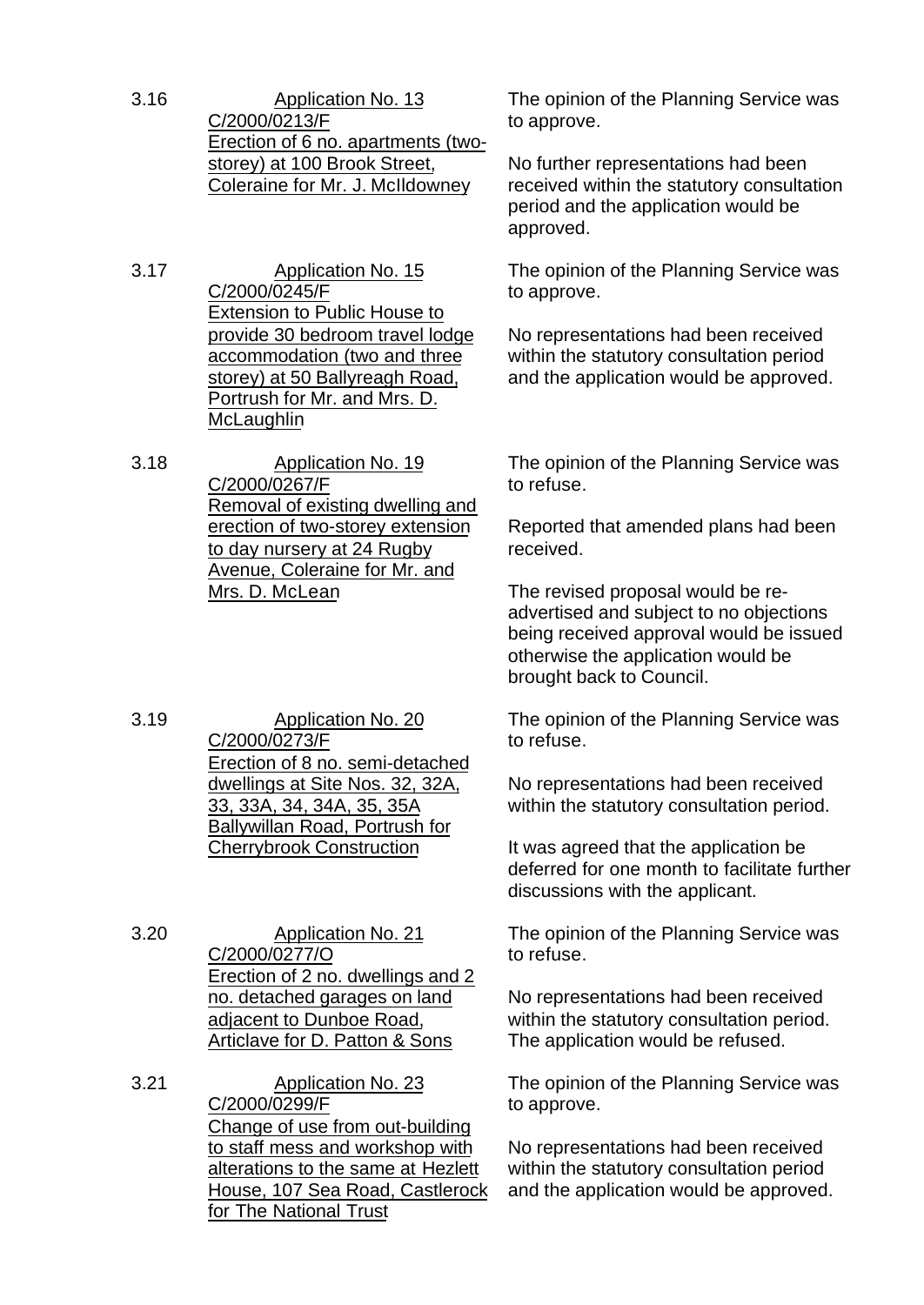3.22 Application No. 24 C/2000/0301/O Site for dwelling opposite 116 Carrowreagh Road, Garvagh for Heather Warwick

3.23 Application No. 26 C/2000/0303/O Site for apartment development with associated car parking (new build) at Nos. 1, 2 and 3 Bath Terrace, Portrush for Younger Homes Ltd.

3.24 Application No. 27 C/2000/0305/O Site for dwelling and garage at 110m NW of 129 Moneydig Road, Kilrea for Mr. M. McGarvey

3.25 Application No. 31 C/2000/0318/O Site for dwelling and garage adjacent to No. 52 Drumeil Road, Aghadowey for Mr. K. McAfee

3.26 Application No. 32 C/2000/0322/O Site for redevelopment of existing hotel to provide new 54 bedroom hotel with conference suite, leisure suite, holiday village, children's play area and 30 no. apartments at Causeway Coast Hotel, 36 Ballyreagh Road, Portrush for Kennedy's Hotels N.I. Ltd.

3.27 Application No. 36 C/2000/0327/F Erection of dwelling 200 metres south-east of No. 12 Culnagrew Road, Swatragh for J. Gunning

The opinion of the Planning Service was to refuse.

It was agreed that the application be deferred for one month to facilitate a Council site visit.

The opinion of the Planning Service was to approve.

It was agreed that the application be approved subject to conditions relating to height and scale of the proposed development.

The opinion of the Planning Service was to refuse.

It was agreed that the application be deferred for one month to facilitate a Council site visit.

The opinion of the Planning Service was to refuse.

It was agreed that the application be deferred for one month to facilitate a Council site visit.

Councillor O'Hara declared an interest in this application.

The opinion of the Planning Service was to approve.

It was agreed that the application be approved.

The opinion of the Planning Service was to refuse.

No representations had been received within the statutory consultation period.

It was agreed that the application be deferred for one month to facilitate further discussions with the applicant.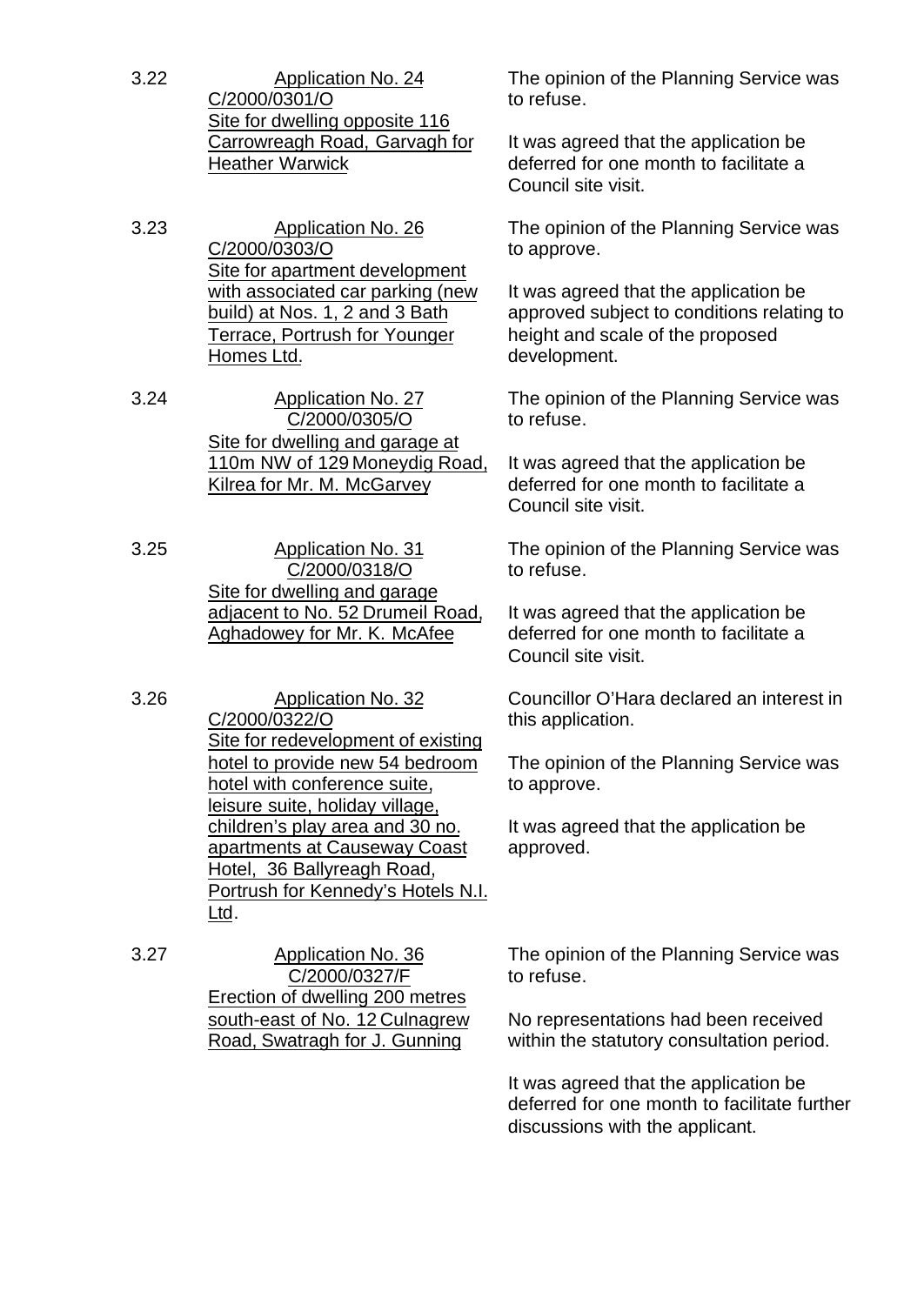- 3.28 Application No. 38 C/2000/0332/F Erection of bungalow with integral garage at site adjacent to 44 Ballyhackett Road, Castlerock for Mr. D. Hamilton
- 3.29 Application No. 56 C/2000/0362/O Site for new dwelling at Ballyhackett Road, Castlerock for Mr. W. Purcell
- 3.30 Application No. 42 C/2000/0339/O Site for replacement dwelling and associated outbuildings opposite 96 Coleraine Road, West Ballyleese Td., Portstewart for Mr. F. Mullan
- 3.31 Application No. 43 C/2000/0340/F Proposed use of existing access at No. 8 Bayhead Road to serve car parking for 7 no. apartments (part of current planning application ref. C/2000/0056) on land adjacent to Nos. 8 and 10 Bayhead Road, Portballintrae for Kennedy Group
- 3.32 Application No. 45 C/2000/0342/RO Erection of single storey dwelling adjacent to 32 Tirkeeran Road, Garvagh for Mr. F. J. Mackle

3.33 Application No. 51 C/2000/0355/F Erection of one-and-a-half storey dwelling (replacement) with integral garage at 73 Ballymacrea Road, Portrush for D. McClarty

The opinion of the Planning Service was to refuse.

No further representations had been received within the statutory consultation period. The application would be refused.

The opinion of the Planning Service was to refuse.

It was agreed that the application be deferred to facilitate a Council site visit.

The opinion of the Planning Service was to refuse.

No representations had been received within the statutory consultation period.

The application had been withdrawn.

Councillor O'Hara left the Chamber prior to consideration of this application.

The opinion of the Planning Service was to approve.

Reported that the application would be approved subject to Planning Service Management Board approval for a separate application relating to apartments.

The opinion of the Planning Service was to approve.

No representations had been received within the statutory consultation period and the application would be approved.

The opinion of the Planning Service was to refuse.

No further representations had been received within the statutory consultation period.

It was agreed that the application be deferred for one month to facilitate further discussions with the applicant.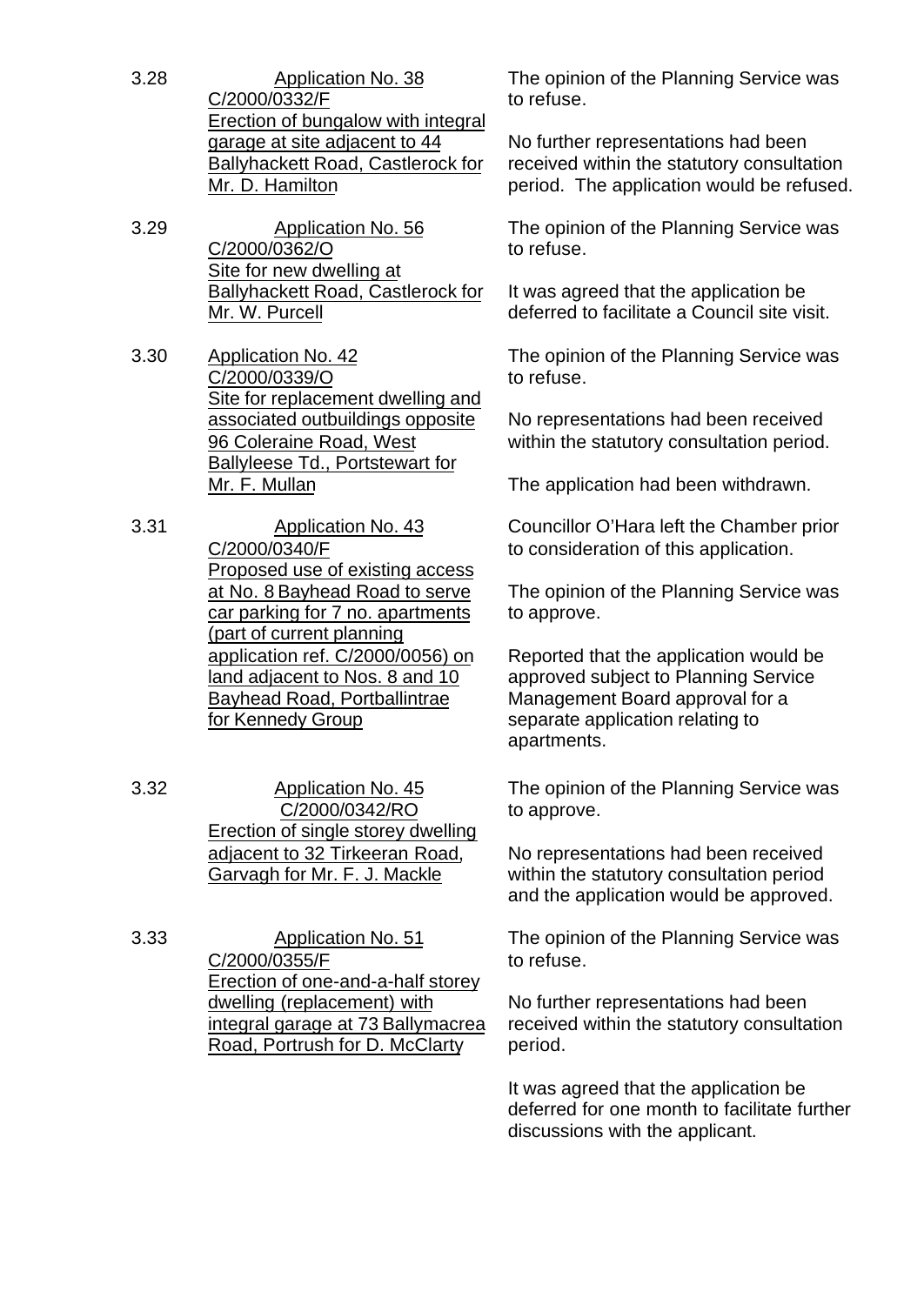| 3.34 | <b>Application No. 52</b><br>C/2000/0356/F                                                                                                 | The opinion of the Planning Service was<br>to refuse.                                                                                                                                                                                                                |
|------|--------------------------------------------------------------------------------------------------------------------------------------------|----------------------------------------------------------------------------------------------------------------------------------------------------------------------------------------------------------------------------------------------------------------------|
|      | Proposed 4 no. dwellings at<br><b>Mullaghinch Road, Aghadowey,</b><br>Coleraine (between Nos. 88 and<br>92) for Mr. A. Kelly               | It was agreed that the application be<br>deferred for one week to enable the<br>applicant to discuss the proposal with the<br>Planning Service. If agreement could be<br>reached the application would be<br>approved otherwise the application would<br>be refused. |
| 3.35 | <b>Application No. 61</b><br>C/2000/0368/F<br>Erection of chalet dwelling with                                                             | The opinion of the Planning Service was<br>to approve.                                                                                                                                                                                                               |
|      | <u>integral garage at Site No. 135</u><br>Somerset, Coleraine for<br><b>Benbradagh Developments</b>                                        | No representations had been received<br>within the statutory consultation period<br>and the application would be approved.                                                                                                                                           |
| 3.36 | Application No. 65<br>C/2000/0377/F                                                                                                        | The opinion of the Planning Service was<br>to refuse.                                                                                                                                                                                                                |
|      | Erection of 3 no. apartments (one<br>and two storey building) adjacent<br>to 106 Coleraine Road, Portrush<br><u>for Mr. P. J. O'Kane</u>   | It was agreed that the application be<br>deferred for one month in anticipation of<br>an amended scheme being submitted.                                                                                                                                             |
|      |                                                                                                                                            | The revised proposal would be re-<br>advertised.                                                                                                                                                                                                                     |
| 3.37 | <b>Application No. 73</b><br>C/2000/0391/F                                                                                                 | The opinion of the Planning Service was<br>to refuse.                                                                                                                                                                                                                |
|      | Erection of single storey front and<br><u>rear extensions and roofspace</u><br>conversion at 37 Rectory Park,<br>Garvagh for Mr. G. Cooper | It was agreed that the application be<br>deferred for one month to enable revised<br>plans to be submitted.                                                                                                                                                          |
| 3.38 | <b>General Matters</b>                                                                                                                     | (a) 12 Beaghville Drive, Portrush -<br>Garage                                                                                                                                                                                                                        |
| 3.39 | <b>Planning Appeals</b>                                                                                                                    | The Senior Planning Officer circulated the<br>following reports:                                                                                                                                                                                                     |
|      |                                                                                                                                            | (a) Planning Appeals for Coleraine in<br>1999;                                                                                                                                                                                                                       |
|      |                                                                                                                                            | (b) Appeals Lodged with Planning<br>Appeals Commission.                                                                                                                                                                                                              |
| 3.40 | <b>Site Visits - June</b>                                                                                                                  | It was noted that site visits would be held<br>in the morning of Thursday, 22 <sup>nd</sup> June,<br>2000.                                                                                                                                                           |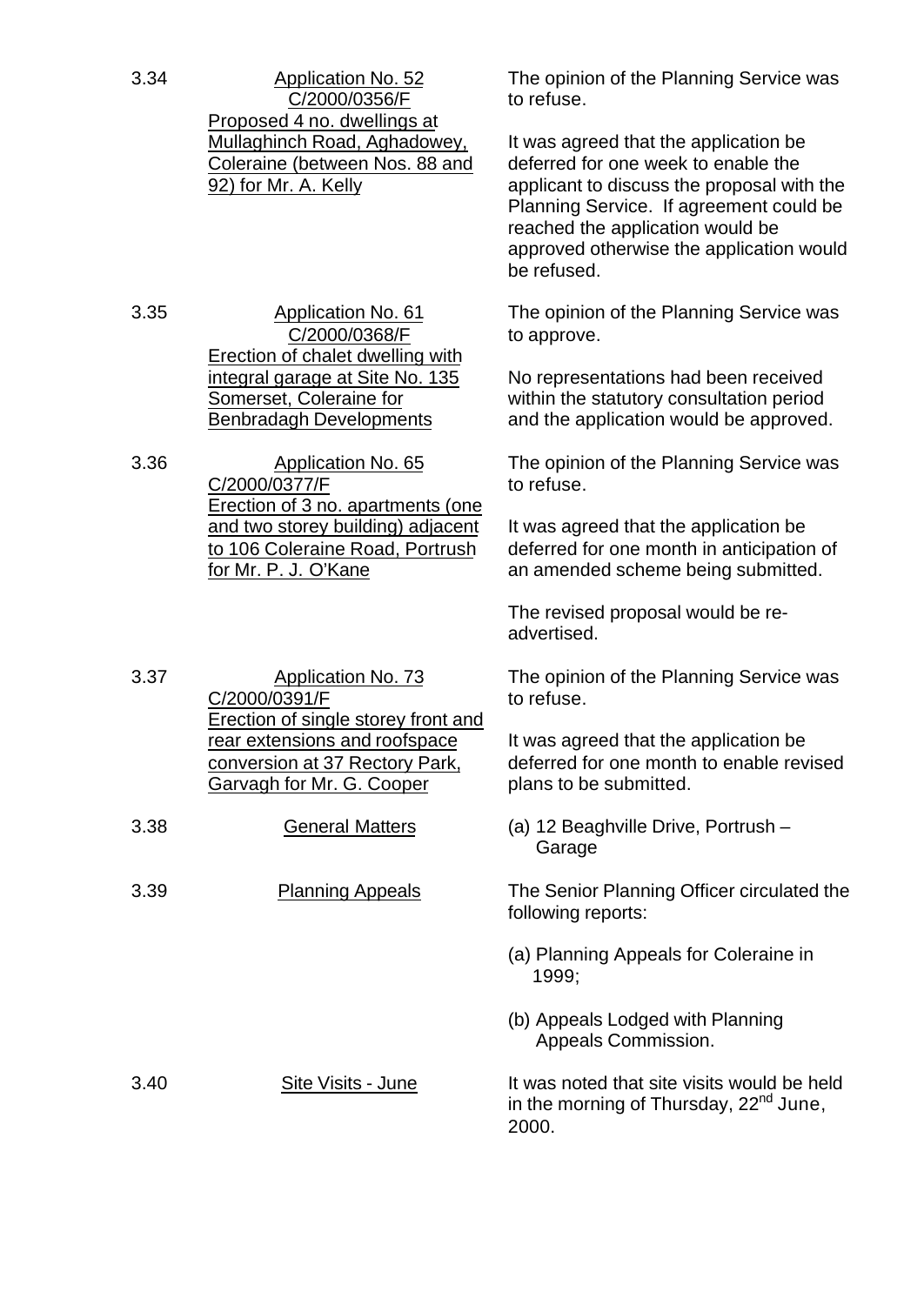## **4.0 CONSULTATION DRAFT PPS7 -** QUALITY RESIDENTIAL ENVIRONMENTS

Consideration was given to the draft response paper prepared by BDP Planning (previously supplied).

> It was recommended that the draft paper form the basis of Council's response.

## **5.0 PLANNING COMMITTEE MEETING - JULY**

It was agreed that the July Planning Committee Meeting be held on Monday, 10<sup>th</sup> July, 2000.

## **6.0 HISTORIC BUILDINGS GRANT AID**

The Town Clerk and Chief Executive read a letter from the Environment and Heritage Service advising Council of the Minister's decision to suspend procedures for the acceptance of applications for grant aid to listed historic buildings.

The suspension had become necessary because of the level by which the Department's commitment to grants had exceeded available resources.

Noted.

#### **7.0 PLANNING APPEALS COMMISSION - MR. AND MRS. C. DOOLE,** 28 GLENVALE AVENUE, PORTRUSH

Read decision from the Planning Appeals Commission regarding an appeal by Mr. and Mrs. C. Doole against an enforcement notice alleging a breach of planning control involving change of use to offices at 28 Glenvale Avenue, Portrush.

The decision was as follows:

- 1. The appeal under ground (a) was dismissed and the notice upheld;
- 2. The planning application was refused;
- 3. The period for compliance was extended from 56 to 84 days.

#### **8.0 PLANNING APPEALS COMMISSION - BULLETIN**

Tabled:

Planning Appeals Commission's Bulletin – March, 2000.

### **9.0 THE PLANNING SERVICE CREATING PLACES - ACHIEVING QUALITY IN RESIDENTIAL DEVELOPMENTS**

Tabled:

The Planning Service's new design guide for residential developments in Northern Ireland 'Creating Places –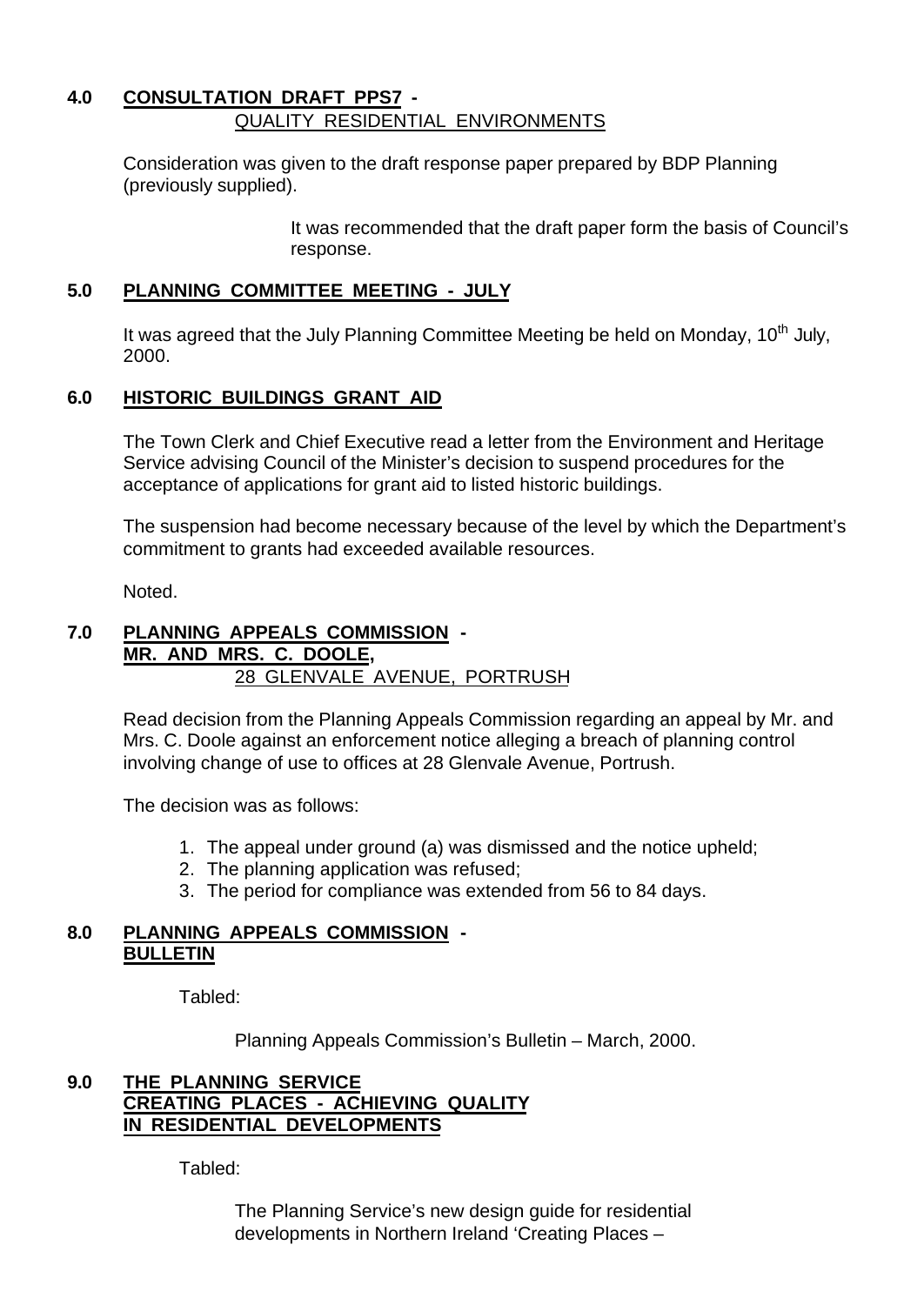Achieving Quality in Residential Developments' commonly referred to as the 'Blue Book'.

#### **10.0 NOTICE OF APPLICATION FOR GRANT OF LICENCE AUTHORISING THE SALE OF INTOXICATING LIQUOR**

Reported that Notice of Application for the grant of a licence authorising the sale of intoxicating liquor had been received in respect of premises at 56 Coleraine Road, Portstewart.

It was recommended that Council lodge an objection to the application under Article 7(4)(e) of the Licensing (Northern Ireland) Order 1996 as follows:

That the number of licensed premises of a kind mentioned in Article 5(1)(a) or (b) of the said Order of 1996 in the vicinity of the premises or proposed premises for which the Provisional Grant of Licence is sought is or will be adequate.

#### **11.0 C.C.T.V. SEMINAR**

Reported that the Police Authority for Northern Ireland Seminar on C.C.T.V. would be held in the Dunadry Hotel and Country Club, Templepatrick on Thursday, 15<sup>th</sup> June, 2000 at 1.30 p.m.

Four members indicated a willingness to attend, viz. Alderman McClure, Councillors Bradley, McPherson and Stewart.

#### **12.0 MINUTES - MANAGEMENT BOARD REFERRAL (PLA2/2/164/00)**

Consideration was given to the Minutes of Meeting dated  $4<sup>th</sup>$  May, 2000 of the Planning Management Board relating to the proposed redevelopment of the former Gasworks site at 115 Causeway Street, Portrush.

Following a full discussion on the need to properly convey Council's corporate view in such instances it was proposed by Councillor Bradley and seconded by Alderman Ms. Alexander:

That the Town Clerk and Chief Executive write to the Planning Management Board clarifying that the corporate view of Council in the above case was that this application should be refused.

On being put to the Meeting the proposal was carried, eight members voting in favour and no one voting against.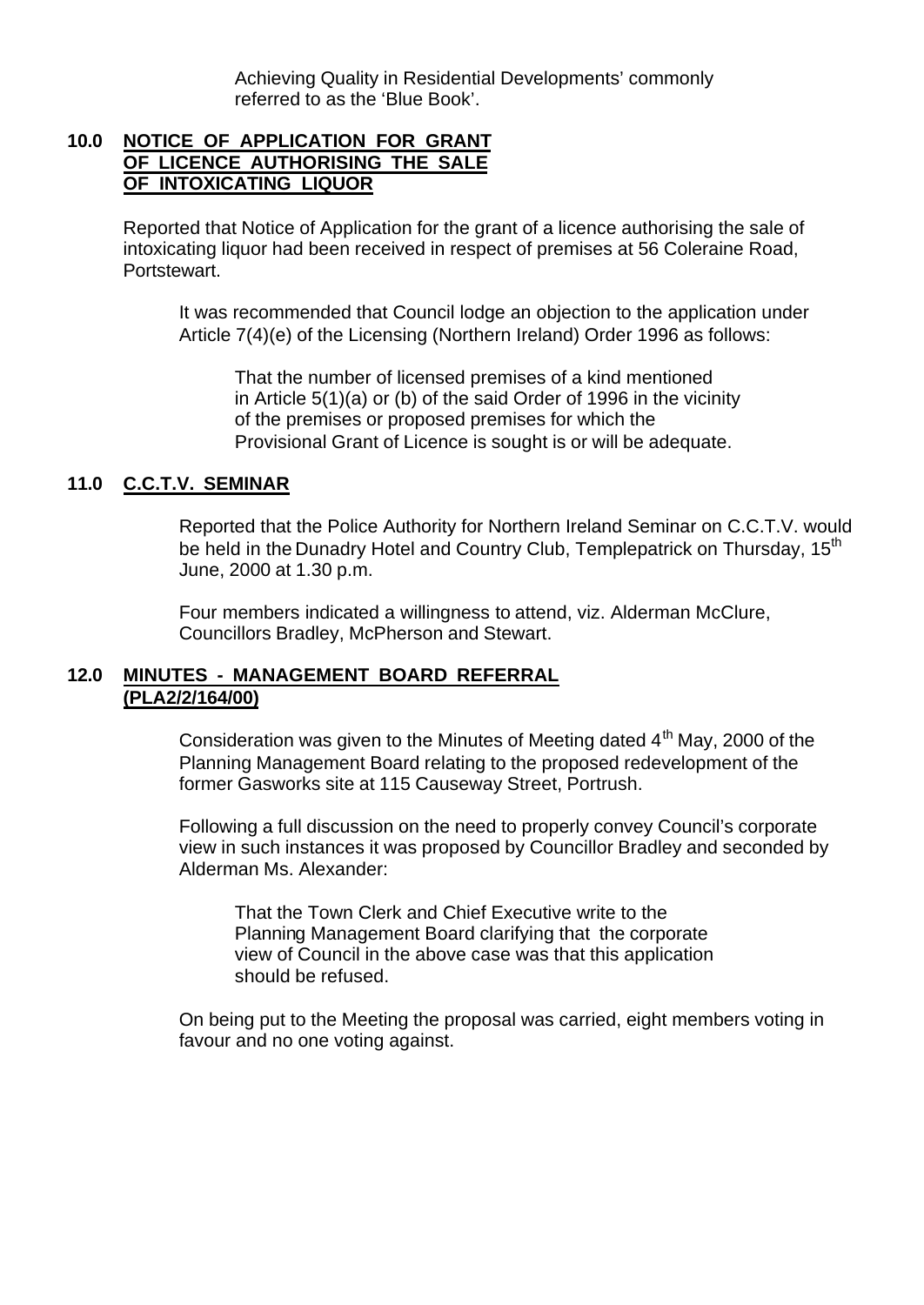### **POLICY AND DEVELOPMENT COMMITTEE**

## **20th June, 2000.**

**Present:** The Mayor, Councillor E. A. Johnston (Mrs.)

The Deputy Mayor, Councillor B. E. Dempsey (Mrs.)

#### **Aldermen**

C. S. Alexander (Ms.) W. J. McClure W. H. King

#### **Councillors**

- D. D. Barbour D. McClarty E. T. Black (Mrs.) G. L. McLaughlin J. M. Bradley **R. A. McPherson** O. M. Church (Mrs.) W. Mathews  $($ ltems  $1.0 - 14.0)$  E. M. Mullan W. T. Creelman (Items 2.1 – 20.0) J. J. Dallat E. O'Hara N. F. Hillis R. D. Stewart
	-

**Officers in**

**Attendance:** Town Clerk and Chief Executive, Director of Corporate Services, Head of Development Services (Items 1.0 – 14.0), Tourism and Marketing Officer (Items 1.0 – 6.0), Finance Officer (Items 1.0 – 14.0), Personnel Officer, Policy Development Officer and Administrative Assistant

**Apologies:** Aldermen Mrs. Armitage, Watt and Councillor Bolton

#### **1.0 ELECTION OF CHAIRMAN**

It was proposed by the Mayor and seconded by Councillor McClarty:

That Councillor Barbour be appointed Chairman for the ensuing year.

It was proposed by Alderman Ms. Alexander and seconded by Councillor Stewart:

That Councillor Bradley be appointed Chairman for the ensuing year.

On being put to the meeting, Councillor Barbour received nine votes and Councillor Bradley eight votes.

Councillor Barbour was duly elected Chairman and thanked members for his appointment.

Councillor Barbour paid tribute to the work of Councillor McLaughlin, the previous Chairman of Committee.

1.1 Election of Vice Chairman It was proposed by Councillor Dallat and seconded by Councillor McClarty: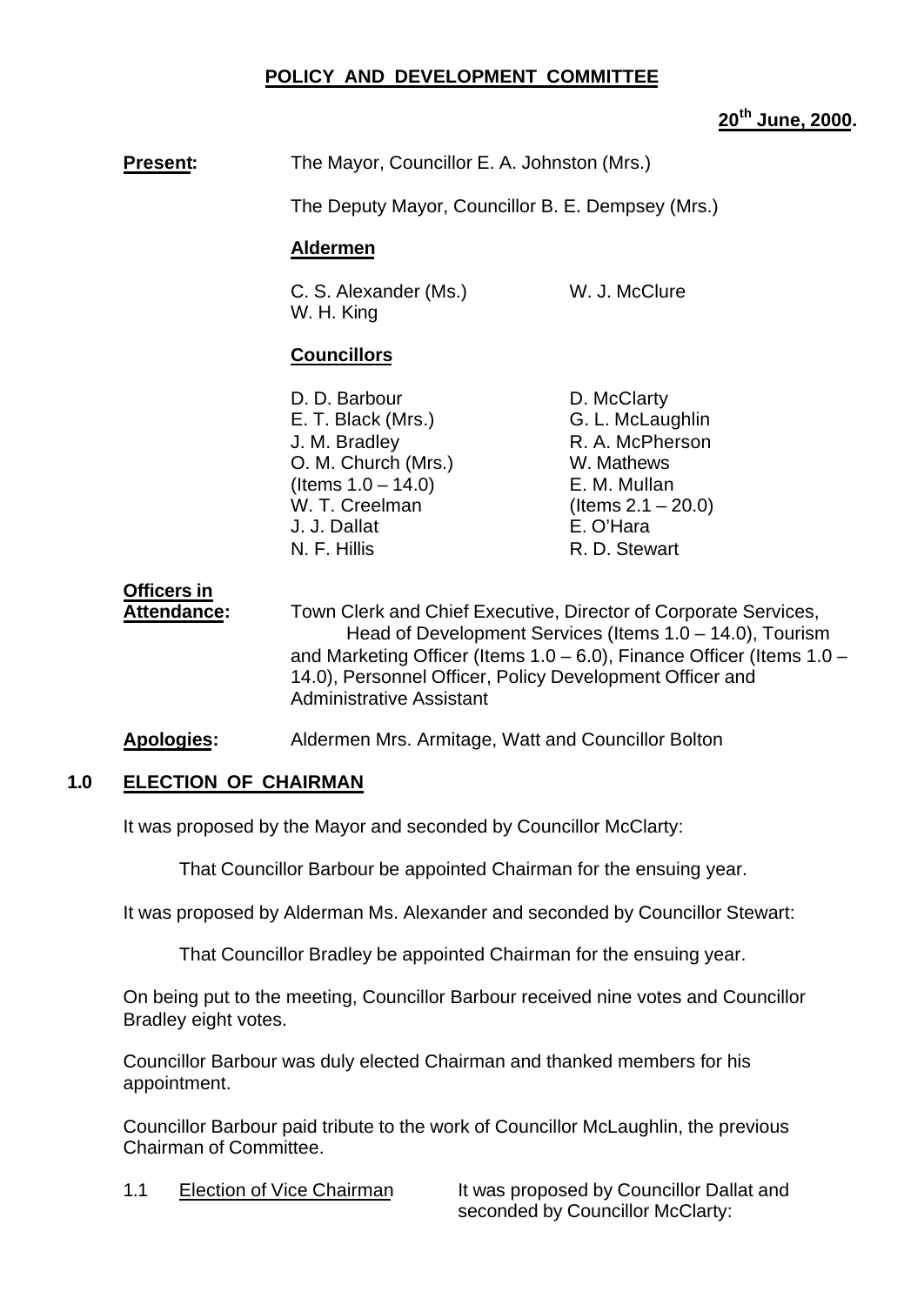That Councillor Bradley be appointed Vice Chairman for the ensuing year.

There being no other nominations Councillor Bradley was duly elected Vice Chairman.

Councillor Bradley thanked members for his appointment.

## **2.0 CORPORATE SERVICES REPORT**

The Report of the Director of Corporate Services was considered (previously supplied).

Matters arising:

## Finance

2.1 Creditors' Payments It was agreed that the Mayor and Councillor O'Hara examine the payments vouchers for the next three month period.

2.2 Request for Financial Consideration was given to a request from Assistance – The Samaritans The Samaritans for financial assistance towards the up-keep and maintenance of the Coleraine and District Branch.

Recommended:

That in recognition of the  $30<sup>th</sup>$  anniversary of the Branch, Council approve a one-off donation of £500.00.

2.3 "Scheme of Allowances" Consideration was given to the proposed for Councillors scheme (previously supplied) of allowances for members under the Local Government (Payments to Councillors) Regulations (N.I.).

Recommended:

That Council adopt the proposed scheme.

2.4 Accounts Committee noted that creditors' payments, as per lists circulated, had been issued as follows:

## **Revenue A/C - £805,277.60**

## Capital A/C - £131,909.37

## **Personnel**

2.5 New Appointments The following appointments had been made in accordance with the Local Government Staff Commission's Code of Procedure on Recruitment and Selection:

## **Chief Executive's Department**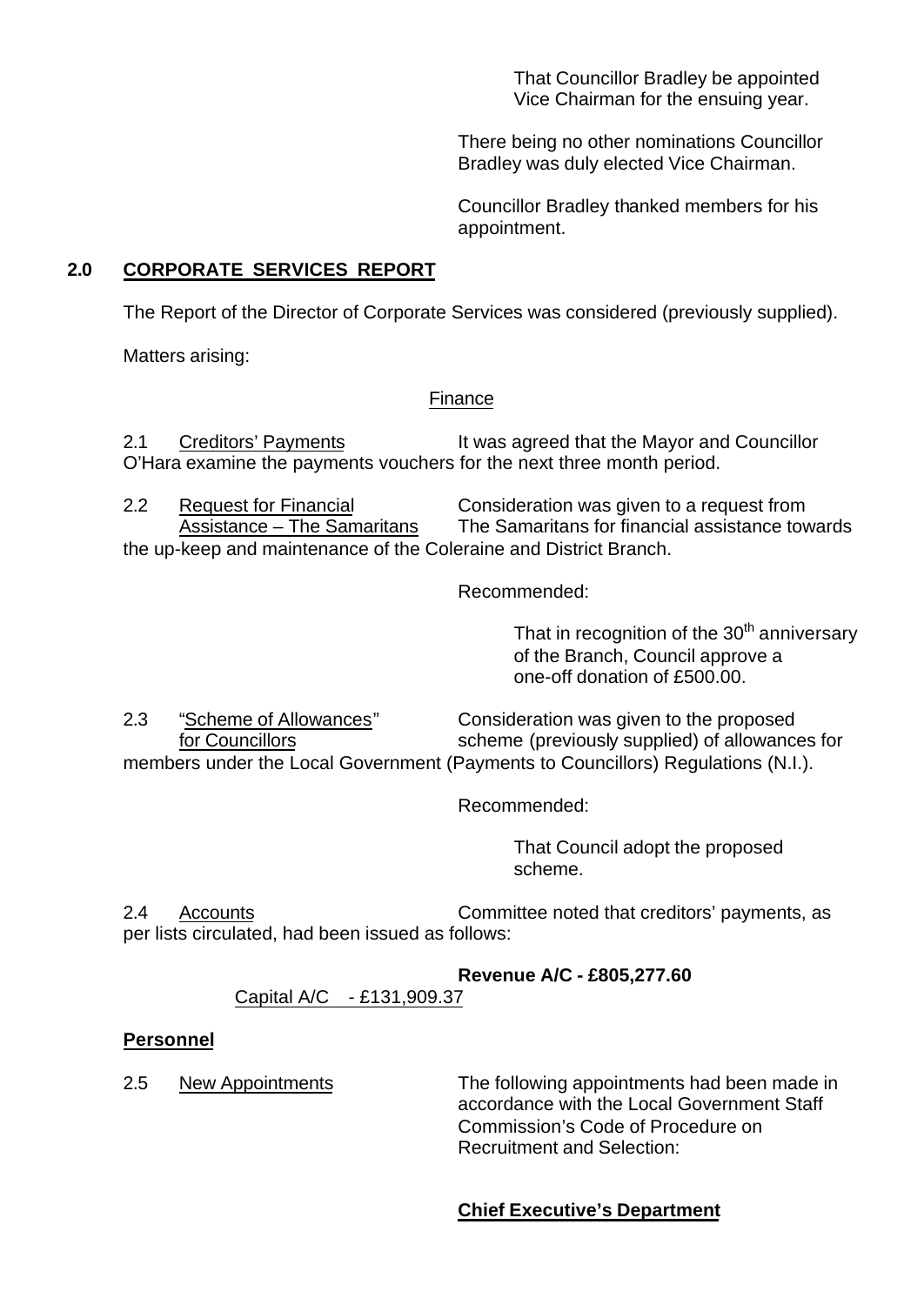|     |                     | <b>Building Superintendent (New Post)</b><br>Mr. J. N. Anderson                                                                                            |
|-----|---------------------|------------------------------------------------------------------------------------------------------------------------------------------------------------|
|     |                     | Caretaker/Attendant (Replacement)<br>Mr. A. Moffett                                                                                                        |
|     |                     | Part-Time Cleaner (Replacement)<br>Miss R. Archibald                                                                                                       |
|     |                     | <b>Technical Services Department</b>                                                                                                                       |
|     |                     | Chargehand – General Works (Replacement)<br>Mr. D. S. Black                                                                                                |
|     |                     | Labourers – General Works (Replacements)<br>Mr. M. Irwin<br>Mr. M. Andrews                                                                                 |
|     | 2.5.1<br>Procedures | Reference was made to matters relating to<br>these appointments and it was agreed that<br>these be considered "In Committee" at the end<br>of the meeting. |
| 2.6 | For Information     | The Director of Corporate Services provided<br>information in his report on the following:                                                                 |
|     |                     | <b>Revised Travel and Subsistence</b><br>(a)<br><b>Allowances for Councillors</b>                                                                          |

- (b) Revised Allowances for Councillors
- (c) Annual Report on the Audit of Local **Authorities**
- (d) Fair Employment Tribunal Dismissal of Case – Kennedy –v- Council

## **3.0 LAND AND PROPERTY**

The Report of the Principal Administrative Officer on Land and Property was considered (previously supplied).

Matters arising:

3.1 Land at Portballintrae Mr. S. H. Sweeney had expressed a wish to (Sweeney's Wine Bar) acquire the freehold title on land he held under a 10,000 year lease granted by Council in April 1988. The lands formed part of the car parking and landscaped areas in front of Sweeney's Wine Bar.

> Following discussion it was proposed by Councillor Mrs. Black, seconded by Councillor McPherson and recommended:

> > That Council retain the freehold title of the land.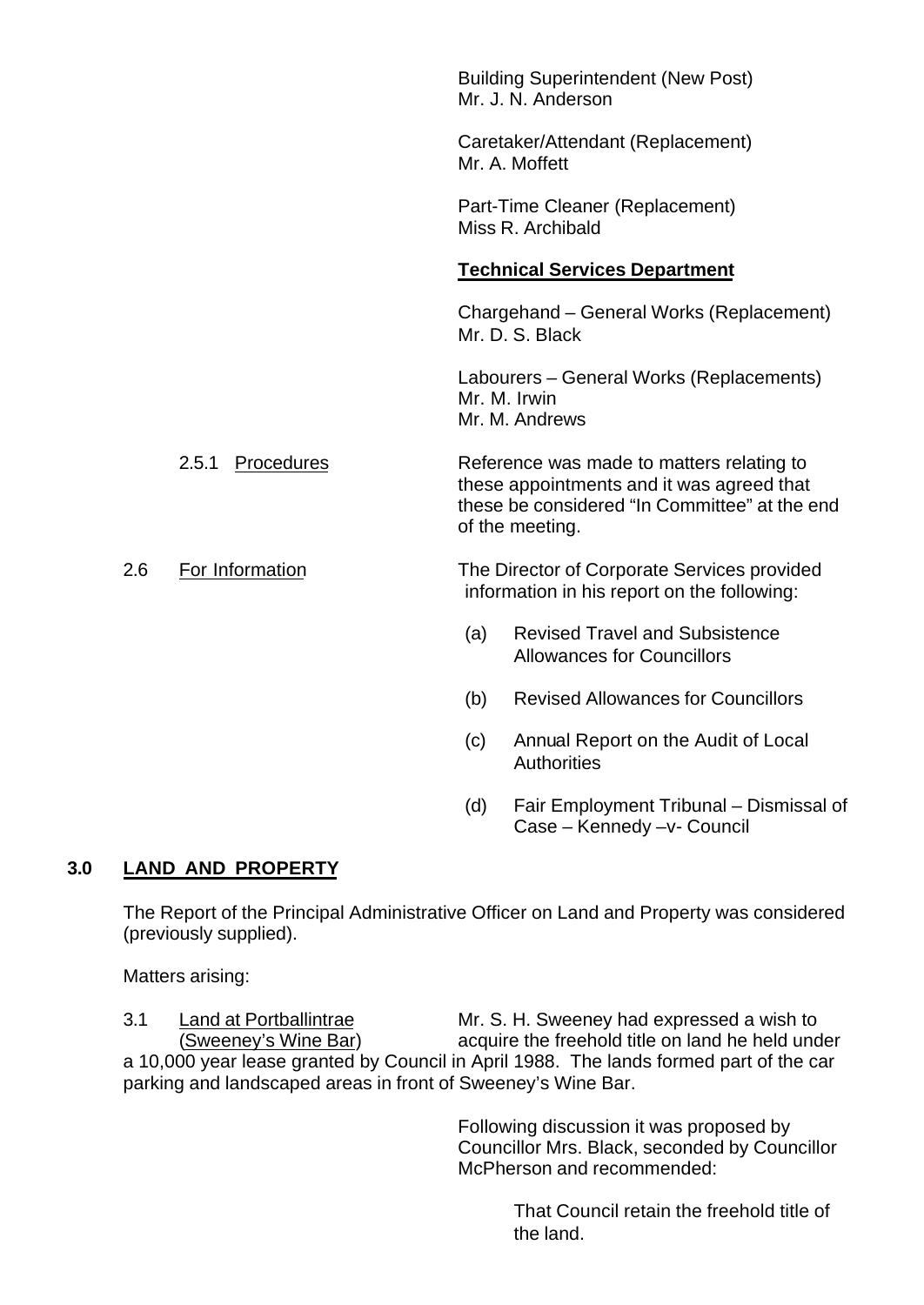3.2 4 and 5 Sand Dune Terrace, Mr. D. Small, the owner of 4 and 5 Sand Dune Portrush Terrace, Portrush had been granted the

privilege by Council in October 1981 to access his property by car over the East Strand Car Park, Portrush. This privilege could be withdrawn by Council at any time.

> Mr. Small had now developed the site and built eight apartments. Solicitors acting on behalf of purchasers of the apartments had requested confirmation from Council that it had no objection to access to and from the apartments through East Strand Car Park.

> Council's Solicitors had advised that it would be appropriate to grant formal access as of right.

Recommended:

That Council grant formal access as of right subject to agreement on an appropriate premium to be assessed by the Valuation and Lands Agency.

3.3 Lands at Ballyreagh Road, Mr. and Mrs. D. McLaughlin had requested Portrush permission to set back a section of fencing on Council's field to the west of their property in order to comply with the Department of the Environment's access requirements for the proposed Travel Lodge development. Mr. McLaughlin would maintain the area of grass between the back of the pavement and the proposed line of the fence.

Recommended:

That Council grant permission to Mr. McLaughlin to set back the existing post and wire fence to achieve the required visibility splay.

## **4.0 E.U. STRUCTURAL FUNDS 2000-2006**

Consideration was given to the report (previously supplied) on E.U. Structural Funds 2000 – 2006.

Committee noted that this paper, prepared by the Local Government Support Group, had been submitted to the Department of Finance and Personnel.

The proposals envisaged a fundamental review of the mechanism for the allocation of E.U. Structural Funds at regional level. It was intended that the proposals would better attain the objectives of ensuing greater cohesion, transparency and sustainability.

Council is recommended to endorse the proposals.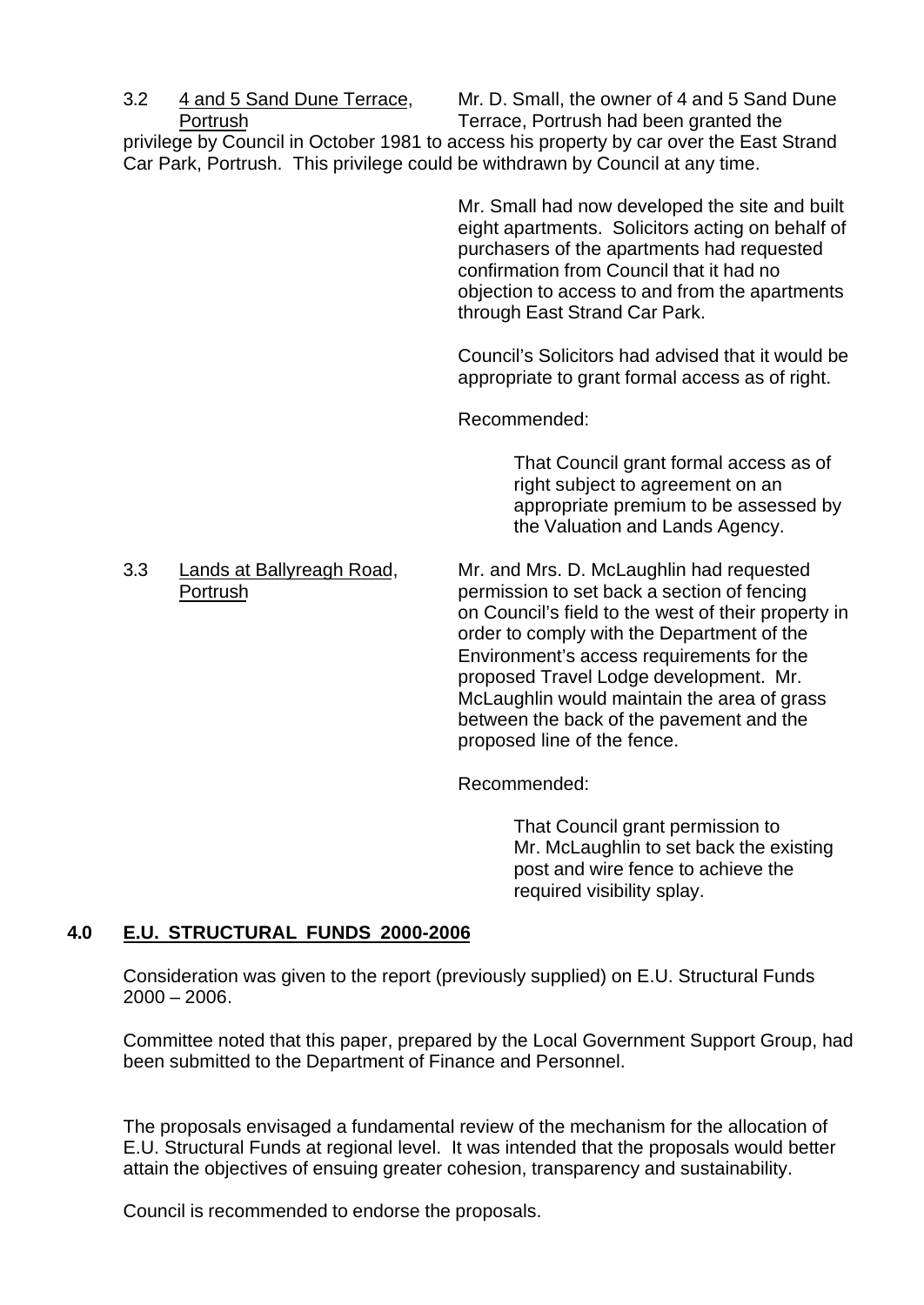## **5.0 DEVELOPMENT SERVICES REPORT**

The Report of the Head of Development Services was considered (previously supplied).

Matters arising:

| 5.1 | <b>Rural Community Network</b><br>(N.I.)              | The Rural Community Network (N.I.) had<br>elected to hold its Annual General Meeting in<br>Coleraine on 22 <sup>nd</sup> /23 <sup>rd</sup> September, 2000 at the<br>University of Ulster.                                        |
|-----|-------------------------------------------------------|-----------------------------------------------------------------------------------------------------------------------------------------------------------------------------------------------------------------------------------|
|     |                                                       | A donation of £1,000.00 had been requested<br>from Council towards the cost of staging the<br>event.                                                                                                                              |
|     |                                                       | Council is recommended to contribute<br>£1,000.00.                                                                                                                                                                                |
| 5.2 | Causeway Initiative                                   | The Tourism and Marketing Officer outlined the<br>aims and objectives of the Causeway Initiative<br>Partnership, as detailed in the report. This<br>organisation would address the subject of<br>sustainable tourism development. |
|     |                                                       | Council had been invited to join an Interim<br>Partnership through officer representation for<br>the Causeway Initiative with a view to<br>establishing a North-East Tourism and<br>Environmental Partnership in the longer term. |
|     |                                                       | Council is recommended to accept this<br>invitation.                                                                                                                                                                              |
| 5.3 | <b>Tourism Literature and</b><br><b>Borough Guide</b> | Committee congratulated the officers on the<br>high quality of the new summer brochures and<br>updated Borough Guide.                                                                                                             |
| 5.4 | For Information                                       | The Head of Development Services provided<br>information in his report on the following:                                                                                                                                          |
|     |                                                       | (a)<br><b>Coleraine REDI Programme</b>                                                                                                                                                                                            |
|     |                                                       | <b>Internal Communications</b><br>(b)                                                                                                                                                                                             |

## **6.0 NORTHERN IRELAND ACT 1998 - STATUTORY EQUALITY OBLIGATIONS DRAFT EQUALITY SCHEME (SECOND EDITION)**

Consideration was given to the second edition of Council's Draft Equality Scheme (previously supplied).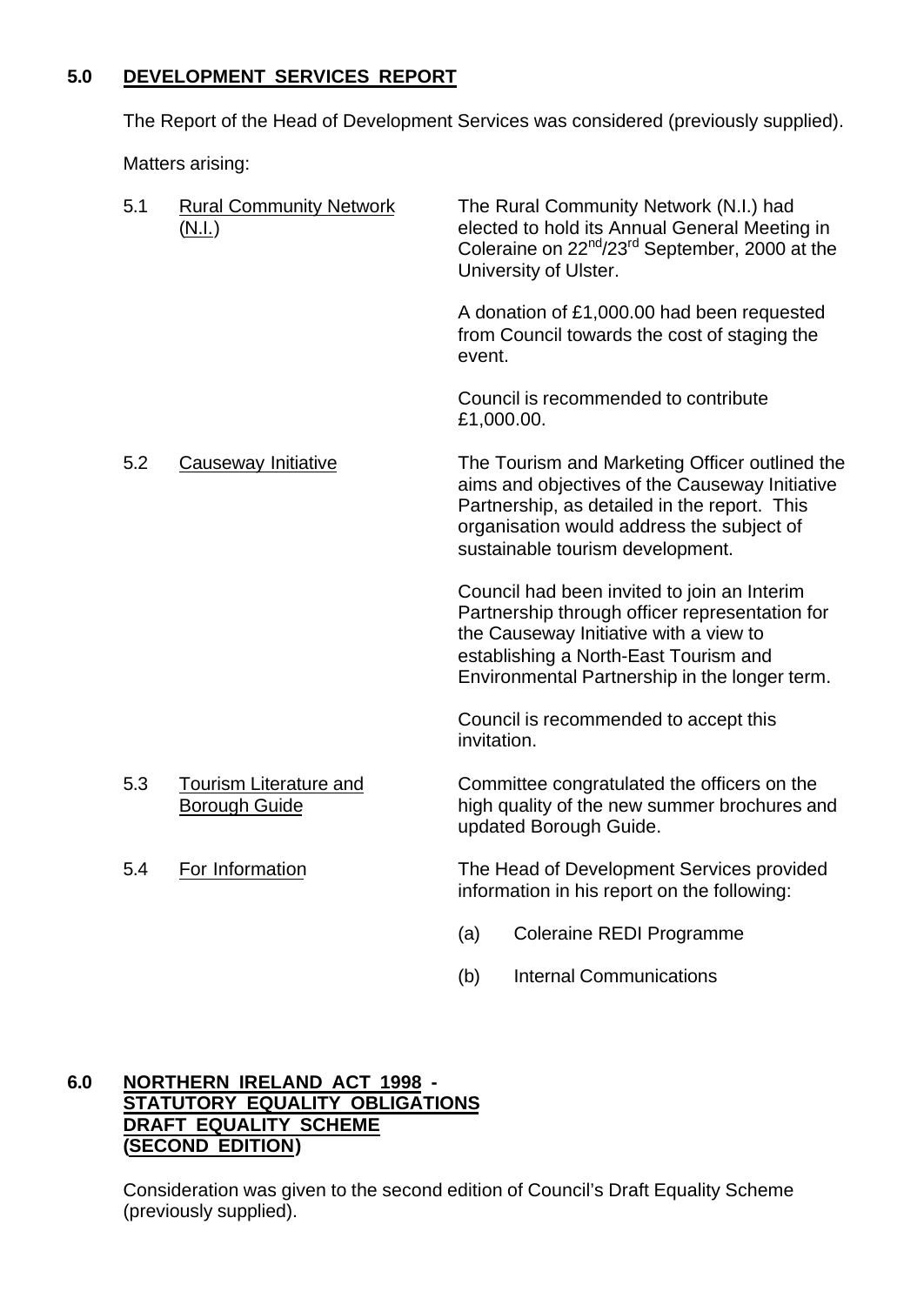The Policy Development Officer advised that fourteen responses had been received following circulation of the first edition of the Draft Equality Scheme to approximately 400 agencies, community and special interest groups.

Following discussion it was recommended that Council endorse the second edition of the Draft Equality Scheme which would be submitted to the Equality Commission for approval.

The Town Clerk and Chief Executive would present an addendum to the second edition draft at the Council Meeting on  $27<sup>th</sup>$  June, 2000 to reflect further responses which had since been received.

#### **7.0 EXECUTIVE BOARD OF THE HEALTH AND SAFETY EXECUTIVE FOR NORTHERN IRELAND**

Reported that nominations were invited for consideration for membership of the Executive Board of the Health and Safety Executive for Northern Ireland.

Recommended:

That Councillors McLaughlin and Mathews be nominated for appointment to the Executive Board of the Health and Safety Executive for Northern Ireland.

## **8.0 CIVIC HEADQUARTERS PROJECT**

Consideration was given to the minutes of the Civic Headquarters Project Steering Group meeting of 23rd May, 2000.

Matters arising:

8.1 Civic Offices Postal Address Committee noted that the name "Cloonavin" would be retained for the new offices.

#### **9.0 NEW OPPORTUNITIES FUND**

Reported that Councillor Barbour was now unable to attend the information briefing on the New Opportunities Fund at the Quality Hotel, Carrickfergus on 22<sup>nd</sup> June, 2000. No other member was available to attend the briefing.

#### **10.0 LOCAL GOVERNMENT PARTNERSHIP ON TRAVELLER ISSUES**

Reported that Council had been invited to participate in the recently formed Local Government Partnership on Traveller Issues.

The next meeting of the Partnership would be held at 10.30 a.m. on Thursday, 29<sup>th</sup> June, 2000 at Lisburn Borough Council Offices, Hillsborough.

Recommended:

That Councillors Hillis, Stewart and the Director of Environmental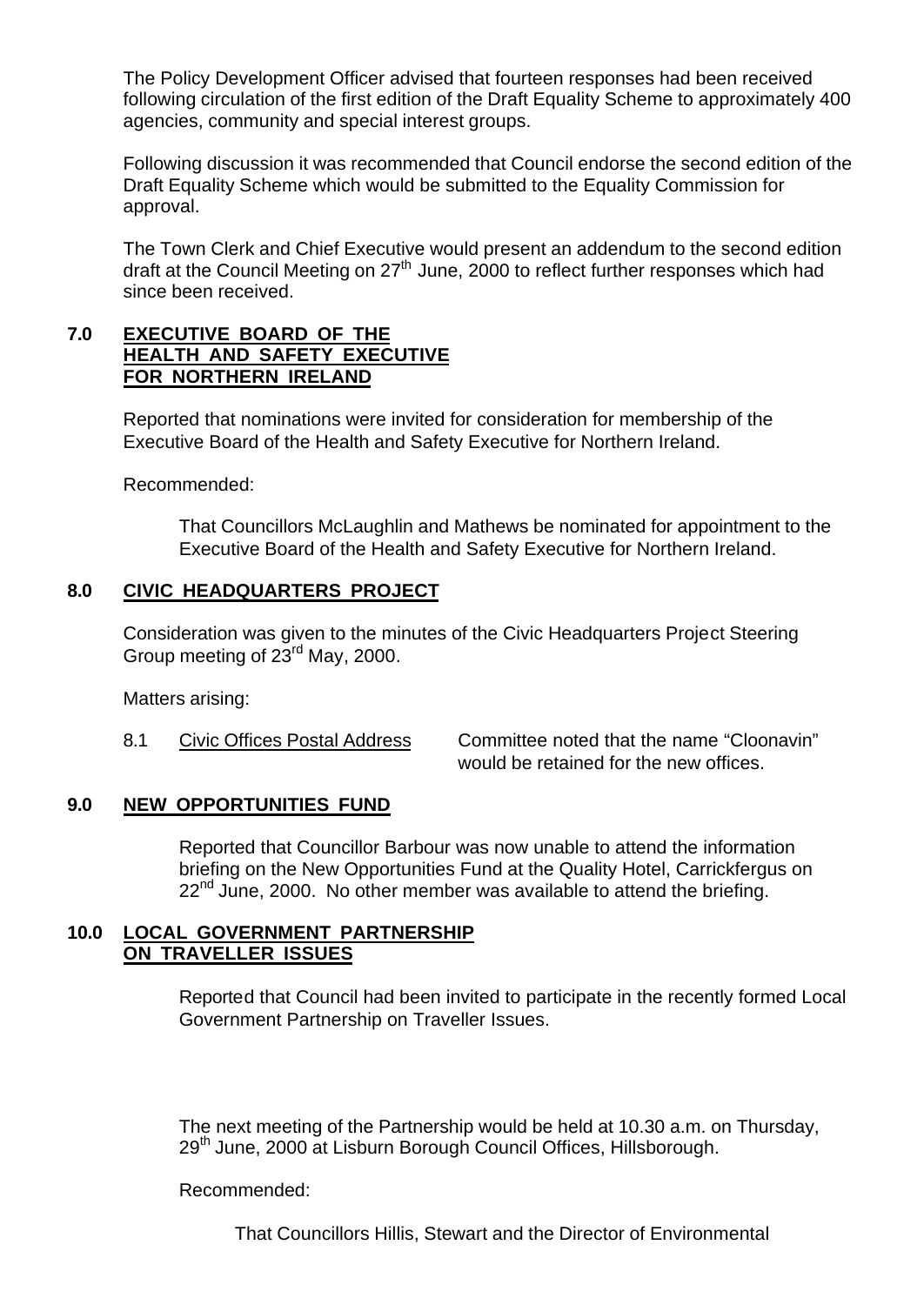Health attend the meeting.

#### **11.0 C.C.T.V. - UPDATE**

The Town Clerk and Chief Executive advised that the Working Group on the C.C.T.V. project would make a preliminary presentation to Council on 27<sup>th</sup> June, 2000.

Noted.

#### **12.0 ROYAL NATIONAL LIFEBOAT INSTITUTION**

Read letter of thanks from the Portrush Coxswain of the Royal National Lifeboat Institution for Council's financial contribution of £1,000.00 towards the Portrush Lifeboat Appeal.

Noted.

#### **13.0 THE LOCAL GOVERNMENT STAFF COMMISSION FOR NORTHERN IRELAND**

Tabled:

Commission's second Equal Opportunities Report on Northern Ireland District Councils.

#### **14.0 NORTHERN CORRIDOR RAILWAYS GROUP**

The Town Clerk and Chief Executive updated Committee on the progress following the inaugural meeting of the Group on 14<sup>th</sup> June. It had been agreed that a joint response to the Railways Task Force be prepared by the Councils involved in the Group. The thrust of the Group's response would be to support the case for the retention and enhancement of the Northern Corridor Rail Link.

A delegation from the Group had met the Minister for Regional Development and had secured an extension of the consultation period to 31<sup>st</sup> August, 2000. BDP Planning had been commissioned to co-ordinate the preparation of a report and would enlist additional transport, economic and environment specialists.

Each Council represented on the Group would commit up to £2,000.00 to fund the preparation of the joint report.

Noted.

## **16.0 RESEARCH FUNDING - UNIVERSITIES**

Committee welcomed the recent announcement regarding a joint Government/private £40 million funding for research products for the Province's universities.

#### **17.0 STAFF UNIFORMS - ANCILLARY STAFF**